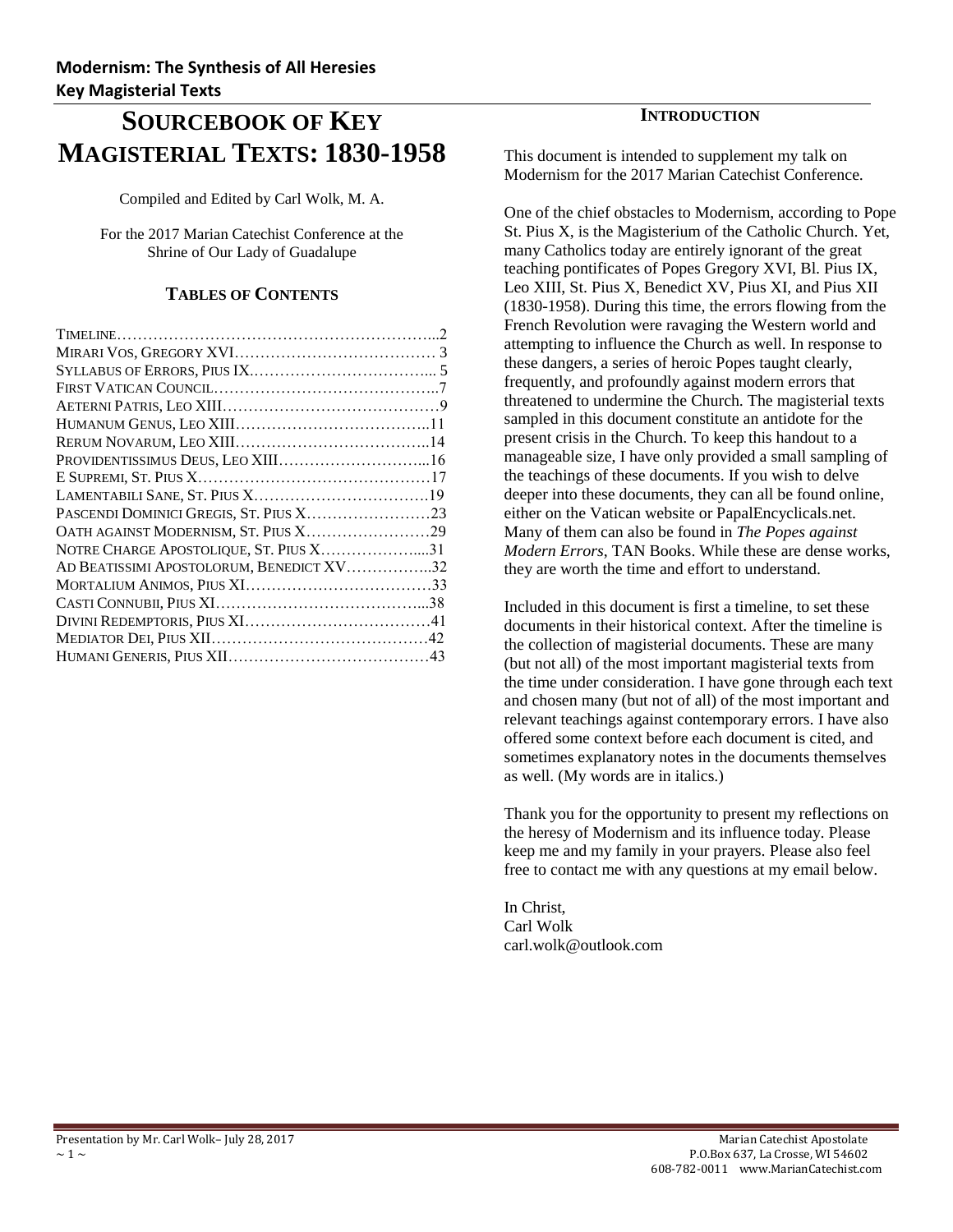### **TIMELINE (1830-1958)**

The timeline below contains important events in Church History, with a focus, however, on Magisterial teachings. Its purpose is to provide some context for the Magisterial texts contained in this document. The period covered is from the pontificate of Gregory XVI to that of Pius XII.

#### POPE GREGORY XVI

1830 – Our Lady appears to St. Catherine Labouré and

reveals the Miraculous Medal

1831 – Pope Gregory XVI elected

1832 – Pope Gregory XVI issues his encyclical *Mirari Vos*

against Liberalism and Religious Indifferentism

1842 – St. Louis de Montfort's *True Devotion to Mary* discovered after having been lost for over a century

#### BL. POPE PIUS IX

1846 – Bl. Pope Pius IX elected

1846 – Our Lady of La Salette appears to two children in La Salette, France

1849 – Pope Pius IX flees Rome as a Roman Republic is declared

1854 – Pope Pius IX defines the Immaculate Conception in *Ineffabilis Deus*

1858 – Our Lady of Lourdes appears to St. Bernadette

1859 – Our Lady of Good Help appears to Sr. Adele Brise 1864 – Pope Pius IX issues his *Syllabus of Errors*

1869-70 – Pope Pius IX holds the *First Vatican Council* 1871 – Italian Unification completed; Rome and the Papal States stolen from the Pope; Pius IX a prisoner in the Vatican

#### POPE LEO XIII

1878 – Pope Leo XIII elected

1879 – Pope Leo XIII issues his encyclical *Aeterni Patris* to restore Thomism in universities and seminaries 1884 – Pope Leo XIII issues his encyclical *Humanum Genus* against Freemasonry. 1891 – Pope Leo XIII issues his encyclical *Rerum Novarum* condemning both the excesses of industrial capitalism and socialism/communism 1893 – Pope Leo XIII issues his encyclical *Providentissimus Deus* in which he condemns proto-Modernism in Scripture studies.

#### POPE ST. PIUS X

1903 – Pope St. Pius X elected 1903 – Pope St. Pius X issues *E Supremi*, the opening encyclical of his pontificate 1907 – Pope St. Pius X issues *Lamentabili Sane*, a syllabus of Modernist errors

1907 – Pope St. Pius X issues his encyclical *Pascendi Dominici Gregis*, condemning Modernism 1910 – Pope St. Pius X issues his *Oath against Modernism*, to which all clergy and professors had to swear

1910 – Pope St. Pius X issues his encyclical *Notre Charge Apostolique* against egalitarianism and liberalism 1914 – World War I begins

### POPE BENEDICT XV

1914 – Pope Benedict XV elected 1914 – Pope Benedict XV issues *Ad Beatissimi Apostolorum*, the opening encyclical of his pontificate 1917 – Our Lady appears in Fatima 1917 – Communist Revolution in Russia 1918 – World War 1 ends 1918 – Bl. Karl, last king of Hungary and emperor of Austria overthrown

#### POPE PIUS XI

1922 – Pope Pius XI elected 1928 – Pope Pius XI issues his encyclical *Mortalium Animos* on true and false religious unity 1937 – Pope Pius XI issues his encyclical *Divini Redemptoris* against Communism

#### POPE PIUS XII

1939 – Pope Pius XII elected 1939 – World War II begins 1945 – World War II ends 1947 – Pope Pius XII issues his encyclical *Meditator Dei* on the Sacred Liturgy 1950 – Pope Pius XII issues his encyclical *Humani Generis* against the Nouvelle Théologie (New Theology) 1958 – Pope Pius XII dies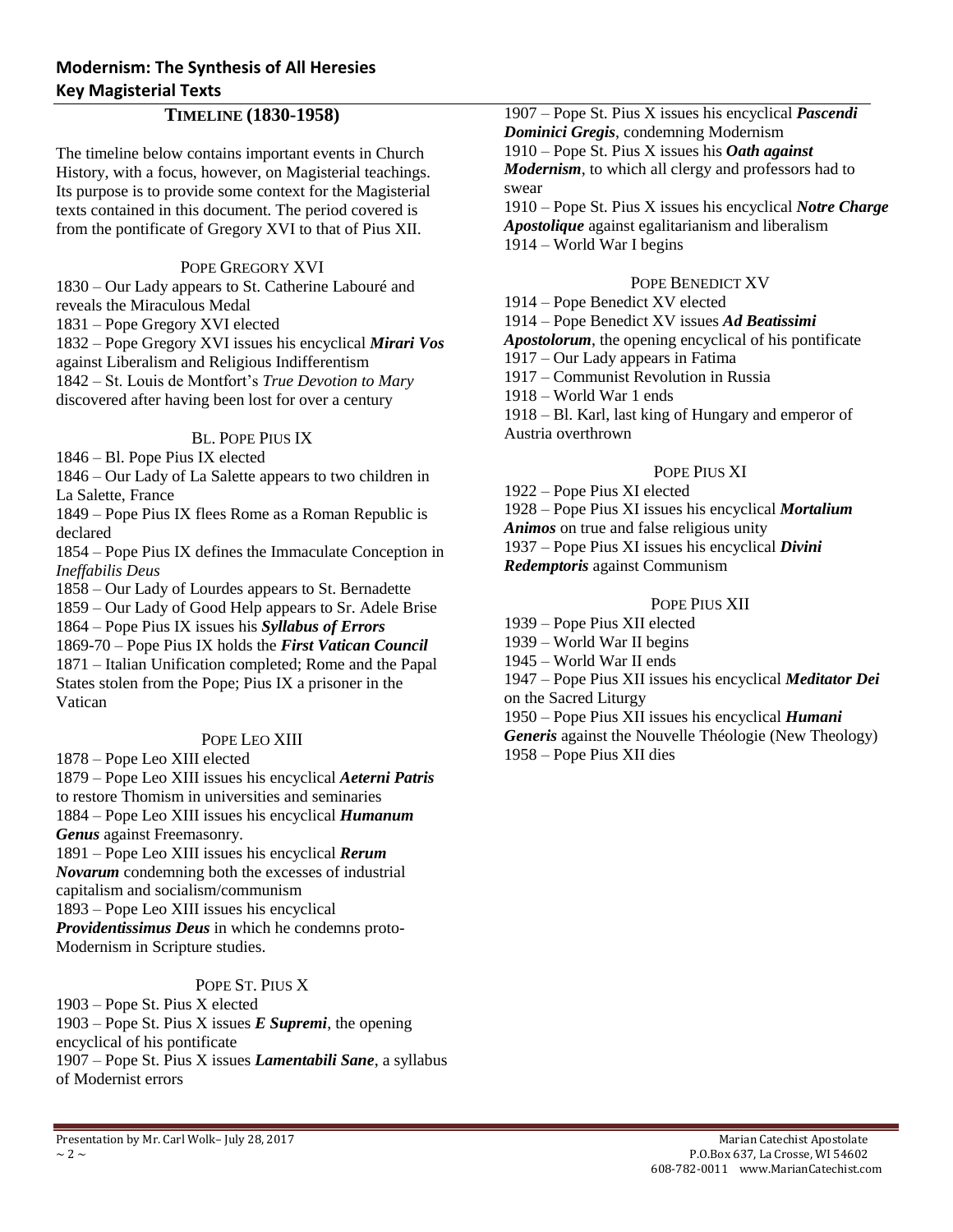### *MIRARI VOS*, POPE GREGORY XVI, 1832

*Pope Gregory XVI was elected in 1831 in the midst of Romantic, nationalist revolutions taking place throughout Europe, including France, Belgium, Poland, Switzerland, and Italy. In France, it led to the fall of the Bourbon monarchy, who had regained their rightful throne in France after the fall of Napoleon. In Northern and Central Italy, revolutions were breaking out, calling for democratic government in Italy. For centuries, Italy was governed by a collection of small monarchies, with the Pope governing the Papal States as their temporal ruler.* 

*Because of the influence of the French Revolution, many Italians were calling for the establishment of a democracy and even the unification of all of Italy. Gregory XVI staunchly opposed this movement and asked the Catholic monarchy of Austria to help suppress the rebellion. By the time the revolt was finally ended, it was 1832, and so Pope Gregory XVI published his opening encyclical a year after he began the pontificate. He explained this delay in the encyclical: "You know what storms of evil and toil, at the beginning of Our pontificate, drove Us suddenly into the depths of the sea. If the right hand of God had not given Us strength, We would have drowned as the result of the terrible conspiracy of impious men."*

*Naturally, the chief topic of his first encyclical is against Liberalism, which was threatening Church and State throughout Europe. Below are some of the more notable passages from this encyclical.*

*Source: papalencyclicals.net*

#### CORRUPTION OF THE PRESENT AGE

…

4. We come to you grieving and sorrowful because We know that you are concerned for the faith in these difficult times. Now is truly the time in which the powers of darkness winnow the elect like wheat. [Lk. 22:53] "The earth mourns and fades away.... And the earth is infected by the inhabitants thereof, because they have transgressed the laws, they have changed the ordinances, they have broken the everlasting covenant." [Is. 24:5]

5. We speak of the things which you see with your own eyes, which We both bemoan. Depravity exults; science is impudent; liberty, dissolute. The holiness of the sacred is despised; the majesty of divine worship is not only disapproved by evil men, but defiled and held up to ridicule. Hence sound doctrine is perverted and errors of all kinds spread boldly. The laws of the sacred, the rights,

institutions, and discipline -- none are safe from the audacity of those speaking evil. Our Roman See is harassed violently and the bonds of unity are daily loosened and severed. The divine authority of the Church is opposed and her rights shorn off. She is subjected to human reason and with the greatest injustice exposed to the hatred of the people and reduced to vile servitude. The obedience due bishops is denied and their rights are trampled underfoot. Furthermore, academies and schools resound with new, monstrous opinions, which openly attack the Catholic faith; this horrible and nefarious war is openly and even publicly waged. Thus, by institutions and by the example of teachers, the minds of the youth are corrupted and a tremendous blow is dealt to religion and the perversion of morals is spread. So the restraints of religion are thrown off, by which alone kingdoms stand. We see the destruction of public order, the fall of principalities, and the overturning of all legitimate power approaching. Indeed this great mass of calamities had its inception in the heretical societies and sects in which all that is sacrilegious, infamous, and blasphemous has gathered as bilge water in a ship's hold, a congealed mass of all filth.

#### CLERICAL CELIBACY

11. Now, however, We want you to rally to combat the abominable conspiracy against clerical celibacy. This conspiracy spreads daily and is promoted by profligate philosophers, some even from the clerical order. They have forgotten their person and office, and have been carried away by the enticements of pleasure. They have even dared to make repeated public demands to the princes for the abolition of that most holy discipline. But it is disgusting to dwell on these evil attempts at length. Rather, We ask that you strive with all your might to justify and to defend the law of clerical celibacy as prescribed by the sacred canons, against which the arrows of the lascivious are directed from every side.

#### INDIFFERENTISM

13. Now We consider another abundant source of the evils with which the Church is afflicted at present: indifferentism. This perverse opinion is spread on all sides by the fraud of the wicked who claim that it is possible to obtain the eternal salvation of the soul by the profession of any kind of religion, as long as morality is maintained. Surely, in so clear a matter, you will drive this deadly error far from the people committed to your care. With the admonition of the apostle that "there is one God, one faith, one baptism" may those fear who contrive the notion that the safe harbor of salvation is open to persons of any religion whatever. They should consider the testimony of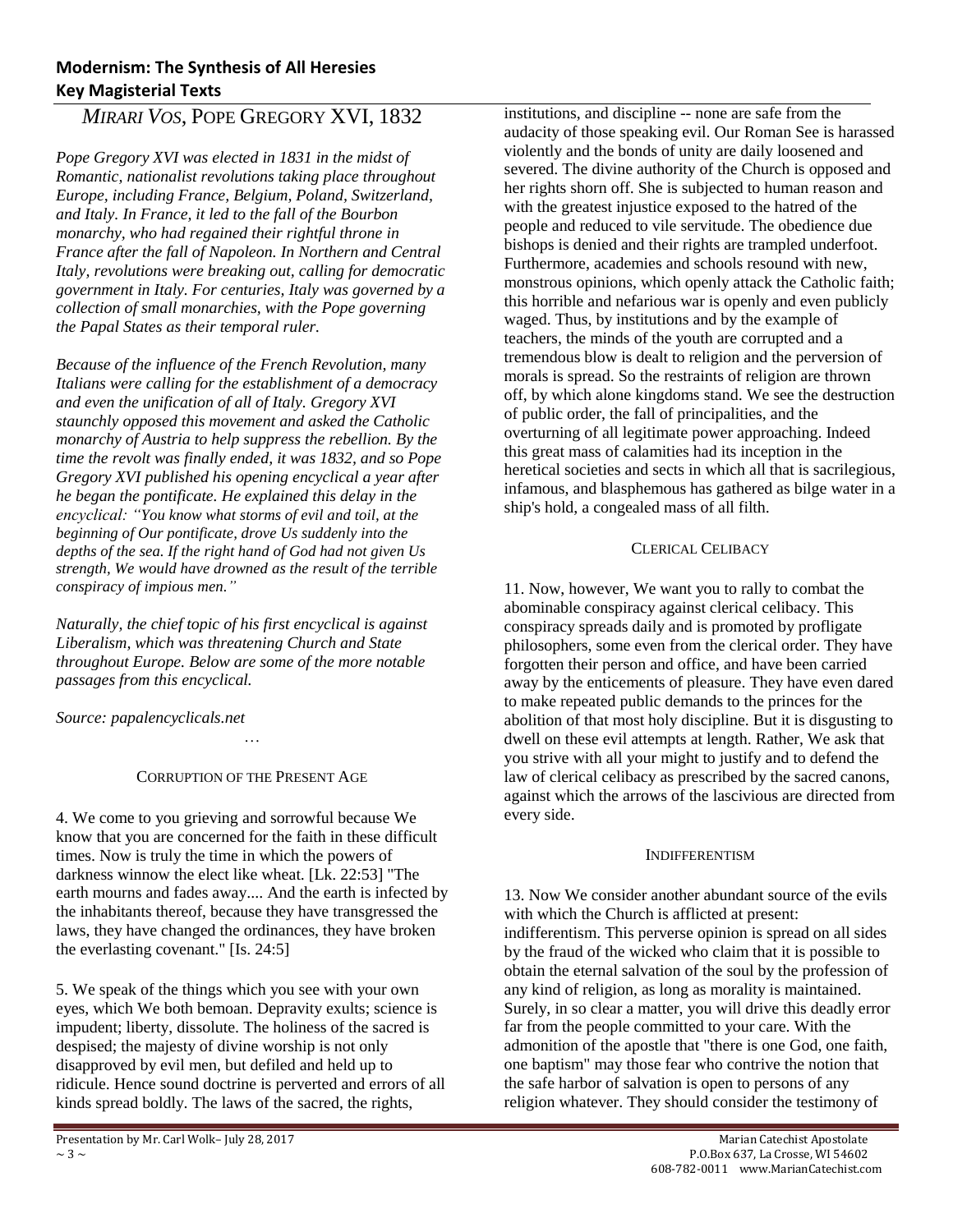Christ Himself that "those who are not with Christ are against Him," and that they disperse unhappily who do not gather with Him. Therefore "without a doubt, they will perish forever, unless they hold the Catholic faith whole and inviolate." Let them hear Jerome who, while the Church was torn into three parts by schism, tells us that whenever someone tried to persuade him to join his group he always exclaimed: "He who is for the See of Peter is for me." A schismatic flatters himself falsely if he asserts that he, too, has been washed in the waters of regeneration. Indeed Augustine would reply to such a man: "The branch has the same form when it has been cut off from the vine; but of what profit for it is the form, if it does not live from the root?"

#### LIBERTY OF CONSCIENCE

14. This shameful font of indifferentism gives rise to that absurd and erroneous proposition which claims that liberty of conscience must be maintained for everyone. It spreads ruin in sacred and civil affairs, though some repeat over and over again with the greatest impudence that some advantage accrues to religion from it. "But the death of the soul is worse than freedom of error," as Augustine was wont to say. When all restraints are removed by which men are kept on the narrow path of truth, their nature, which is already inclined to evil, propels them to ruin. Then truly "the bottomless pit" is open from which John saw smoke ascending which obscured the sun, and out of which locusts flew forth to devastate the earth. Thence comes transformation of minds, corruption of youths, contempt of sacred things and holy laws -- in other words, a pestilence more deadly to the state than any other. Experience shows, even from earliest times, that cities renowned for wealth, dominion, and glory perished as a result of this single evil, namely immoderate freedom of opinion, license of free speech, and desire for novelty.

#### FREEDOM TO PUBLISH BAD BOOKS

15. Here We must include that harmful and never sufficiently denounced freedom to publish any writings whatever and disseminate them to the people, which some dare to demand and promote with so great a clamor. We are horrified to see what monstrous doctrines and prodigious errors are disseminated far and wide in countless books, pamphlets, and other writings which, though small in weight, are very great in malice. We are in tears at the abuse which proceeds from them over the face of the earth. Some are so carried away that they contentiously assert that the flock of errors arising from them is sufficiently compensated by the publication of some book which defends religion and truth. Every law condemns deliberately doing evil simply because there is some hope that good may result. Is there any sane man who would say poison ought to be distributed, sold publicly, stored, and even drunk

because some antidote is available and those who use it may be snatched from death again and again?

16. The Church has always taken action to destroy the plague of bad books. This was true even in apostolic times for we read that the apostles themselves burned a large number of books. It may be enough to consult the laws of the fifth Council of the Lateran on this matter and the Constitution which Leo X published afterwards lest "that which has been discovered advantageous for the increase of the faith and the spread of useful arts be converted to the contrary use and work harm for the salvation of the faithful." This also was of great concern to the fathers of Trent, who applied a remedy against this great evil by publishing that wholesome decree concerning the Index of books which contain false doctrine. "We must fight valiantly," Clement XIII says in an encyclical letter about the banning of bad books, "as much as the matter itself demands and must exterminate the deadly poison of so many books; for never will the material for error be withdrawn, unless the criminal sources of depravity perish in flames." Thus it is evident that this Holy See has always striven, throughout the ages, to condemn and to remove suspect and harmful books. The teaching of those who reject the censure of books as too heavy and onerous a burden causes immense harm to the Catholic people and to this See. They are even so depraved as to affirm that it is contrary to the principles of law, and they deny the Church the right to decree and to maintain it.

#### SUBMISSION TO PRINCES

17. We have learned that certain teachings are being spread among the common people in writings which attack the trust and submission due to princes; the torches of treason are being lit everywhere. Care must be taken lest the people, being deceived, are led away from the straight path. May all recall, according to the admonition of the apostle that "there is no authority except from God; what authority there is has been appointed by God. Therefore he who resists authority resists the ordinances of God; and those who resist bring on themselves condemnation." Therefore both divine and human laws cry out against those who strive by treason and sedition to drive the people from confidence in their princes and force them from their government.

#### SEPARATION OF CHURCH AND STATE

20. Nor can We predict happier times for religion and government from the plans of those who desire vehemently to separate the Church from the state, and to break the mutual concord between temporal authority and the priesthood. It is certain that that concord which always was favorable and beneficial for the sacred and the civil order is feared by the shameless lovers of liberty.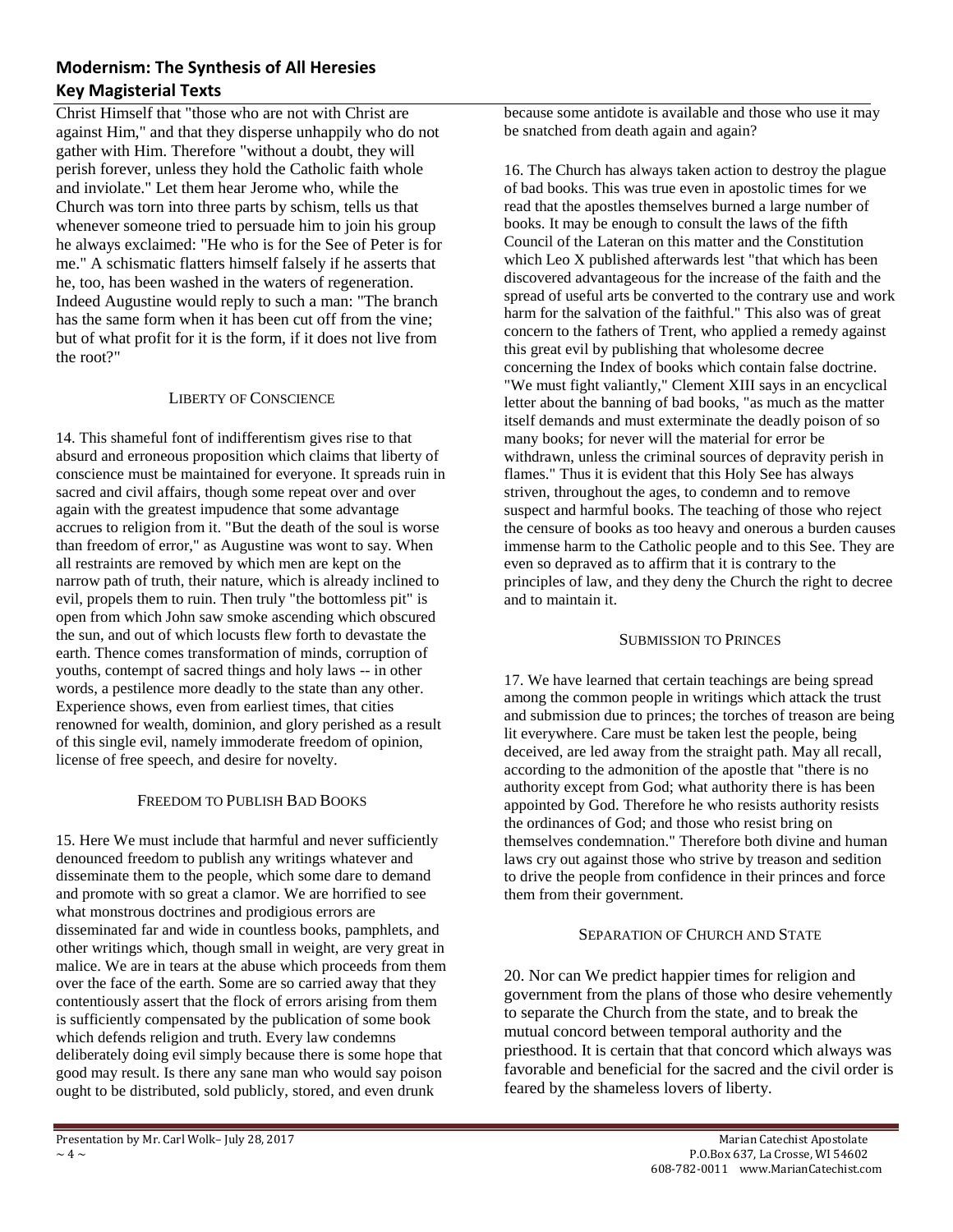### *SYLLABUS OF ERRORS*, BL. POPE PIUS IX, 1864

*When Pope Pius IX was elected in 1846, he was elected as the "liberal" candidate in the conclave, and his pontificate began drastically different from that of his predecessor. He did not disappoint those who saw him as a new face for the Church. He appointed Cardinal Gizzi, a liberal, as Secretary of State, granted amnesty to all who had fled the Papal States for political reasons, and established a senate for the Papal States. But the more he gave to the liberals, the more they demanded.* 

*When the 1848 revolutions broke out in Europe, Italy was not spared. In order to stop the revolution from going further, Pius made a number of concessions, including the granting of a constitution and legislature for the Papal States, as well as the creation of a civic guard. Meanwhile, rebellion to the North of the Papal States was threatening to spill over the border, so Pius sent a papal army to defend the border. But his general joined the rebels and took the army to fight the Austrians (who were particularly despised by the liberals). Liberals rejoiced that Pius IX had declared war on Austria, but Pius IX very quickly clarified that this was not his doing and that Rome was not at war with their Austrian allies. With this fiasco, liberals turned on him.*

*From this point on, the lay government of the papal states (which had been created by Pius) began to demand war with Austria and an end to the Pope's temporal authority. Liberals took control of the civic guard, and the secret societies (especially the Carbonari, the Italian manifestation of Freemasonry) began to conspire against the Church. In November of the same year, Rossi, the Pope's chief minister in the papal states, was assassinated by the secret societies. The next day, Pius found himself under siege, with one thousand members of the civic guard, police, and army marching and firing on the Quirinal in Rome. When a cannon was brought and aimed at Pius's residence, he came out and negotiated, agreeing to a liberal government in the papal states. Eight days later, he escaped to the Kingdom of the Two Siciles, dressed as a normal priest and carrying with him the Eucharist in the same pyx that Pius VII had when he was in exile under Napoleon.*

*In February 1849, a Roman Republic was declared. A sort of anti-Triduum took place, with fireworks on Good Friday and a republic victory celebration over St. Peter's grave on Easter Sunday. All churches were declared the property of the Roman Republic and were turned into dance halls and stables. Sacred vessels and art were seized, and priests were murdered. In April, Pius called the revolution a* 

*sacrilege and asked for Catholic nations to help overthrow the revolution. Napoleon III, then president of the Second Republic in France arrives with help, and the revolution ended in July. Pius returned to Rome with a very different relationship to modernity than when he was elected. Before the events of 1848-9, he governed as one sympathetic to the radical ideas of the day, at least in politics. Afterwards, he was an impeccable enemy of modern errors.*

*Below is a selection of some notable condemned propositions in his Syllabus of Errors.*

*Source: papalencyclicals.net*

1. There exists no Supreme, all-wise, all-provident Divine Being, distinct from the universe, and God is identical with the nature of things, and is, therefore, subject to changes. In effect, God is produced in man and in the world, and all things are God and have the very substance of God, and God is one and the same thing with the world, and, therefore, spirit with matter, necessity with liberty, good with evil, justice with injustice.

…

3. Human reason, without any reference whatsoever to God, is the sole arbiter of truth and falsehood, and of good and evil; it is law to itself, and suffices, by its natural force, to secure the welfare of men and of nations.

5. Divine revelation is imperfect, and therefore subject to a continual and indefinite progress, corresponding with the advancement of human reason.

11. The Church not only ought never to pass judgment on philosophy, but ought to tolerate the errors of philosophy, leaving it to correct itself.

15. Every man is free to embrace and profess that religion which, guided by the light of reason, he shall consider true.

16. Man may, in the observance of any religion whatever, find the way of eternal salvation, and arrive at eternal salvation.

17. Good hope at least is to be entertained of the eternal salvation of all those who are not at all in the true Church of Christ.

18. Protestantism is nothing more than another form of the same true Christian religion, in which form it is given to please God equally as in the Catholic Church.

Presentation by Mr. Carl Wolk- July 28, 2017 Marian Catechist Apostolate Catechist Apostolate  $\sim$  5  $\sim$  P.O.Box 637, La Crosse, WI 54602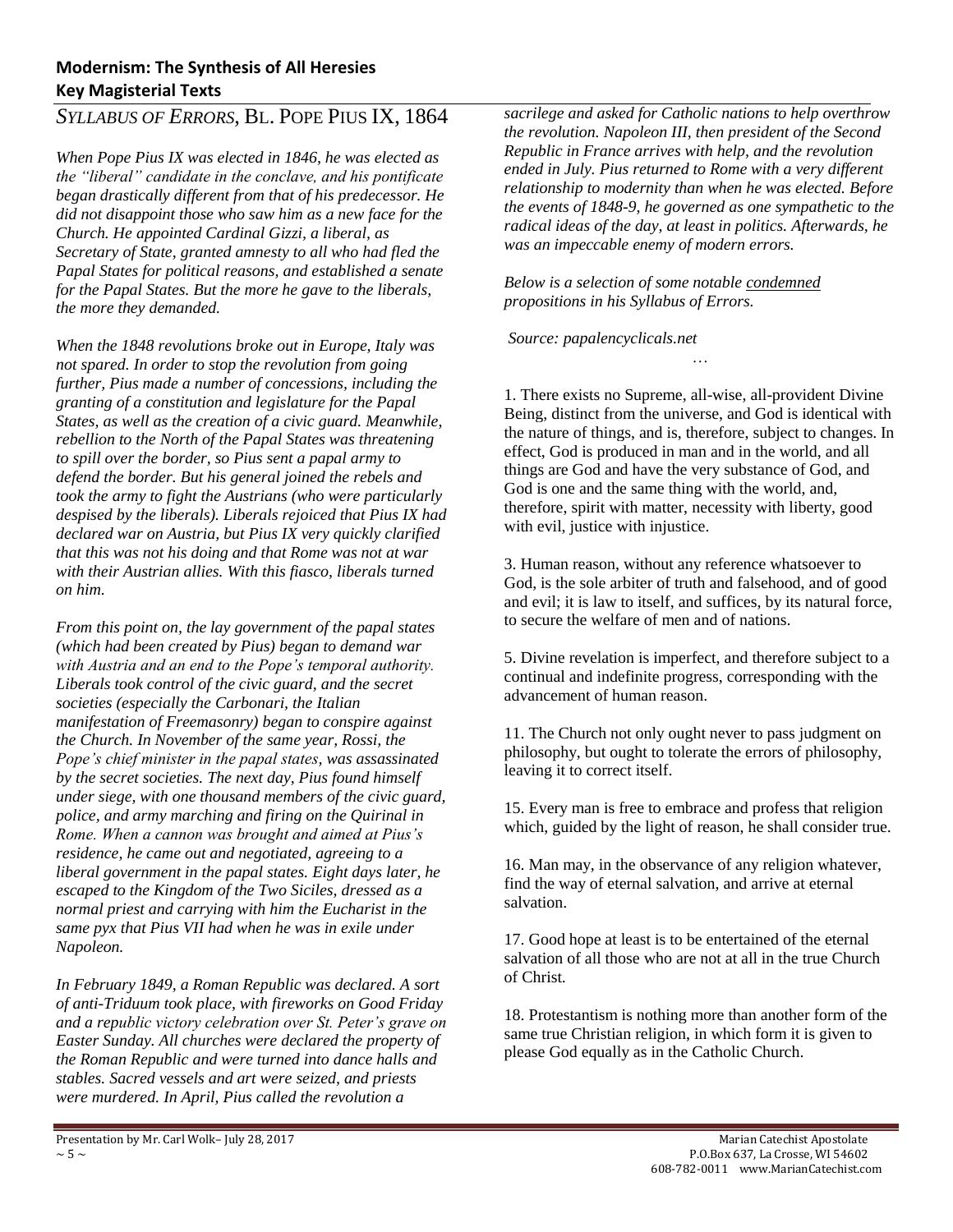24. The Church has not the power of using force, nor has she any temporal power, direct or indirect.

38. The Roman pontiffs have, by their too arbitrary conduct, contributed to the division of the Church into Eastern and Western.

48. Catholics may approve of the system of educating youth unconnected with Catholic faith and the power of the Church, and which regards the knowledge of merely natural things, and only, or at least primarily, the ends of earthly social life.

55. The Church ought to be separated from the State, and the State from the Church.

60. Authority is nothing else but numbers and the sum total of material forces.

63. It is lawful to refuse obedience to legitimate princes, and even to rebel against them.

67. By the law of nature, the marriage tie is not indissoluble, and in many cases divorce properly so called may be decreed by the civil authority.

77. In the present day, it is no longer expedient that the Catholic religion should be held as the only religion of the State, to the exclusion of all other forms of worship.

78. [It] has been wisely decided by law, in some Catholic countries, that persons coming to reside therein shall enjoy the public exercise of their own peculiar worship.

79. Moreover, it is false that the civil liberty of every form of worship, and the full power, given to all, of overtly and publicly manifesting any opinions whatsoever and thoughts, conduce more easily to corrupt the morals and minds of the people, and to propagate the pest of indifferentism.

80. The Roman Pontiff can, and ought to, reconcile himself, and come to terms with progress, liberalism and modern civilization.

#### *He concludes the Syllabus by blaming chiefly Freemasonry and the Secret Societies:*

. . . Venerable Brethren, you see clearly enough how sad and full of perils is the condition of Catholics in the regions of Europe which We have mentioned. Nor are things any better or circumstances calmer in America, where some regions are so hostile to Catholics that their governments

seem to deny by their actions the Catholic faith they claim to profess. In fact, there, for the last few years, a ferocious war on the Church, its institutions and the rights of the Apostolic See has been raging.... Venerable Brothers, it is surprising that in our time such a great war is being waged against the Catholic Church. But anyone who knows the nature, desires and intentions of the sects, whether they be called masonic or bear another name, and compares them with the nature the systems and the vastness of the obstacles by which the Church has been assailed almost everywhere, cannot doubt that the present misfortune must mainly be imputed to the frauds and machinations of these sects. It is from them that the synagogue of Satan, which gathers its troops against the Church of Christ, takes its strength. In the past Our predecessors, vigilant even from the beginning in Israel, had already denounced them to the kings and the nations, and had condemned them time and time again, and even We have not failed in this duty. If those who would have been able to avert such a deadly scourge had only had more faith in the supreme Pastors of the Church! But this scourge, winding through sinuous caverns, . . . deceiving many with astute frauds, finally has arrived at the point where it comes forth impetuously from its hiding places and triumphs as a powerful master. Since the throng of its propagandists has grown enormously, these wicked groups think that they have already become masters of the world and that they have almost reached their pre-established goal. Having sometimes obtained what they desired, and that is power, in several countries, they boldly turn the help of powers and authorities which they have secured to trying to submit the Church of God to the most cruel servitude, to undermine the foundations on which it rests, to contaminate its splendid qualities; and, moreover, to strike it with frequent blows, to shake it, to overthrow it, and, if possible, to make it disappear completely from the earth. Things being thus, Venerable Brothers, make every effort to defend the faithful which are entrusted to you against the insidious contagion of these sects and to save from perdition those who unfortunately have inscribed themselves in such sects. Make known and attack those who, whether suffering from, or planning, deception, are not afraid to affirm that these shady congregations aim only at the profit of society, at progress and mutual benefit. Explain to them often and impress deeply on their souls the Papal constitutions on this subject and teach, them that the masonic associations are anathematized by them not only in Europe but also in America and wherever they may be in the whole world.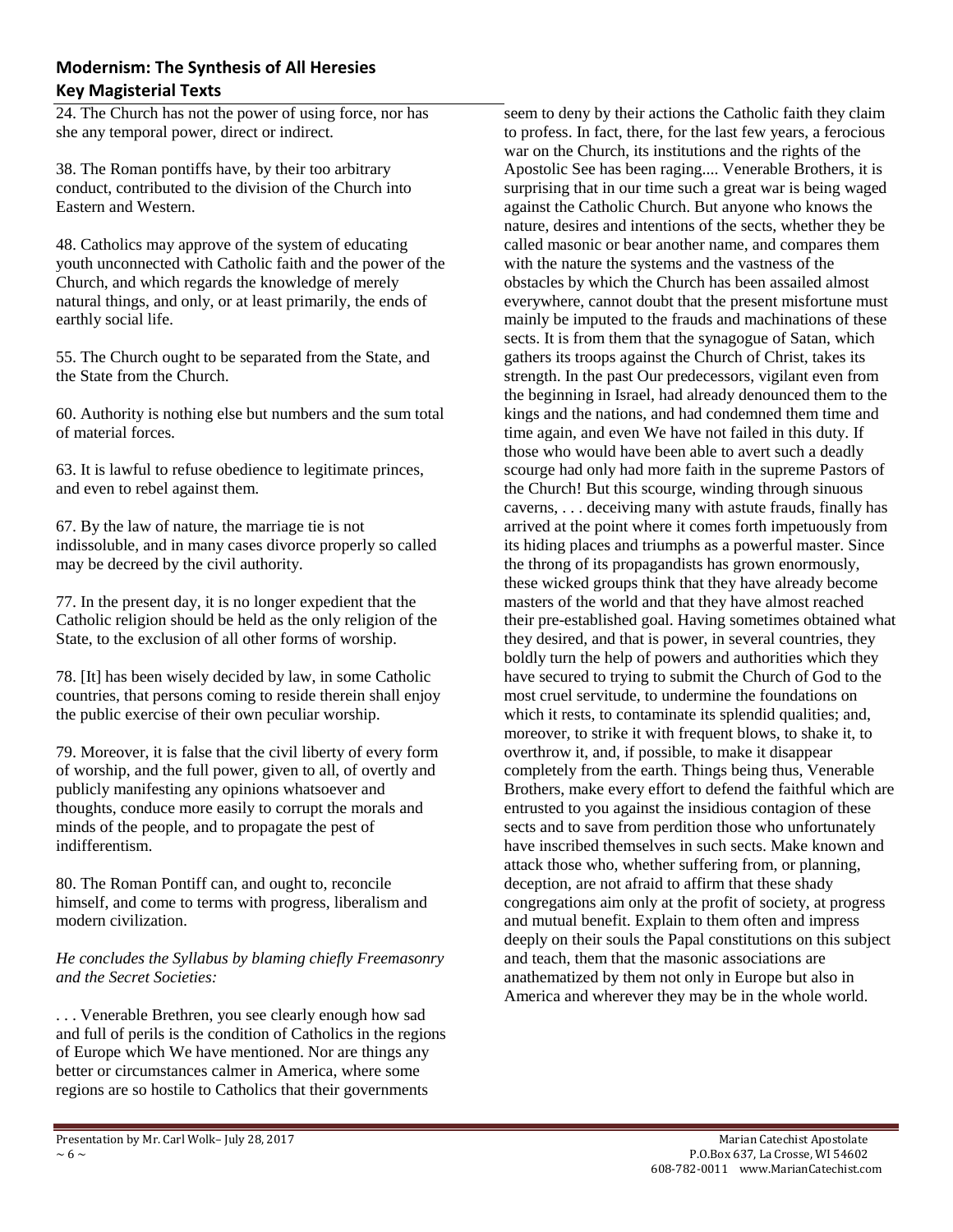*FIRST VATICAN COUNCIL,* 1869-70

*In order to give greater authority to his condemnation of modern errors, Pius IX decided to call the first Ecumenical Council for three hundred years. In his bull Aeterni Patris announcing the Council, he explained that the purpose would be to: "offer a remedy to the ills of the present century in the Church and in society."<sup>1</sup>*

*The first dogmatic constitution promulgated was Dei Filius on God, revelation, faith, and reason. While Protestantism denied the divine constitution of the Catholic Church, modern philosophy denied that God had even revealed Himself to man. Modern thinkers argued against supernatural, revealed, and dogmatic religion, in favor of natural, rational, and evolving religion. These proto-Modernist errors were condemned by the Council.*

*The second dogmatic constitution was Pastor Aeternus, which was concerned with the power of the papacy, especially through the definition of papal infallibility. This constitution was highly controversial as the exact nature of papal infallibility was being debated.*

*Pius IX was forced to suspend the Council in 1870 after Prussia declared war on France. Napoleon III had never removed his troops from Rome after helping to drive out the revolutionaries in 1849, but now he was forced to bring them back to France to help in the war. With his army now gone, Rome was an easy target for Italian radicals seeking a democratic and unified Italy. For the protection of the Bishops, Pius IX sent them home and only two of the 51 planned decrees were promulgated.*

*The following selections in Dei Filius are from the preface to the document and a selection of infallible canons (condemned propositions) of the document. The selection from Pastor Aeternus is the infallible definition of papal infallibility.*

*Source: ewtn.com*

 $\overline{a}$ 

### DEI FILIUS, PREFACE

…

5. Everybody knows that those [Protestant] heresies, condemned by the fathers of Trent, which rejected the divine magisterium of the Church and allowed religious questions to be a matter for the judgment of each individual, have gradually collapsed into a multiplicity of sects, either at

variance or in agreement with one another; and by this means a good many people have had all faith in Christ destroyed.

6. Indeed even the Holy Bible itself, which they at one time claimed to be the sole source and judge of the Christian faith, is no longer held to be divine, but they begin to assimilate it to the inventions of myth.

7. Thereupon there came into being and spread far and wide throughout the world that doctrine of rationalism or naturalism,—utterly opposed to the Christian religion, since this is of supernatural origin,—which spares no effort to bring it about that Christ, who alone is our lord and savior, is shut out from the minds of people and the moral life of nations. Thus they would establish what they call the rule of simple reason or nature. The abandonment and rejection of the Christian religion, and the denial of God and his Christ, has plunged the minds of many into the abyss of pantheism, materialism and atheism, and the consequence is that they strive to destroy rational nature itself, to deny any criterion of what is right and just, and to overthrow the very foundations of human society.

8. With this impiety spreading in every direction, it has come about, alas, that many even among the children of the Catholic Church have strayed from the path of genuine piety, and as the truth was gradually diluted in them, their Catholic sensibility was weakened. Led away by diverse and strange teachings and confusing nature and grace, human knowledge and divine faith, they are found to distort the genuine sense of the dogmas which Holy mother Church holds and teaches, and to endanger the integrity and genuineness of the faith.

9. At the sight of all this, how can the inmost being of the Church not suffer anguish? For just as God wills all people to be saved and come to the knowledge of the truth, just as Christ came to save what was lost and to gather into one the children of God who were scattered abroad, so the Church, appointed by God to be mother and mistress of nations, recognizes her obligations to all and is always ready and anxious to raise the fallen, to steady those who stumble, to embrace those who return, and to strengthen the good and urge them on to what is better. Thus she can never cease from witnessing to the truth of God which heals all and from declaring it, for she knows that these words were directed to her: My spirit which is upon you, and my words which I have put in your mouth, shall not depart out of your mouth from this time forth and for evermore.

10. And so we, following in the footsteps of our predecessors, in accordance with our supreme apostolic office, have never left off teaching and defending Catholic truth and condemning erroneous doctrines. But now it is our purpose to profess and declare from this chair of Peter before all eyes the saving teaching of Christ, and, by the power given us by God, to

<sup>1</sup> Roberto de Mattei, *Blessed Pius IX*, p. 131.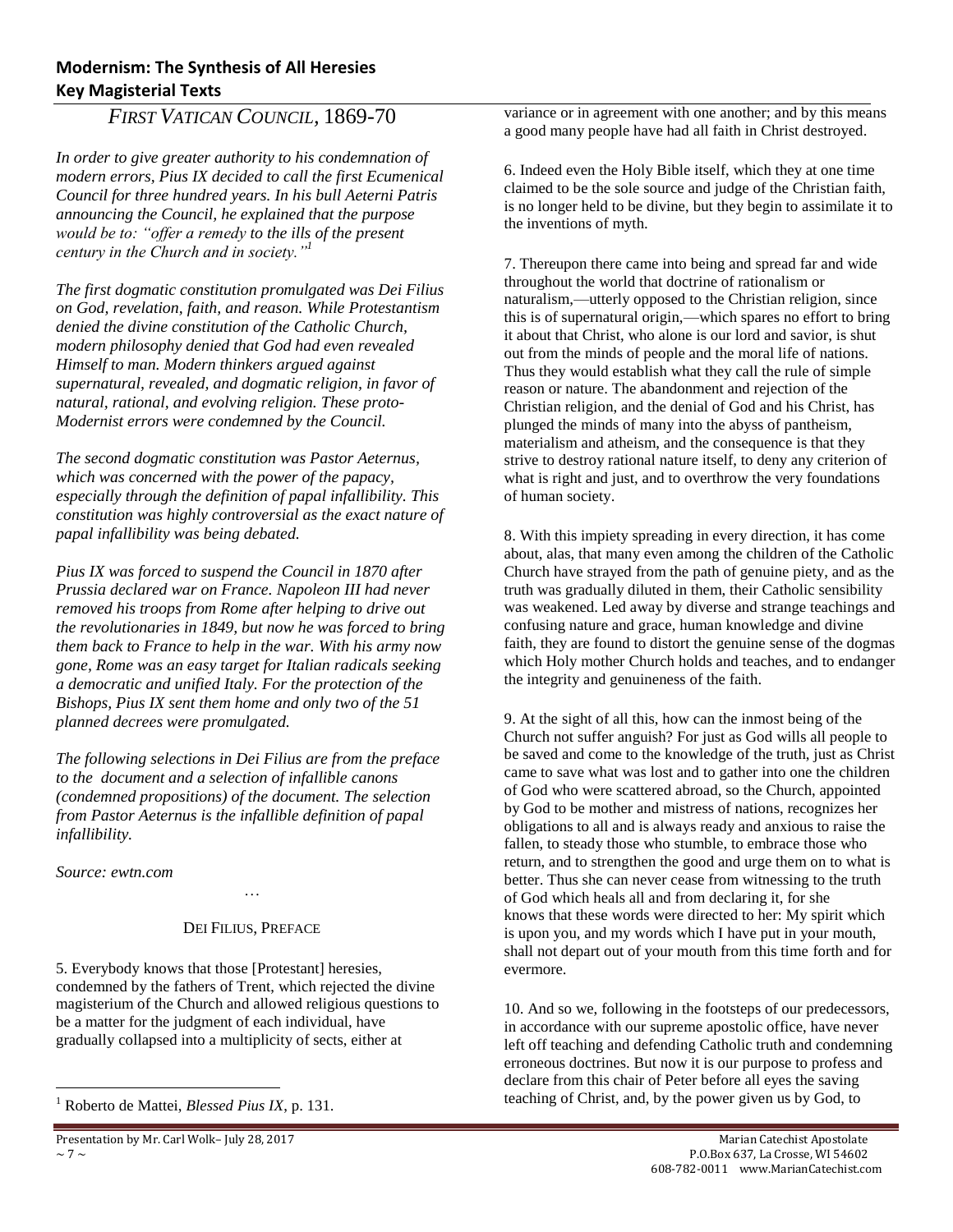reject and condemn the contrary errors. This we shall do with the bishops of the whole world as our co-assessors and fellowjudges, gathered here as they are in the Holy Spirit by our authority in this ecumenical council, and relying on the word of God in Scripture and tradition as we have received it, religiously preserved and authentically expounded by the Catholic Church.

### *DEI FILIUS, CANONS*

#### 1. On God the creator of all things

1. If anyone denies the one true God, creator and lord of things visible and invisible: let him be anathema.

2. If anyone is so bold as to assert that there exists nothing besides matter: let him be anathema.

3. If anyone says that the substance or essence of God and that of all things are one and the same: let him be anathema.

### 2. On revelation

1. If anyone says that the one, true God, our creator and lord, cannot be known with certainty from the things that have been made, by the natural light of human reason: let him be anathema.

2. If anyone says that it is impossible, or not expedient, that human beings should be taught by means of divine revelation about God and the worship that should be shown him : let him be anathema.

3. If anyone says that a human being cannot be divinely elevated to a knowledge and perfection which exceeds the natural, but of himself can and must reach finally the possession of all truth and goodness by continual development: let him be anathema.

4. If anyone does not receive as sacred and canonical the complete books of Sacred Scripture with all their parts, as the holy Council of Trent listed them, or denies that they were divinely inspired : let him be anathema.

### 3. On faith

1. If anyone says that human reason is so independent that faith cannot be commanded by God: let him be anathema.

2. If anyone says that divine faith is not to be distinguished from natural knowledge about God and moral matters, and consequently that for divine faith it is not required that revealed truth should be believed because of the authority of God who reveals it: let him be anathema.

4. If anyone says that all miracles are impossible, and that therefore all reports of them, even those contained in Sacred Scripture, are to be set aside as fables or myths; or that miracles can never be known with certainty, nor can the divine origin of the Christian religion be proved from them: let him be anathema.

4. On faith and reason

2. If anyone says that human studies are to be treated with such a degree of liberty that their assertions may be maintained as true even when they are opposed to divine revelation, and that they may not be forbidden by the Church: let him be anathema.

3. If anyone says that it is possible that at some time, given the advancement of knowledge, a sense may be assigned to the dogmas propounded by the Church which is different from that which the Church has understood and understands: let him be anathema.

#### PASTOR AETERNUS, DEFINITION OF PAPAL INFALLIBILITY

9. Therefore, faithfully adhering to the tradition received from the beginning of the Christian faith, to the glory of God our savior, for the exaltation of the Catholic religion and for the salvation of the Christian people, with the approval of the Sacred Council, we teach and define as a divinely revealed dogma that when the Roman Pontiff speaks EX CATHEDRA, that is, when, in the exercise of his office as shepherd and teacher of all Christians, in virtue of his supreme apostolic authority, he defines a doctrine concerning faith or morals to be held by the whole Church, he possesses, by the divine assistance promised to him in blessed Peter, that infallibility which the divine Redeemer willed his Church to enjoy in defining doctrine concerning faith or morals. Therefore, such definitions of the Roman Pontiff are of themselves, and not by the consent of the Church, irreformable.

So then, should anyone, which God forbid, have the temerity to reject this definition of ours: let him be anathema.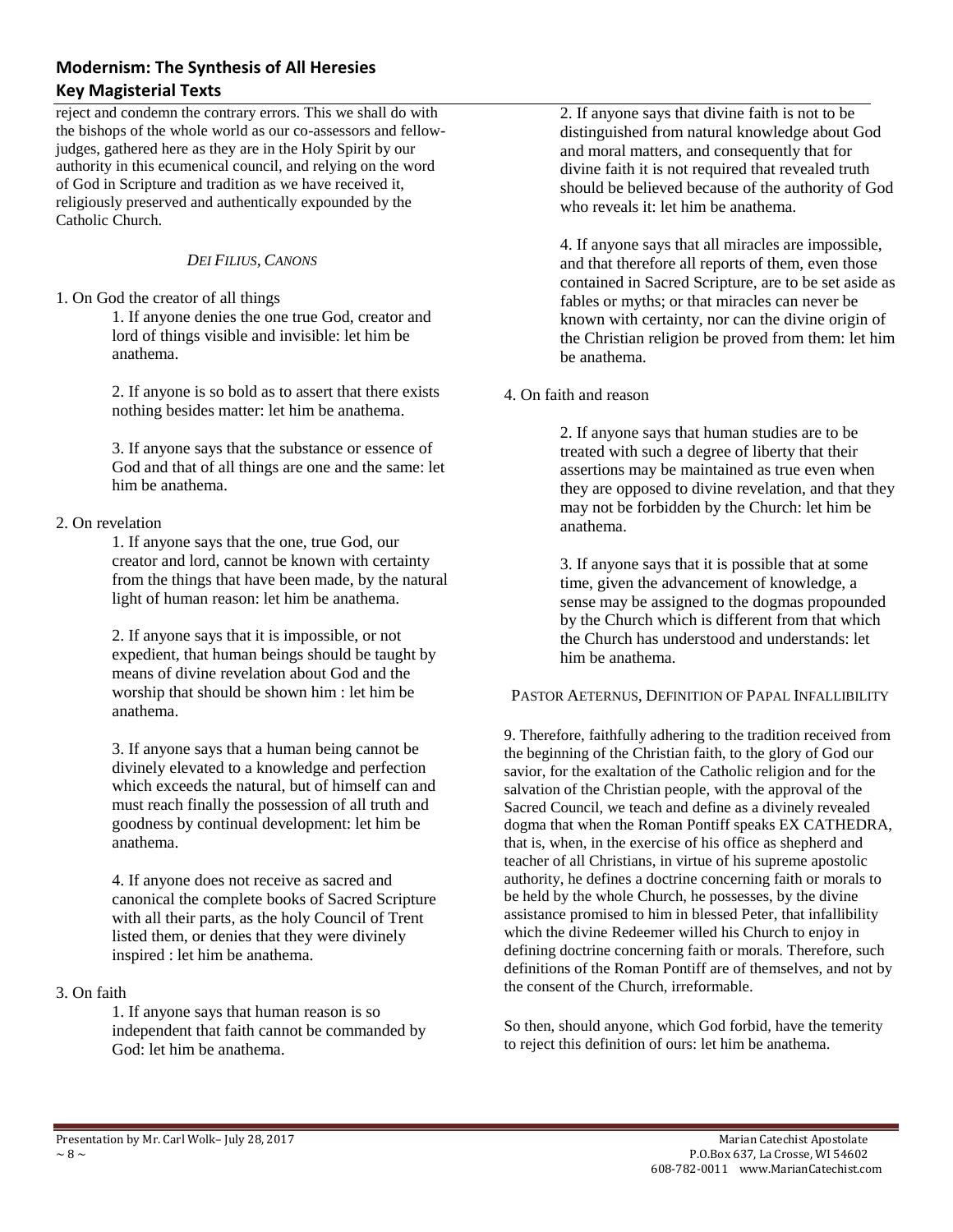### *AETERNI PATRIS,* LEO XIII, 1879

*Pope Pius IX died in 1878, having reigned as pope for 31 years, as the second-longest reigning pope after St. Peter. His successor, Leo XIII would reign until 1903 in the fourth-longest pontificate in history. Together, these two Popes governed the Church for over half a century, and so they exercised immense influence on the universal governance of the Church. When Leo XIII ascended to the papal throne in 1878, he did so without the papal states, which had been captured by Italy in 1870-71. Even though he was stripped of his temporal power, Leo was no less outspoken about the evils of his day. During his pontificate, he faced many growing threats. The agitations of the Freemasons against the Church and especially the papacy continued unabatedly. The tremendous suffering of the masses during the Industrial Revolution and the consequent rise of socialism and communism demanded a clear voice from the Church. And the many errors battled by Gregory XVI and Pius IX were beginning to congeal into a heresy in the realm of Scripture studies.* 

*We will look at selections from four documents as samples of his teaching on these and other issues: Aeterni Patris (on Thomism), Humanum Genus (on Freemasonry), Rerum Novarum (on industrial Capitalism and Socialism/Communism), and Providentissimus Deus (on the study of Sacred Scripture).*

*…*

*In Aeterni Patris, Leo XIII lends his voice to a revival in sacred theology called neo-scholasticism. This theological movement sought to recover especially the work of St. Thomas Aquinas and his great commentators. While Aquinas's Summa Theologica was placed on the altar at the Council of Trent, his works did not always retain the same prestige in the intervening period. With the support of Leo XIII, Aquinas would return again to his rightful place as the Common and Angelic Doctor of the Church. Neoscholastic and Thomistic theology would be challenged by the Modernists first during Leo XIII's and St. Pius X's pontificates and later during the 1940's and 1950's during the pontificate of Pius XII. Since the Second Vatican Council, Thomism has been nearly abandoned in most seminaries in favor of more modern theology.*

*Source: Vatican.va*

17. Among the Scholastic Doctors, the chief and master of all towers Thomas Aquinas, who, as Cajetan observes, because "he most venerated the ancient doctors of the

…

Church, in a certain way seems to have inherited the intellect of all." The doctrines of those illustrious men, like the scattered members of a body, Thomas collected together and cemented, distributed in wonderful order, and so increased with important additions that he is rightly and deservedly esteemed the special bulwark and glory of the Catholic faith. With his spirit at once humble and swift, his memory ready and tenacious, his life spotless throughout, a lover of truth for its own sake, richly endowed with human and divine science, like the sun he heated the world with the warmth of his virtues and filled it with the splendor of his teaching. Philosophy has no part which he did not touch finely at once and thoroughly; on the laws of reasoning, on God and incorporeal substances, on man and other sensible things, on human actions and their principles, he reasoned in such a manner that in him there is wanting neither a full array of questions, nor an apt disposal of the various parts, nor the best method of proceeding, nor soundness of principles or strength of argument, nor clearness and elegance of style, nor a facility for explaining what is abstruse.

18. Moreover, the Angelic Doctor pushed his philosophic inquiry into the reasons and principles of things, which because they are most comprehensive and contain in their bosom, so to say, the seeds of almost infinite truths, were to be unfolded in good time by later masters and with a goodly yield. And as he also used this philosophic method in the refutation of error, he won this title to distinction for himself: that, single-handed, he victoriously combated the errors of former times, and supplied invincible arms to put those to rout which might in after-times spring up. Again, clearly distinguishing, as is fitting, reason from faith, while happily associating the one with the other, he both preserved the rights and had regard for the dignity of each; so much so, indeed, that reason, borne on the wings of Thomas to its human height, can scarcely rise higher, while faith could scarcely expect more or stronger aids from reason than those which she has already obtained through Thomas.

…

31. While, therefore, We hold that every word of wisdom, every useful thing by whomsoever discovered or planned, ought to be received with a willing and grateful mind, We exhort you, venerable brethren, in all earnestness to restore the golden wisdom of St. Thomas, and to spread it far and wide for the defense and beauty of the Catholic faith, for the good of society, and for the advantage of all the sciences. The wisdom of St. Thomas, We say; for if anything is taken up with too great subtlety by the Scholastic doctors, or too carelessly stated-if there be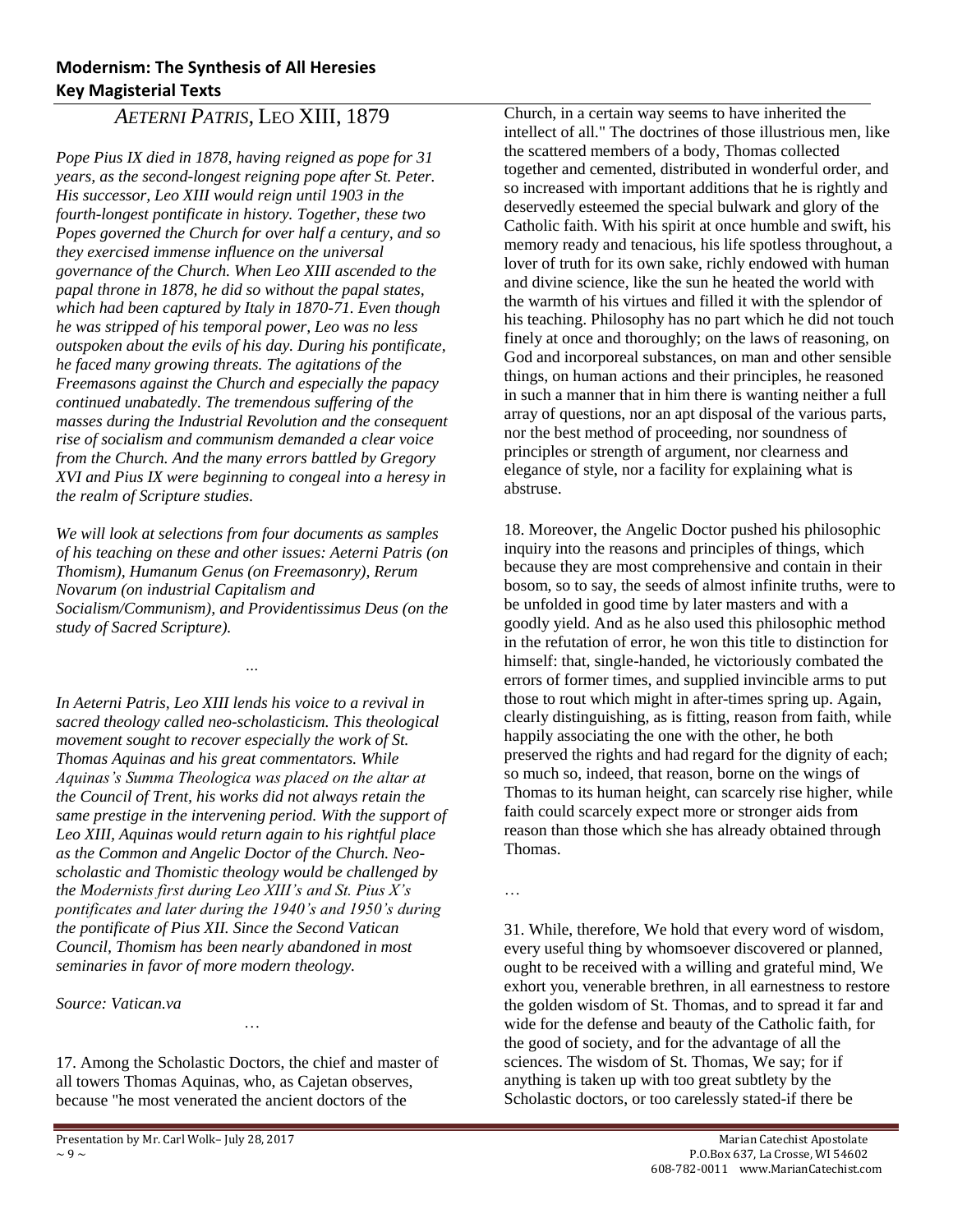anything that ill agrees with the discoveries of a later age, or, in a word, improbable in whatever way-it does not enter Our mind to propose that for imitation to Our age. Let carefully selected teachers endeavor to implant the doctrine of Thomas Aquinas in the minds of students, and set forth clearly his solidity and excellence over others. Let the universities already founded or to be founded by you illustrate and defend this doctrine, and use it for the refutation of prevailing errors. But, lest the false for the true or the corrupt for the pure be drunk in, be ye watchful that the doctrine of Thomas be drawn from his own fountains, or at least from those rivulets which, derived from the very fount, have thus far flowed, according to the established agreement of learned men, pure and clear; be careful to guard the minds of youth from those which are said to flow thence, but in reality are gathered from strange and unwholesome streams.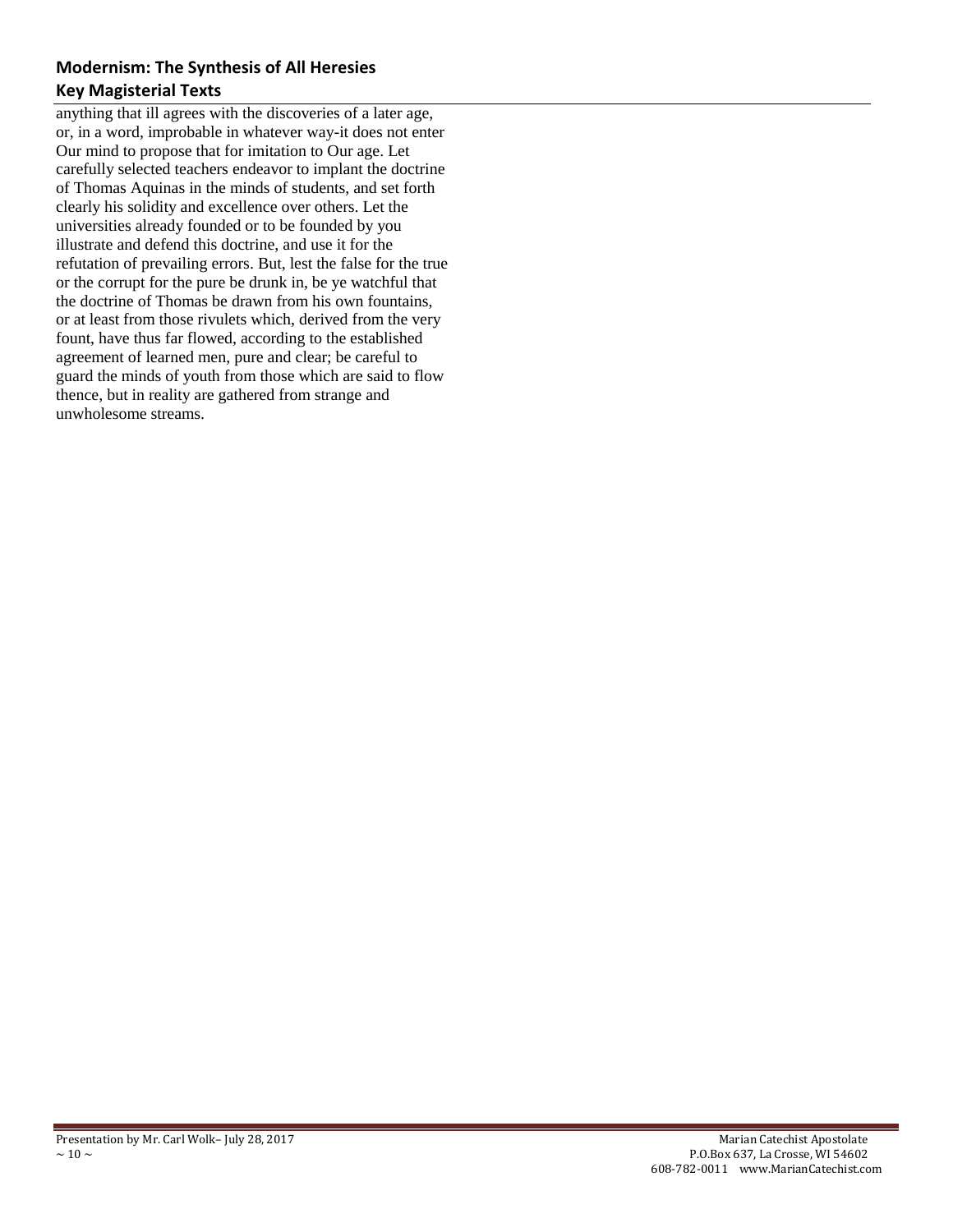### *HUMANUM GENUS,* LEO XIII, 1884

*Almost forty years earlier, on May 20, 1846, Pope Gregory XVI sensed that death was approaching, and he called the French historian Jacques Cretineau-Joly to meet with him. He gave him a collection of documents that had been seized from the Alta Vendita, the high lodge of the Cabonari, a secret organization associated with Freemasonry in Italy. One of these documents was known as the Permanent Instruction of the Alta Vendita. Pope Gregory XVI asked Cretineau-Joly to publish these documents in order to make the Masonic conspiracies public knowledge. Bl. Pope Pius IX and Pope Leo XIII would also ask for the Permanent Instruction to be published. The Masonic document outlined their conspiracy to influence and destroy the Catholic Church. Their chief aim was to make the hierarchy of the Catholic Church unknowingly Masonic in its thinking so that a Pope could be elected who would bring the Masonic goals to their fulfillment – a "revolution in tiara and cope." An English translation of this document can be found in "Grand Orient Freemasonry Unmasked" by Msgr. George E. Dillon.*

*Leo XIII, like his predecessors, was very conscious of the machinations of the Freemasons to undermine the Church and Christian society. Every Pope since Pius VII had spoken of the danger of Freemasonry, but Leo XIII wrote of it more frequently than any of his predecessors. His encyclical Humanum Genus, like Inimica Vis, is entirely devoted to the condemnation of Freemasonry and the attempt to awake the Catholic world to its grave threat.*

*Below are some noteworthy selections from the encyclical.*

*Source: Vatican.va*

#### *The Two Cities*

1. The race of man, after its miserable fall from God, the Creator and the Giver of heavenly gifts, "through the envy of the devil," separated into two diverse and opposite parts, of which the one steadfastly contends for truth and virtue, the other of those things which are contrary to virtue and to truth. The one is the kingdom of God on earth, namely, the true Church of Jesus Christ; and those who desire from their heart to be united with it, so as to gain salvation, must of necessity serve God and His only-begotten Son with their whole mind and with an entire will. The other is the kingdom of Satan, in whose possession and control are all whosoever follow the fatal example of their leader and of our first parents, those who refuse to obey the divine and eternal law, and who have many aims of their own in contempt of God, and many aims also against God.

2. This twofold kingdom St. Augustine keenly discerned and described after the manner of two cities, contrary in their laws because striving for contrary objects; and with a subtle brevity he expressed the efficient cause of each in these words: "Two loves formed two cities: the love of self, reaching even to contempt of God, an earthly city; and the love of God, reaching to contempt of self, a heavenly one." At every period of time each has been in conflict with the other, with a variety and multiplicity of weapons and of warfare, although not always with equal ardour and assault. At this period, however, the partisans of evil seems to be combining together, and to be struggling with united vehemence, led on or assisted by that strongly organized and widespread association called the Freemasons. No longer making any secret of their purposes, they are now boldly rising up against God Himself. They are planning the destruction of holy Church publicly and openly, and this with the set purpose of utterly despoiling the nations of Christendom, if it were possible, of the blessings obtained for us through Jesus Christ our Saviour. Lamenting these evils, We are constrained by the charity which urges Our heart to cry out often to God: "For lo, Thy enemies have made a noise; and they that hate Thee have lifted up the head. They have taken a malicious counsel against Thy people, and they have consulted against Thy saints. They have said, 'come, and let us destroy them, so that they be not a nation.'

#### *Papal Warnings*

3. At so urgent a crisis, when so fierce and so pressing an onslaught is made upon the Christian name, it is Our office to point out the danger, to mark who are the adversaries, and to the best of Our power to make head against their plans and devices, that those may not perish whose salvation is committed to Us, and that the kingdom of Jesus Christ entrusted to Our charge may not stand and remain whole, but may be enlarged by an ever-increasing growth throughout the world.

4. The Roman Pontiffs Our predecessors, in their incessant watchfulness over the safety of the Christian people, were prompt in detecting the presence and the purpose of this capital enemy immediately it sprang into the light instead of hiding as a dark conspiracy; and , moreover, they took occasion with true foresight to give, as it were on their guard, and not allow themselves to be caught by the devices and snares laid out to deceive them.

5. The first warning of the danger was given by Clement XII in the year 1738, and his constitution was confirmed and renewed by Benedict XIV(4) Pius VII followed the same path; and Leo XII, by his apostolic constitution, *Quo*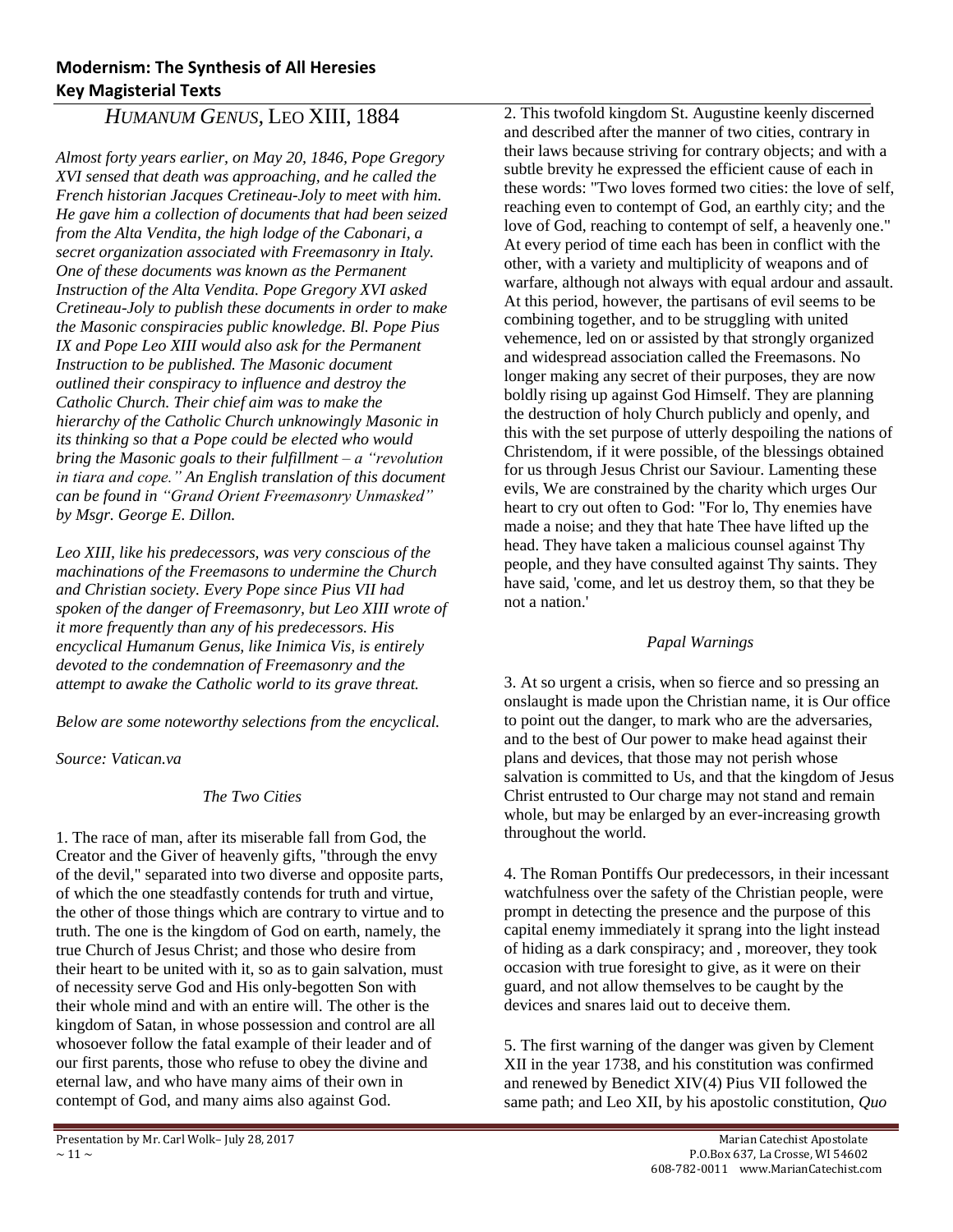*Graviora*, put together the acts and decrees of former Pontiffs on this subject, and ratified and confirmed them forever. In the same sense spoke Pius VIII, Gregory XVI, and, many times over, Pius IX.

6. For as soon as the constitution and the spirit of the masonic sect were clearly discovered by manifest signs of its actions, by the investigation of its causes, by publication of its laws, and of its rites and commentaries, with the addition often of the personal testimony of those who were in the secret, this apostolic see denounced the sect of the Freemasons, and publicly declared its constitution, as contrary to law and right, to be pernicious no less to Christendom than to the State; and it forbade any one to enter the society, under the penalties which the Church is wont to inflict upon exceptionally guilty persons. The sectaries, indignant at this, thinking to elude or to weaken the force of these decrees, partly by contempt of them, and partly by calumny, accused the sovereign Pontiffs who had passed them either of exceeding the bounds of moderation in their decrees or of decreeing what was not just. This was the manner in which they endeavoured to elude the authority and the weight of the apostolic constitutions of Clement XII and Benedict XIV, as well as of Pius VII and Pius IX. Yet, in the very society itself, there were to be found men who unwillingly acknowledged that the Roman Pontiffs had acted within their right, according to the Catholic doctrine and discipline. The Pontiffs received the same assent, and in strong terms, from many princes and heads of governments, who made it their business either to delate the masonic society to the apostolic see, or of their own accord by special enactments to brand it as pernicious, as, for example, in Holland, Austria, Switzerland, Spain, Bavaria, Savoy, and other parts of Italy.

### *The Ultimate Purpose of Freemasonry*

10. … Now, the masonic sect produces fruits that are pernicious and of the bitterest savour. For, from what We have above most clearly shown, that which is their ultimate purpose forces itself into view - namely, the utter overthrow of that whole religious and political order of the world which the Christian teaching has produced, and the substitution of a new state of things in accordance with their ideas, of which the foundations and laws shall be drawn from mere naturalism.

### *Indifferentism*

16. If those who are admitted as members are not commanded to abjure by any form of words the Catholic doctrines, this omission, so far from being adverse to the designs of the Freemasons, is more useful for their purposes. First, in this way they easily deceive the simpleminded and the heedless, and can induce a far greater number to become members. Again, as all who offer themselves are received whatever may be their form of religion, they thereby teach the great error of this age-that a regard for religion should be held as an indifferent matter, and that all religions are alike. This manner of reasoning is calculated to bring about the ruin of all forms of religion, and especially of the Catholic religion, which, as it is the only one that is true, cannot, without great injustice, be regarded as merely equal to other religions. *Marriage and Education*

21. What refers to domestic life in the teaching of the naturalists is almost all contained in the following declarations: that marriage belongs to the genus of commercial contracts, which can rightly be revoked by the will of those who made them, and that the civil rulers of the State have power over the matrimonial bond; that in the education of youth nothing is to be taught in the matter of religion as of certain and fixed opinion; and each one must be left at liberty to follow, when he comes of age, whatever he may prefer. To these things the Freemasons fully assent; and not only assent, but have long endeavoured to make them into a law and institution. For in many countries, and those nominally Catholic, it is enacted that no marriages shall be considered lawful except those contracted by the civil rite; in other places the law permits divorce; and in others every effort is used to make it lawful as soon as may be. Thus, the time is quickly coming when marriages will be turned into another kind of contract - that is into changeable and uncertain unions which fancy may join together, and which the same when changed may disunite.

With the greatest unanimity the sect of the Freemasons also endeavours to take to itself the education of youth. They think that they can easily mold to their opinions that soft and pliant age, and bend it whither they will; and that nothing can be more fitted than this to enable them to bring up the youth of the State after their own plan. Therefore, in the education and instruction of children they allow no share, either of teaching or of discipline, to the ministers of the Church; and in many places they have procured that the education of youth shall be exclusively in the hands of laymen, and that nothing which treats of the most important and most holy duties of men to God shall be introduced into the instructions on morals.

### *Politics*

22. Then come their doctrines of politics, in which the naturalists lay down that all men have the same right, and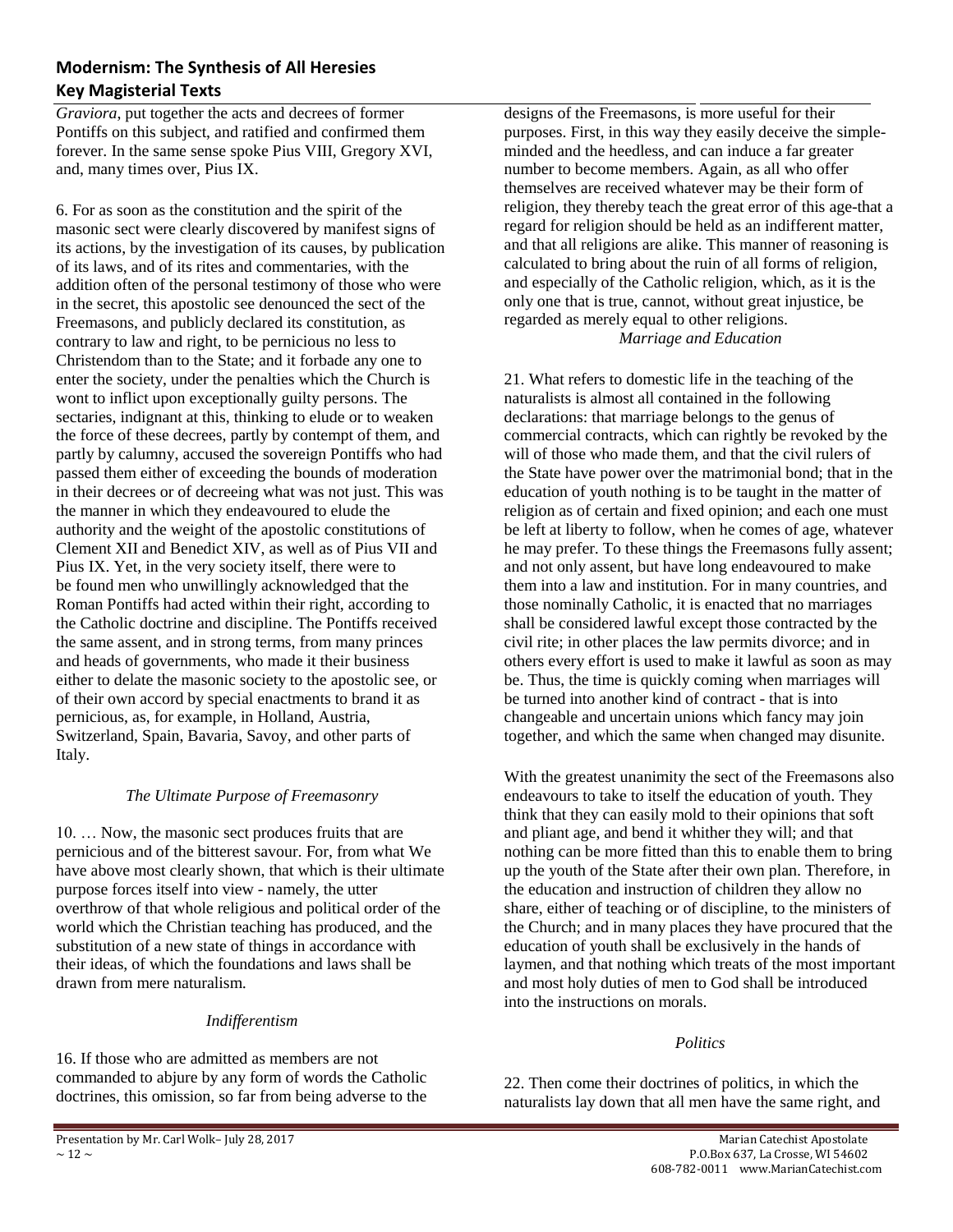are in every respect of equal and like condition; that each one is naturally free; that no one has the right to command another; that it is an act of violence to require men to obey any authority other than that which is obtained from themselves. According to this, therefore, all things belong to the free people; power is held by the command or permission of the people, so that, when the popular will changes, rulers may lawfully be deposed and the source of all rights and civil duties is either in the multitude or in the governing authority when this is constituted according to the latest doctrines. It is held also that the State should be without God; that in the various forms of religion there is no reason why one should have precedence of another; and that they are all to occupy the same place.

23. That these doctrines are equally acceptable to the Freemasons, and that they would wish to constitute States according to this example and model, is too well known to require proof. For some time past they have openly endeavoured to bring this about with all their strength and resources; and in this they prepare the way for not a few bolder men who are hurrying on even to worse things, in their endeavor to obtain equality and community of all goods by the destruction of every distinction of rank and property.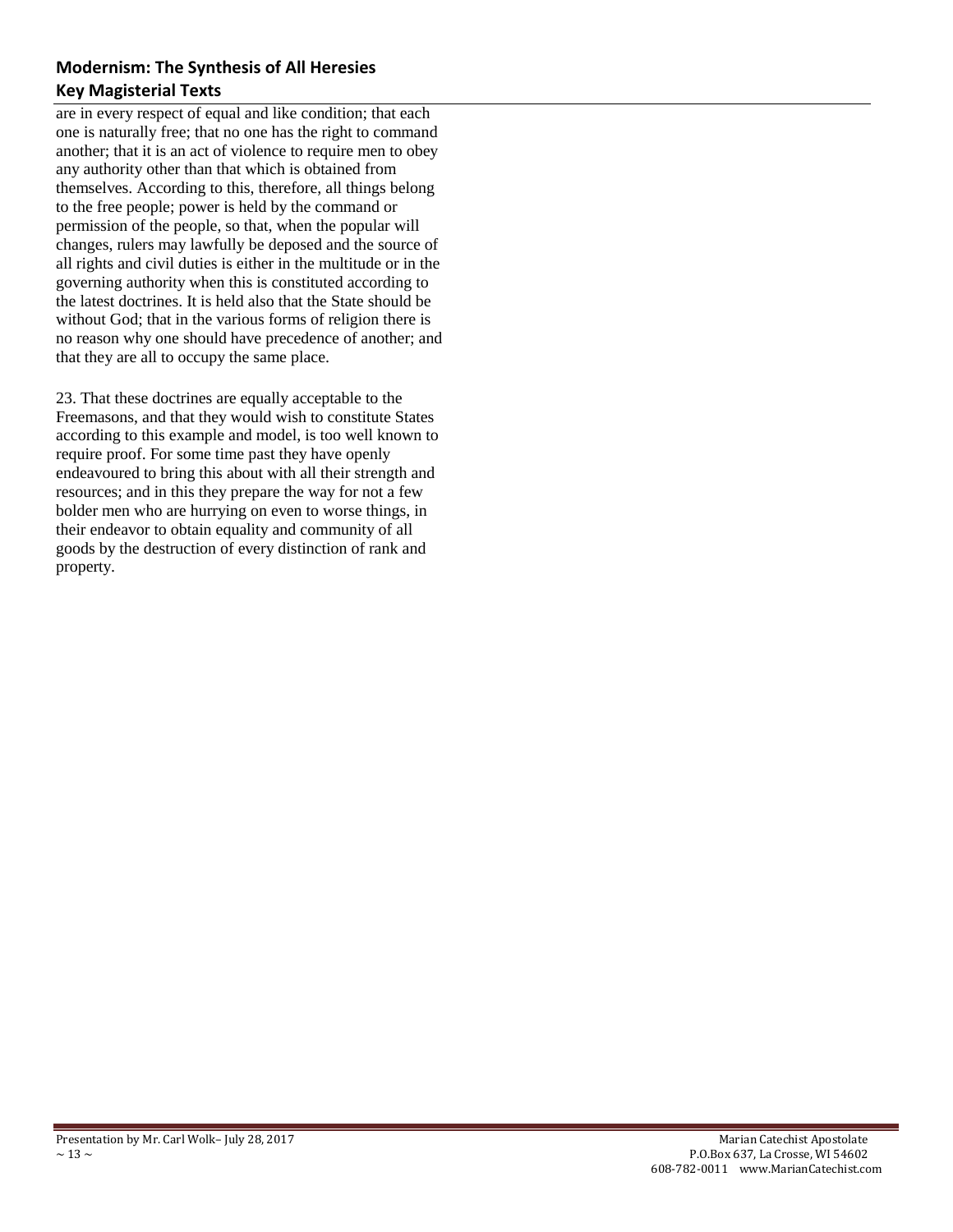### *RERUM NOVARUM,* LEO XIII, 1891

*Leo XIII's pontificate also saw the system of industrial capitalism fall deeper into crisis. While taking up the plight of the poor, he also condemned the false Marxist solutions of socialism or communism. His final solution would be to avoid the further concentration of power into the hands of either private individuals or the state. Instead, he calls for the law "to induce as many as possible of the people to become owners," which he believed would decrease inequality and class conflict.*

*Below are some noteworthy selections from the encyclical*

*Source: Vatican.va*

### *The Economic Crisis*

*…*

1. That the spirit of revolutionary change, which has long been disturbing the nations of the world, should have passed beyond the sphere of politics and made its influence felt in the cognate sphere of practical economics is not surprising. The elements of the conflict now raging are unmistakable, in the vast expansion of industrial pursuits and the marvellous discoveries of science; in the changed relations between masters and workmen; in the enormous fortunes of some few individuals, and the utter poverty of the masses; the increased self reliance and closer mutual combination of the working classes; as also, finally, in the prevailing moral degeneracy. The momentous gravity of the state of things now obtaining fills every mind with painful apprehension; wise men are discussing it; practical men are proposing schemes; popular meetings, legislatures, and rulers of nations are all busied with it - actually there is no question which has taken deeper hold on the public mind.

2. Therefore, venerable brethren, as on former occasions when it seemed opportune to refute false teaching, We have addressed you in the interests of the Church and of the common weal, and have issued letters bearing on political power, human liberty, the Christian constitution of the State, and like matters, so have We thought it expedient now to speak on the condition of the working classes. It is a subject on which We have already touched more than once, incidentally. But in the present letter, the responsibility of the apostolic office urges Us to treat the question of set purpose and in detail, in order that no misapprehension may exist as to the principles which truth and justice dictate for its settlement. The discussion is not easy, nor is it void of danger. It is no easy matter to define the relative rights and mutual duties of the rich and of the poor, of capital and of

labor. And the danger lies in this, that crafty agitators are intent on making use of these differences of opinion to pervert men's judgments and to stir up the people to revolt.

3. In any case we clearly see, and on this there is general agreement, that some opportune remedy must be found quickly for the misery and wretchedness pressing so unjustly on the majority of the working class: for the ancient workingmen's guilds were abolished in the last century, and no other protective organization took their place. Public institutions and the laws set aside the ancient religion. Hence, by degrees it has come to pass that working men have been surrendered, isolated and helpless, to the hardheartedness of employers and the greed of unchecked competition. The mischief has been increased by rapacious usury, which, although more than once condemned by the Church, is nevertheless, under a different guise, but with like injustice, still practiced by covetous and grasping men. To this must be added that the hiring of labor and the conduct of trade are concentrated in the hands of comparatively few; so that a small number of very rich men have been able to lay upon the teeming masses of the laboring poor a yoke little better than that of slavery itself.

### *The Evils of Socialism*

4. To remedy these wrongs the socialists, working on the poor man's envy of the rich, are striving to do away with private property, and contend that individual possessions should become the common property of all, to be administered by the State or by municipal bodies. They hold that by thus transferring property from private individuals to the community, the present mischievous state of things will be set to rights, inasmuch as each citizen will then get his fair share of whatever there is to enjoy. But their contentions are so clearly powerless to end the controversy that were they carried into effect the working man himself would be among the first to suffer. They are, moreover, emphatically unjust, for they would rob the lawful possessor, distort the functions of the State, and create utter confusion in the community.

#### *Against Utopianism*

18. In like manner, the other pains and hardships of life will have no end or cessation on earth; for the consequences of sin are bitter and hard to bear, and they must accompany man so long as life lasts. To suffer and to endure, therefore, is the lot of humanity; let them strive as they may, no strength and no artifice will ever succeed in banishing from human life the ills and troubles which beset it. If any there are who pretend differently - who hold out to a hard-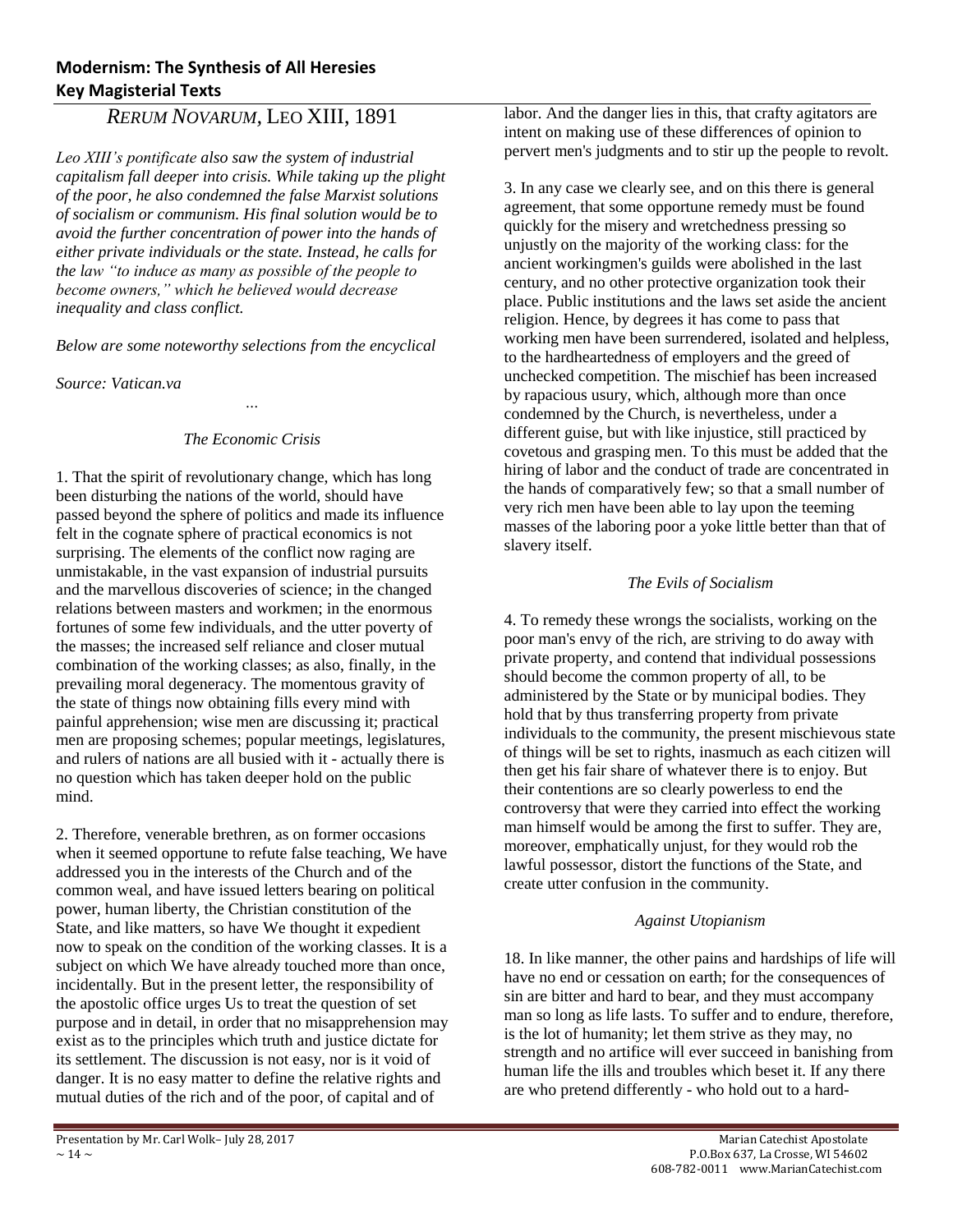pressed people the boon of freedom from pain and trouble, an undisturbed repose, and constant enjoyment - they delude the people and impose upon them, and their lying promises will only one day bring forth evils worse than the present. Nothing is more useful than to look upon the world as it really is, and at the same time to seek elsewhere, as We have said, for the solace to its troubles.

### *Inequality is Natural*

19. The great mistake made in regard to the matter now under consideration is to take up with the notion that class is naturally hostile to class, and that the wealthy and the working men are intended by nature to live in mutual conflict. So irrational and so false is this view that the direct contrary is the truth. Just as the symmetry of the human frame is the result of the suitable arrangement of the different parts of the body, so in a State is it ordained by nature that these two classes should dwell in harmony and agreement, so as to maintain the balance of the body politic. Each needs the other: capital cannot do without labor, nor labor without capital. Mutual agreement results in the beauty of good order, while perpetual conflict necessarily produces confusion and savage barbarity. Now, in preventing such strife as this, and in uprooting it, the efficacy of Christian institutions is marvellous and manifold. First of all, there is no intermediary more powerful than religion (whereof the Church is the interpreter and guardian) in drawing the rich and the working class together, by reminding each of its duties to the other, and especially of the obligations of justice.

### *Just Wage*

45. Let the working man and the employer make free agreements, and in particular let them agree freely as to the wages; nevertheless, there underlies a dictate of natural justice more imperious and ancient than any bargain between man and man, namely, that wages ought not to be insufficient to support a frugal and well-behaved wageearner. If through necessity or fear of a worse evil the workman accept harder conditions because an employer or contractor will afford him no better, he is made the victim of force and injustice. …

### *The Law Should Favor Ownership*

46. If a workman's wages be sufficient to enable him comfortably to support himself, his wife, and his children, he will find it easy, if he be a sensible man, to practice thrift, and he will not fail, by cutting down expenses, to put by some little savings and thus secure a modest source of

income. Nature itself would urge him to this. We have seen that this great labor question cannot be solved save by assuming as a principle that private ownership must be held sacred and inviolable. The law, therefore, should favor ownership, and its policy should be to induce as many as possible of the people to become owners.

47. Many excellent results will follow from this; and, first of all, property will certainly become more equitably divided. For, the result of civil change and revolution has been to divide cities into two classes separated by a wide chasm. On the one side there is the party which holds power because it holds wealth; which has in its grasp the whole of labor and trade; which manipulates for its own benefit and its own purposes all the sources of supply, and which is not without influence even in the administration of the commonwealth. On the other side there is the needy and powerless multitude, sick and sore in spirit and ever ready for disturbance. If working people can be encouraged to look forward to obtaining a share in the land, the consequence will be that the gulf between vast wealth and sheer poverty will be bridged over, and the respective classes will be brought nearer to one another. A further consequence will result in the great abundance of the fruits of the earth. Men always work harder and more readily when they work on that which belongs to them; nay, they learn to love the very soil that yields in response to the labor of their hands, not only food to eat, but an abundance of good things for themselves and those that are dear to them. That such a spirit of willing labor would add to the produce of the earth and to the wealth of the community is self evident. And a third advantage would spring from this: men would cling to the country in which they were born, for no one would exchange his country for a foreign land if his own afforded him the means of living a decent and happy life. These three important benefits, however, can be reckoned on only provided that a man's means be not drained and exhausted by excessive taxation. The right to possess private property is derived from nature, not from man; and the State has the right to control its use in the interests of the public good alone, but by no means to absorb it altogether. The State would therefore be unjust and cruel if under the name of taxation it were to deprive the private owner of more than is fair.

Presentation by Mr. Carl Wolk- July 28, 2017 Marian Catechist Apostolate Catechist Apostolate  $\sim$  15  $\sim$  P.0.Box 637, La Crosse, WI 54602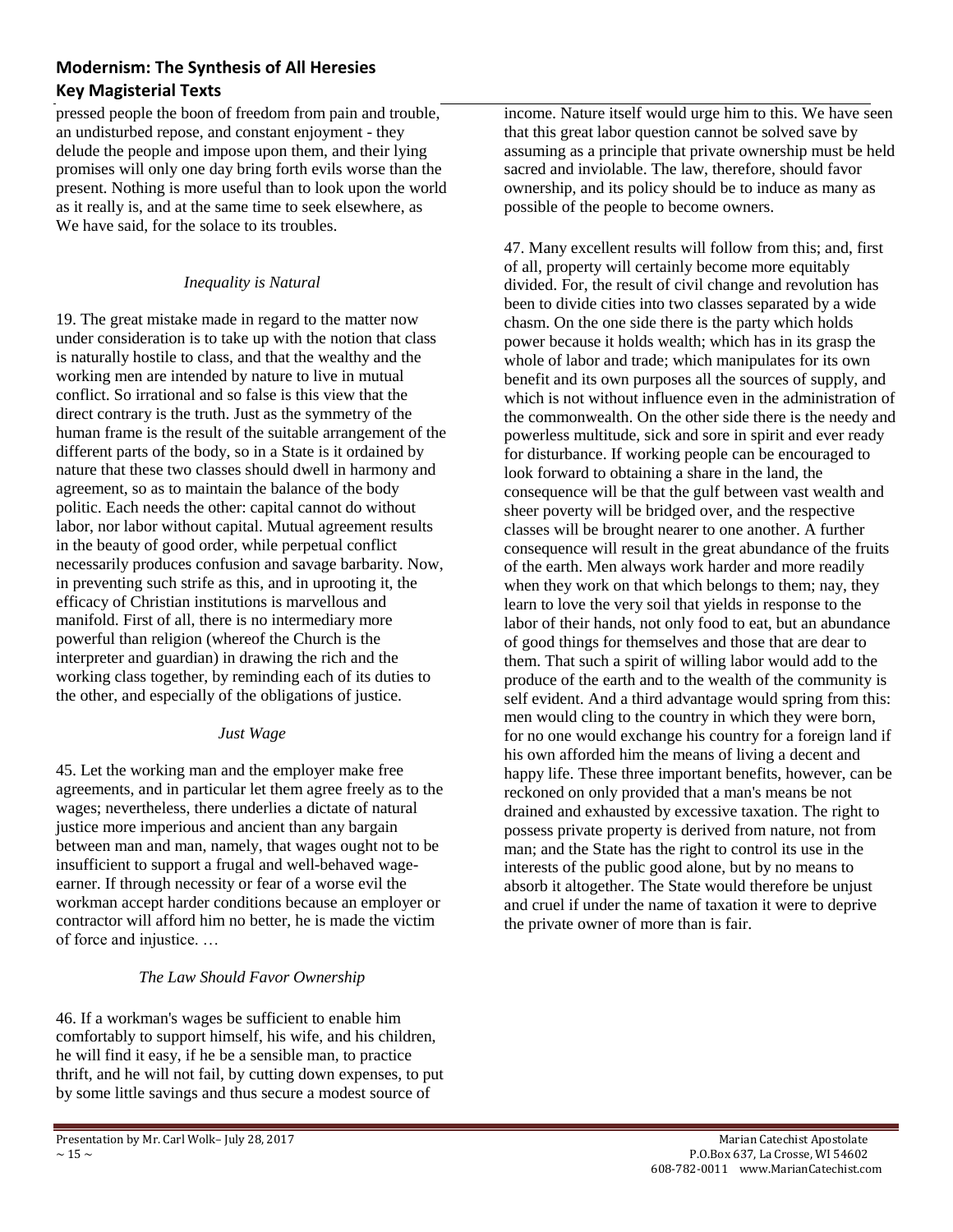### *PROVIDENTISSIMUS DEUS,* LEO XIII, 1893

*Perhaps the most important papal document ever promulgated concerning the study of Sacred Scripture, Providentissimus Deus addresses both the traditional manner of reading Scripture and modern errors in the understanding and interpretation of Scripture. We will look at those passages in which he condemns modernist errors concerning Scripture. Source: Vatican.va*

#### *… The Inspiration and Inerrancy of Sacred Scripture*

20. … It is a lamentable fact that there are many who with great labour carry out and publish investigations on the monuments of antiquity, the manners and institutions of nations and other illustrative subjects, and whose chief purpose in all this is too often to find mistakes in the sacred writings and so to shake and weaken their authority. Some of these writers display not only extreme hostility, but the greatest unfairness; in their eyes a profane book or ancient document is accepted without hesitation, whilst the Scripture, if they only find in it a suspicion of error, is set down with the slightest possible discussion as quite untrustworthy. It is true, no doubt, that copyists have made mistakes in the text of the Bible; this question, when it arises, should be carefully considered on its merits, and the fact not too easily admitted, but only in those passages where the proof is clear. It may also happen that the sense of a passage remains ambiguous, and in this case good hermeneutical methods will greatly assist in clearing up the obscurity. But it is absolutely wrong and forbidden, either to narrow inspiration to certain parts only of Holy Scripture, or to admit that the sacred writer has erred. For the system of those who, in order to rid themselves of these difficulties, do not hesitate to concede that divine inspiration regards the things of faith and morals, and nothing beyond, because (as they wrongly think) in a question of the truth or falsehood of a passage, we should consider not so much what God has said as the reason and purpose which He had in mind in saying it-this system cannot be tolerated. For all the books which the Church receives as sacred and canonical, are written wholly and entirely, with all their parts, at the dictation of the Holy Ghost; and so far is it from being possible that any error can co-exist with inspiration, that inspiration not only is essentially incompatible with error, but excludes and rejects it as absolutely and necessarily as it is impossible that God Himself, the supreme Truth, can utter that which is not true. This is the ancient and unchanging faith of the Church, solemnly defined in the Councils of Florence and of Trent, and finally confirmed and more expressly formulated by the Council of the Vatican. These are the words of the last:

"The Books of the Old and New Testament, whole and entire, with all their parts, as enumerated in the decree of the same Council (Trent) and in the ancient Latin Vulgate, are to be received as sacred and canonical. And the Church holds them as sacred and canonical, not because, having been composed by human industry, they were afterwards approved by her authority; nor only because they contain revelation without error; but because, having been written under the inspiration of the Holy Ghost, they have God for their author." Hence, because the Holy Ghost employed men as His instruments, we cannot therefore say that it was these inspired instruments who, perchance, have fallen into error, and not the primary author. For, by supernatural power, He so moved and impelled them to write-He was so present to them-that the things which He ordered, and those only, they, first, rightly understood, then willed faithfully to write down, and finally expressed in apt words and with infallible truth. Otherwise, it could not be said that He was the Author of the entire Scripture. Such has always been the persuasion of the Fathers. "Therefore," says St. Augustine, "since they wrote the things which He showed and uttered to them, it cannot be pretended that He is not the writer; for His members executed what their Head dictated." And St. Gregory the Great thus pronounces: "Most superfluous it is to inquire who wrote these thingswe loyally believe the Holy Ghost to be the Author of the book. He wrote it Who dictated it for writing; He wrote it Who inspired its execution."

21. It follows that those who maintain that an error is possible in any genuine passage of the sacred writings, either pervert the Catholic notion of inspiration, or make God the author of such error. And so emphatically were all the Fathers and Doctors agreed that the divine writings, as left by the hagiographers, are free from all error, that they laboured earnestly, with no less skill than reverence, to reconcile with each other those numerous passages which seem at variance - the very passages which in great measure have been taken up by the "higher criticism;" for they were unanimous in laying it down, that those writings, in their entirety and in all their parts were equally from the *afflatus* of Almighty God, and that God, speaking by the sacred writers, could not set down anything but what was true. The words of St. Augustine to St. Jerome may sum up what they taught: "On my part I confess to your charity that it is only to those Books of Scripture which are now called canonical that I have learned to pay such honour and reverence as to believe most firmly that none of their writers has fallen into any error. And if in these Books I meet anything which seems contrary to truth, I shall not hesitate to conclude either that the text is faulty, or that the translator has not expressed the meaning of the passage, or that I myself do not understand."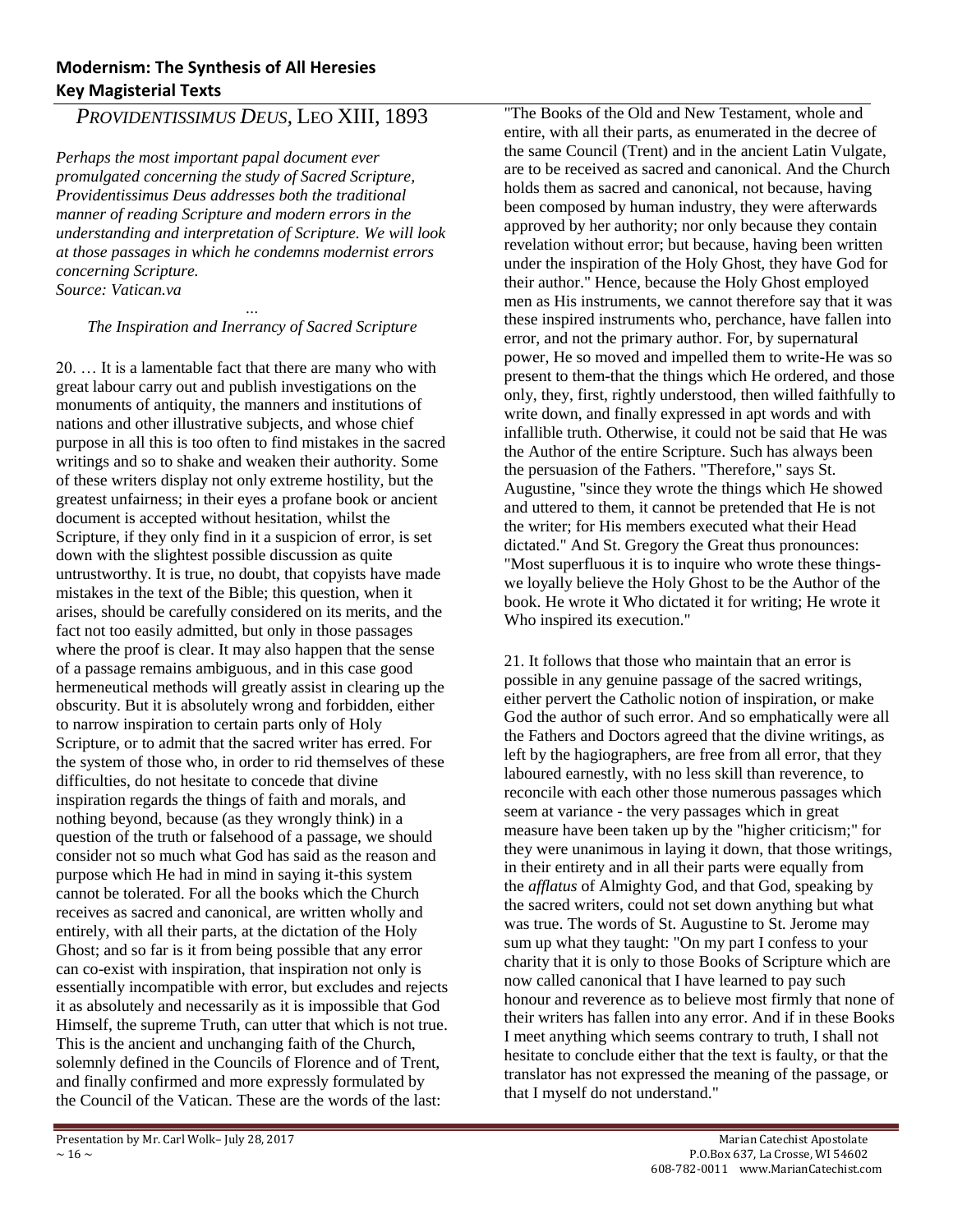# *E SUPREMI,* ST. PIUS X, 1903

*When Pope St. Pius X was raised the pontificate, the Modernist crisis was reaching its peak. Its two greatest promoters were Fr. Alfred Loisy in France and Fr. George Tyrrell, S.J. in England. In the opening encyclical of his pontificate, E Supremi, St. Pius X diagnoses the disease plaguing the world: apostasy from God. He goes so far to say that perhaps it is the beginning of the End or a foretaste of it. The following selection is from the first half of his encyclical.*

*…*

#### *Source: Vatican.va*

1. In addressing you for the first time from the Chair of the supreme apostolate to which We have, by the inscrutable disposition of God, been elevated, it is not necessary to remind you with what tears and warm instance We exerted Ourselves to ward off this formidable burden of the Pontificate. Unequal in merit though We be with St. Anselm, it seems to us that We may with truth make Our own the words in which he lamented when he was constrained against his will and in spite of his struggles to receive the honor of the episcopate. For to show with what dispositions of mind and will We subjected Ourselves to the most serious charge of feeding the flock of Christ, We can well adduce those same proofs of grief which he invokes in his own behalf. "My tears are witnesses," he wrote, "and the sounds and moanings issuing from the anguish of my heart, such as I never remember before to have come from me for any sorrow, before that day on which there seemed to fall upon me that great misfortune of the archbishop of Canterbury. And those who fixed their gaze on my face that day could not fail to see it . . . I, in color more like a dead than a living man, was pale for amazement and alarm. Hitherto I have resisted as far as I could, speaking the truth, my election or rather the violence done me. But now I am constrained to confess, whether I will or no, that the judgments of God oppose greater and greater resistance to my efforts, so that I see no way of escaping them. Wherefore vanquished as I am by the violence not so much of men as of God, against which there is no providing, I realize that nothing is left for me, after having prayed as much as I could and striven that this chalice should if possible pass from me without my drinking it, but to set aside my feeling and my will and resign myself entirely to the design and the will of God."

2. In truth reasons both numerous and most weighty were not lacking to justify this resistance of Ours. For, beside the fact that We deemed Ourselves altogether unworthy through Our littleness of the honor of the Pontificate; who

would not have been disturbed at seeing himself designated to succeed him who, ruling the Church with supreme wisdom for nearly twenty six years, showed himself adorned with such sublimity of mind, such luster of every virtue, as to attract to himself the admiration even of adversaries, and to leave his memory stamped in glorious achievements?

3. Then again, to omit other motives, We were terrified beyond all else by the disastrous state of human society today. For who can fail to see that society is at the present time, more than in any past age, suffering from a terrible and deeprooted malady which, developing every day and eating into its inmost being, is dragging it to destruction? You understand, Venerable Brethren, what this disease is apostasy from God, than which in truth nothing is more allied with ruin, according to the word of the Prophet: "For behold they that go far from Thee shall perish" (Ps. 1xxii., 17). We saw therefore that, in virtue of the ministry of the Pontificate, which was to be entrusted to Us, We must hasten to find a remedy for this great evil, considering as addressed to Us that Divine command: "Lo, I have set thee this day over the nations and over kingdoms, to root up, and to pull down, and to waste, and to destroy, and to build, and to plant" (Jerem. i., 10). But, cognizant of Our weakness, We recoiled in terror from a task as urgent as it is arduous.

4. Since, however, it has been pleasing to the Divine Will to raise Our lowliness to such sublimity of power, We take courage in Him who strengthens Us; and setting Ourselves to work, relying on the power of God, We proclaim that We have no other program in the Supreme Pontificate but that "of restoring all things in Christ" (Ephes. i., 10), so that "Christ may be all and in all" (Coloss. iii, 2). Some will certainly be found who, measuring Divine things by human standards will seek to discover secret aims of Ours, distorting them to an earthly scope and to partisan designs. To eliminate all vain delusions for such, We say to them with emphasis that We do not wish to be, and with the Divine assistance never shall be aught before human society but the Minister of God, of whose authority We are the depositary. The interests of God shall be Our interest, and for these We are resolved to spend all Our strength and Our very life. Hence, should anyone ask Us for a symbol as the expression of Our will, We will give this and no other: "To renew all things in Christ." In undertaking this glorious task, We are greatly quickened by the certainty that We shall have all of you, Venerable Brethren, as generous cooperators. Did We doubt it We should have to regard you, unjustly, as either unconscious or heedless of that sacrilegious war which is now, almost everywhere, stirred up and fomented against God. For in truth, "The nations

Presentation by Mr. Carl Wolk- July 28, 2017 Marian Catechist Apostolate Catechist Apostolate  $\sim 17 \sim$  P.O.Box 637, La Crosse, WI 54602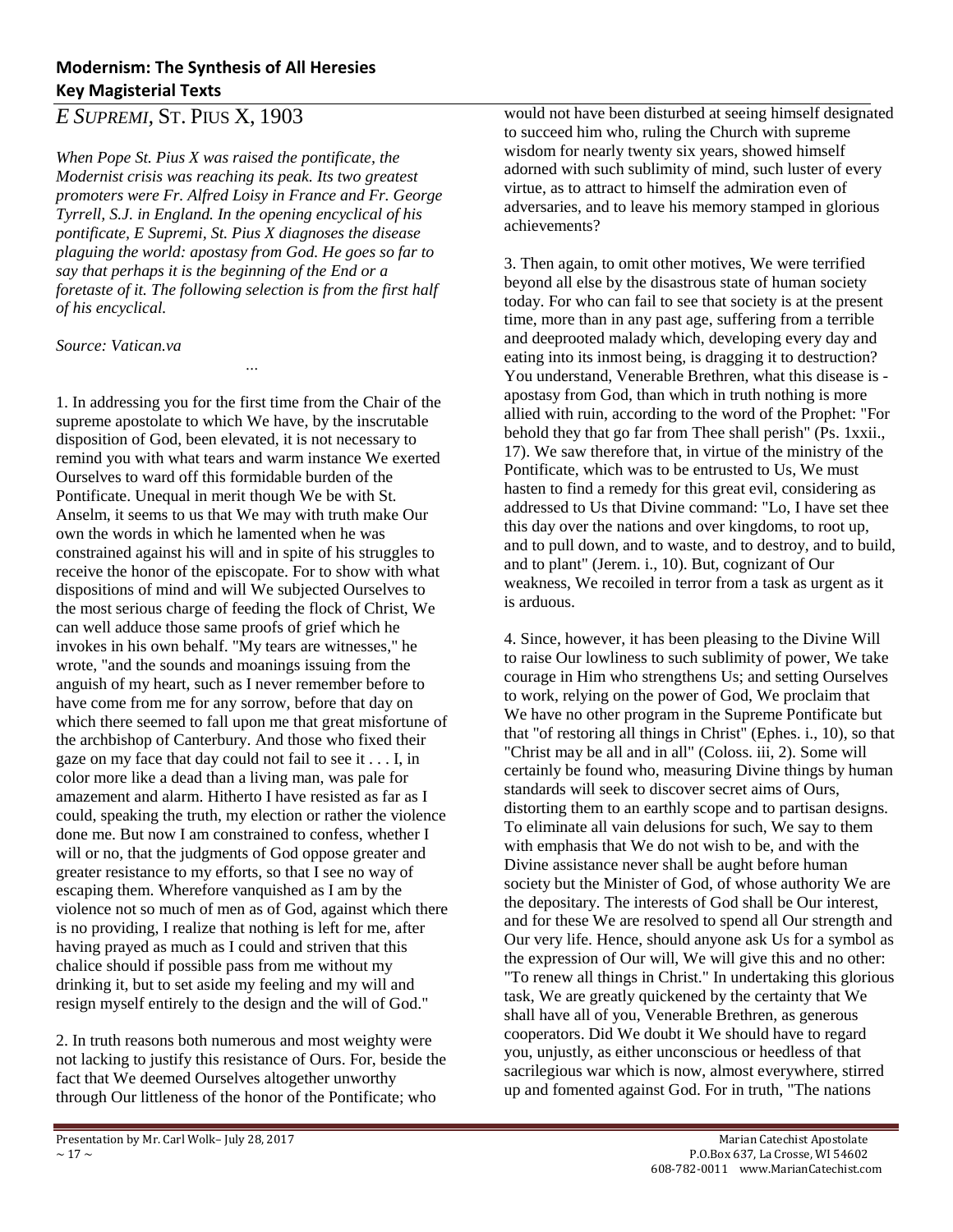have raged and the peoples imagined vain things" (Ps.ii., 1.) against their Creator, so frequent is the cry of the enemies of God: "Depart from us" (Job. xxi., 14). And as might be expected we find extinguished among the majority of men all respect for the Eternal God, and no regard paid in the manifestations of public and private life to the Supreme Will - nay, every effort and every artifice is used to destroy utterly the memory and the knowledge of God.

5. When all this is considered there is good reason to fear lest this great perversity may be as it were a foretaste, and perhaps the beginning of those evils which are reserved for the last days; and that there may be already in the world the "Son of Perdition" of whom the Apostle speaks (II. Thess. ii., 3). Such, in truth, is the audacity and the wrath employed everywhere in persecuting religion, in combating the dogmas of the faith, in brazen effort to uproot and destroy all relations between man and the Divinity! While, on the other hand, and this according to the same apostle is the distinguishing mark of Antichrist, man has with infinite temerity put himself in the place of God, raising himself above all that is called God; in such wise that although he cannot utterly extinguish in himself all knowledge of God, he has contemned God's majesty and, as it were, made of the universe a temple wherein he himself is to be adored. "He sitteth in the temple of God, showing himself as if he were God" (II. Thess. ii., 2).

6. Verily no one of sound mind can doubt the issue of this contest between man and the Most High. Man, abusing his liberty, can violate the right and the majesty of the Creator of the Universe; but the victory will ever be with God nay, defeat is at hand at the moment when man, under the delusion of his triumph, rises up with most audacity. Of this we are assured in the holy books by God Himself. Unmindful, as it were, of His strength and greatness, He "overlooks the sins of men" (Wisd. xi., 24), but swiftly, after these apparent retreats, "awaked like a mighty man that hath been surfeited with wine" (Ps. 1xxvii., 65), "He shall break the heads of his enemies" (Ps. 1xxvii., 22), that all may know "that God is the king of all the earth" (Ib. 1xvi, 8), "that the Gentiles may know themselves to be men"(Ib. ix., 20).

Presentation by Mr. Carl Wolk– July 28, 2017 Marian Catechist Apostolate Catechist Apostolate  $\sim$  18  $\sim$  P.O.Box 637, La Crosse, WI 54602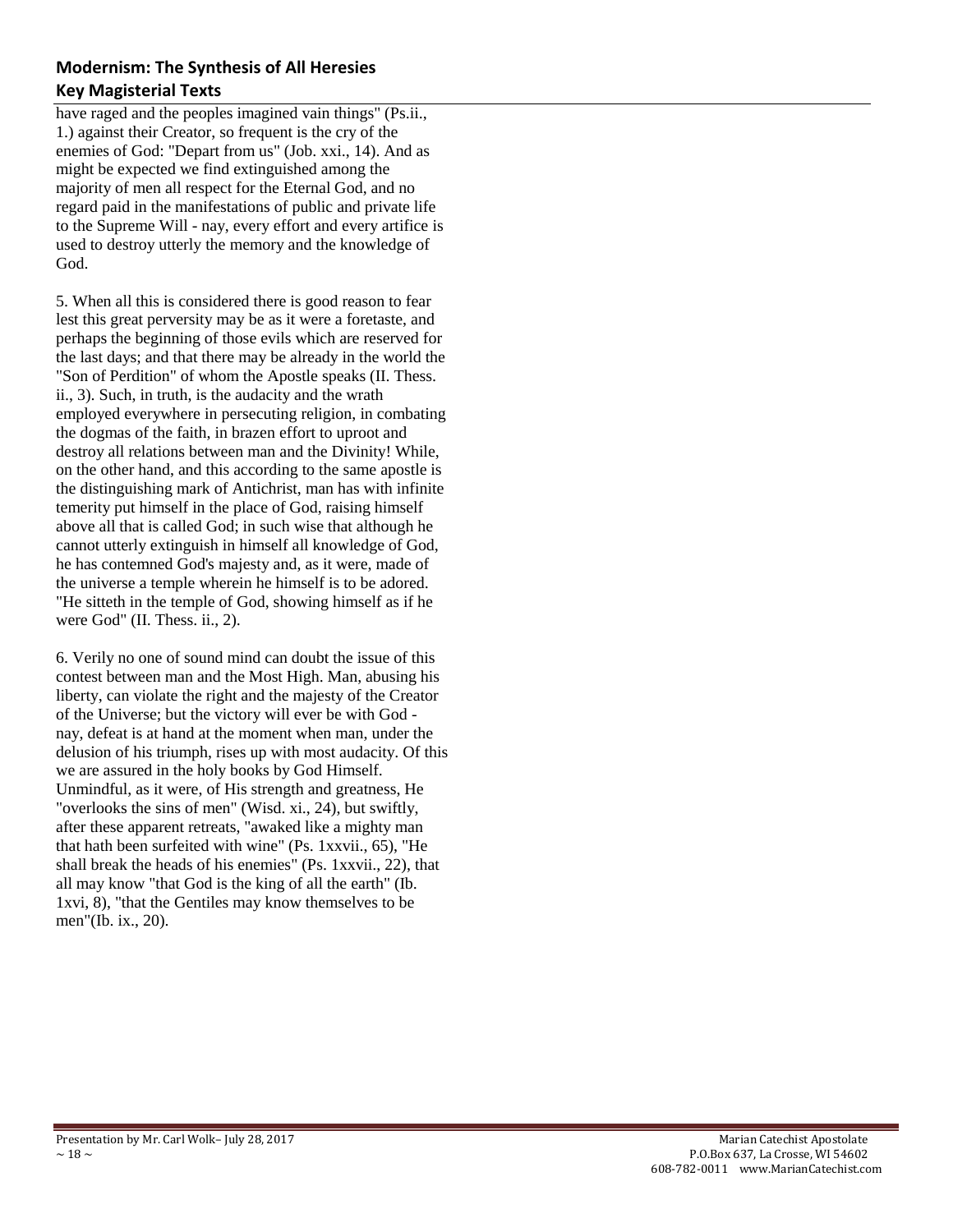*LAMENTABILI SANE,* ST. PIUS X, 1907

*In this sequel to Bl. Pius IX's Syllabus of Errors, Pius X condemns 65 Modernist propositions concerning the Sacred Scriptures. He will give a more thorough exposition and condemnation of Modernism as a whole in Pascendi. Concerning the Scriptures, the Modernists followed the method of Biblical "criticism" developed by liberal Protestantism. The Modernists denied divine authorship of the Bible, the inerrancy of the Bible, and the Church's authority to correctly interpret the Bible. Instead they present the Bible as a historically unreliable collection of works describing the history of one religious people, the Jews, and a Jewish religious leader, Jesus. Jesus, according to the Modernists was not the Son of God, consubstantial with the Father. Instead, he was, according to some, a political revolutionary; according to others, a religious reformer; according to still others a apocalyptic prophet. Below is a selection of condemned propositions. Under each condemned proposition, I am including an explanatory note in italics to help better understand the doctrines of the Modernists.*

*Source: papalencyclicals.net*

4. Even by dogmatic definitions the Church's magisterium cannot determine the genuine sense of the Sacred Scriptures.

> *The Church, especially at the Council of Trent, taught definitively on the meaning of certain passages of Scripture. The Modernists, who sought to introduce novel interpretations of Scripture, denied the Church's authority to teach on Scripture.*

5. Since the deposit of Faith contains only revealed truths, the Church has no right to pass judgment on the assertions of the human sciences.

> *The Church teaches that it may judge human sciences if their conclusions contradict the Catholic faith. The Modernists, however, refuse to accept this authority because the conclusions of their pseudo-historical research into the Scripture contradict Catholic teaching.*

9. They display excessive simplicity or ignorance who believe that God is really the author of the Sacred Scriptures.

*The Church believes that Scripture has two authors: the divine author (God) and the human author. The divine author uses the human author as a free instrument, so that each word remains the word of God. The Modernists, however, denied the divine authorship of Scripture, except perhaps in a pantheistic sense.*

11. Divine inspiration does not extend to all of Sacred Scriptures so that it renders its parts, each and every one, free from every error.

> *The Church teaches that there is no error in Scripture, since God is the author of every word of it. Since the Modernists deny the divine authorship of Scripture, they naturally deny also the inerrancy of Scripture.*

15. Until the time the canon was defined and constituted, the Gospels were increased by additions and corrections. Therefore there remained in them only a faint and uncertain trace of the doctrine of Christ.

> *According to the constant tradition of the Church, the Gospels were written by the men to whom each Gospel owes its name. Thus, each Gospel was written either by an Apostle or by a companion of an Apostolic figure. In the case of the Gospel of Mark, St. Mark was the companion of St. Peter, and wrote down the Gospel as preached by him. In the case of the Gospel of Luke, St. Luke was the companion of St. Paul. According to the Modernists, however, the Gospels have no single author, but instead contain layers of additions from different authors. Thus, to truly understand the events of Jesus's life, we must try to discover which passages in the Gospels are later inventions and which truly relate Christ's life. Those passages demonstrating the divinity of Christ most clearly were generally taken by the Modernists to be later fabrications.*

16. The narrations of John are not properly history, but a mystical contemplation of the Gospel. The discourses contained in his Gospel are theological meditations, lacking historical truth concerning the mystery of salvation.

> *According to the Church, the Gospel of John is as entirely historical as the other Gospels. Its chief difference comes from St. John's concern with refuting early gnostic heretics who were denying the divinity of Christ. According to the Modernists, however, the Gospel of John was written long after*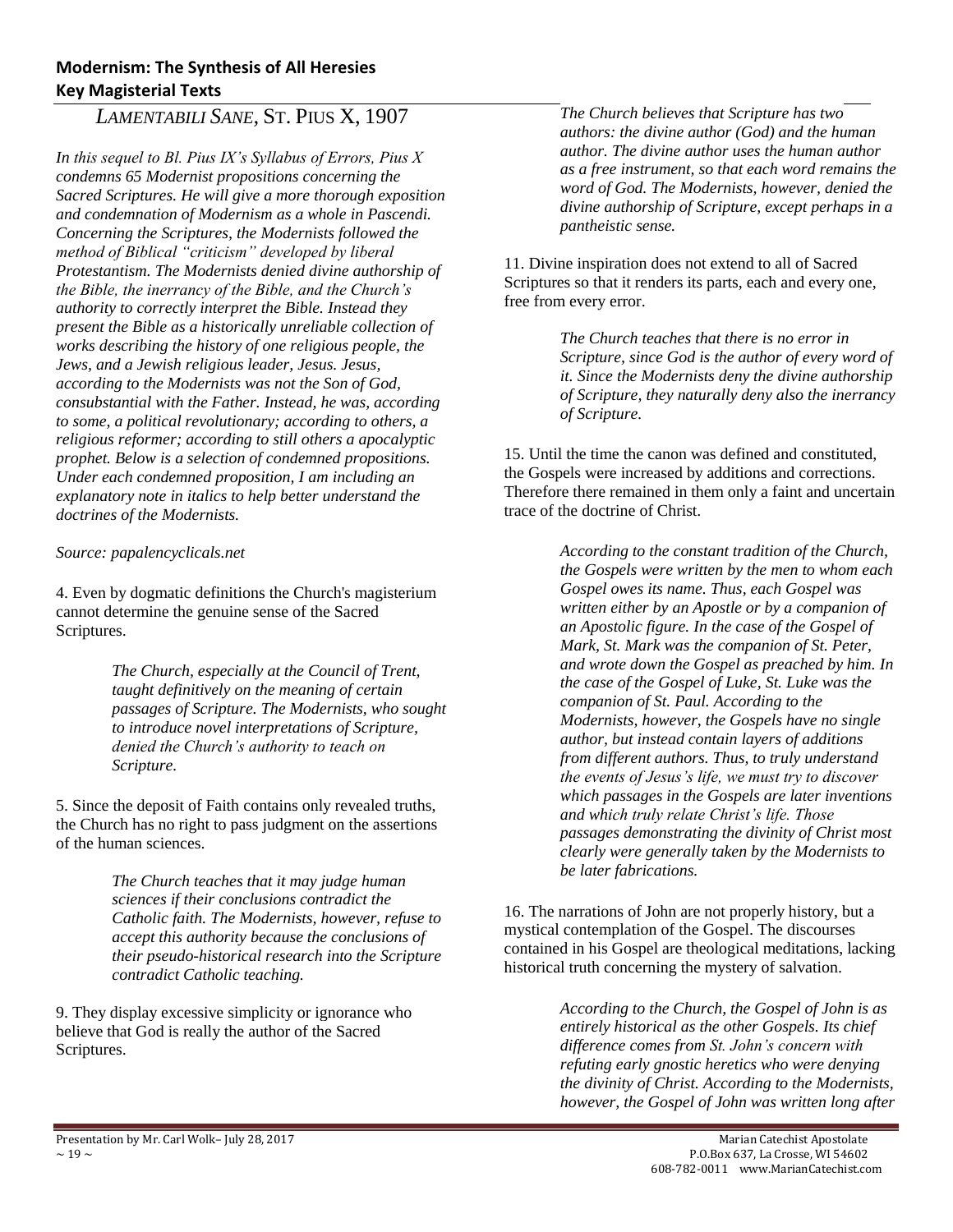*the events of Christ's life, and its unique stories are pure inventions.*

19. Heterodox exegetes have expressed the true sense of the Scriptures more faithfully than Catholic exegetes.

> *Modernists tended to agree more with Protestant scholarship (and especially Liberal Protestant scholarship) than with Catholic Biblical scholarship. As an example of traditional Catholic exegesis of Scripture during the modern period, see Fr. George Haydock's Commentary on the Bible.*

20. Revelation could be nothing else than the consciousness man acquired of his revelation to God.

> *According to the Church, Revelation is God's supernatural revealing to man of who He is, through the person of Jesus Christ, as recorded in Sacred Scripture and Sacred Tradition. According to the Modernists, however, Revelation is man's consciousness of God, in particular of the God within.*

21. Revelation, constituting the object of the Catholic faith, was not completed with the Apostles.

> *According to the Church, Revelation ends with the Apostolic era. This faith, "once for all delivered to the saints" (Jude 1:3), must simply be handed on through the tradition of the Church. Nothing can ever increase or decrease what is contained in the deposit of the faith. According to the Modernists, however, since Revelation springs from within us, it continually develops and evolves as mankind progresses through history. Moreover, the spirit of God moves within history, so mankind is constantly progressing and heading towards its ultimate fulfillment. The further we travel in human history, the more conscious we become of God, and the more perfect "Revelation" becomes.*

22. The dogmas the Church holds out as revealed are not truths which have fallen from heaven. They are an interpretation of religious facts which the human mind has acquired by laborious effort.

> *Since God did not reveal Himself from without in one definitive act to the Apostles, there can be no such thing as a dogma known with perfect certainty. According to the Modernists, therefore,*

*there is only man's fallible attempts to try to understand what is ultimately incomprehensible.*

23. Opposition may, and actually does, exist between the facts narrated in Sacred Scripture and the Church's dogmas which rest on them. Thus the critic may reject as false facts the Church holds as most certain.

> *Like the Protestants, the Modernists teach that the dogmas of the Catholic Church contradict the teachings of Scripture.*

27. The divinity of Jesus Christ is not proved from the Gospels. It is a dogma which the Christian conscience has derived from the notion of the Messias.

> *According to the Modernists, the Gospels do not teach the divinity of Jesus Christ. They will, however, admit that He is divine in a sort of pantheistic sense. They would say His religious consciousness of God was most perfect, and this made him most divine.*

29. It is permissible to grant that the Christ of history is far inferior to the Christ Who is the object of faith.

> *The Modernists distinguished between the "Christ of history," who was a mere man, who performed no miracles, and did not rise from the dead, and the "Christ of faith," who is what the Church teaches him to be. If rebuked that they contradicted the teachings of the Church on the Person of Christ, they would reply that they are merely speaking of the "Christ of history" who actually lived and walked with people 2,000 years ago in Palestine, not the "Christ of faith," who reflects the beliefs and aspirations of the Christian people. For example, while the "Christ of history" obviously did not resurrect from the dead, the "Christ of faith" resurrected in the hearts of the Apostles, and that is what our faith in his resurrection symbolizes. We would of course reply that Christ cannot be divided into two: the Christ in whom we have faith is also the Christ who lived in history. In the words of St. Paul, "And if Christ be not risen again, then is our preaching vain, and your faith is also vain." (1 Cor. 15:14)*

31. The doctrine concerning Christ taught by Paul, John, and the Councils of Nicea, Ephesus and Chalcedon is not that which Jesus taught but that which the Christian conscience conceived concerning Jesus.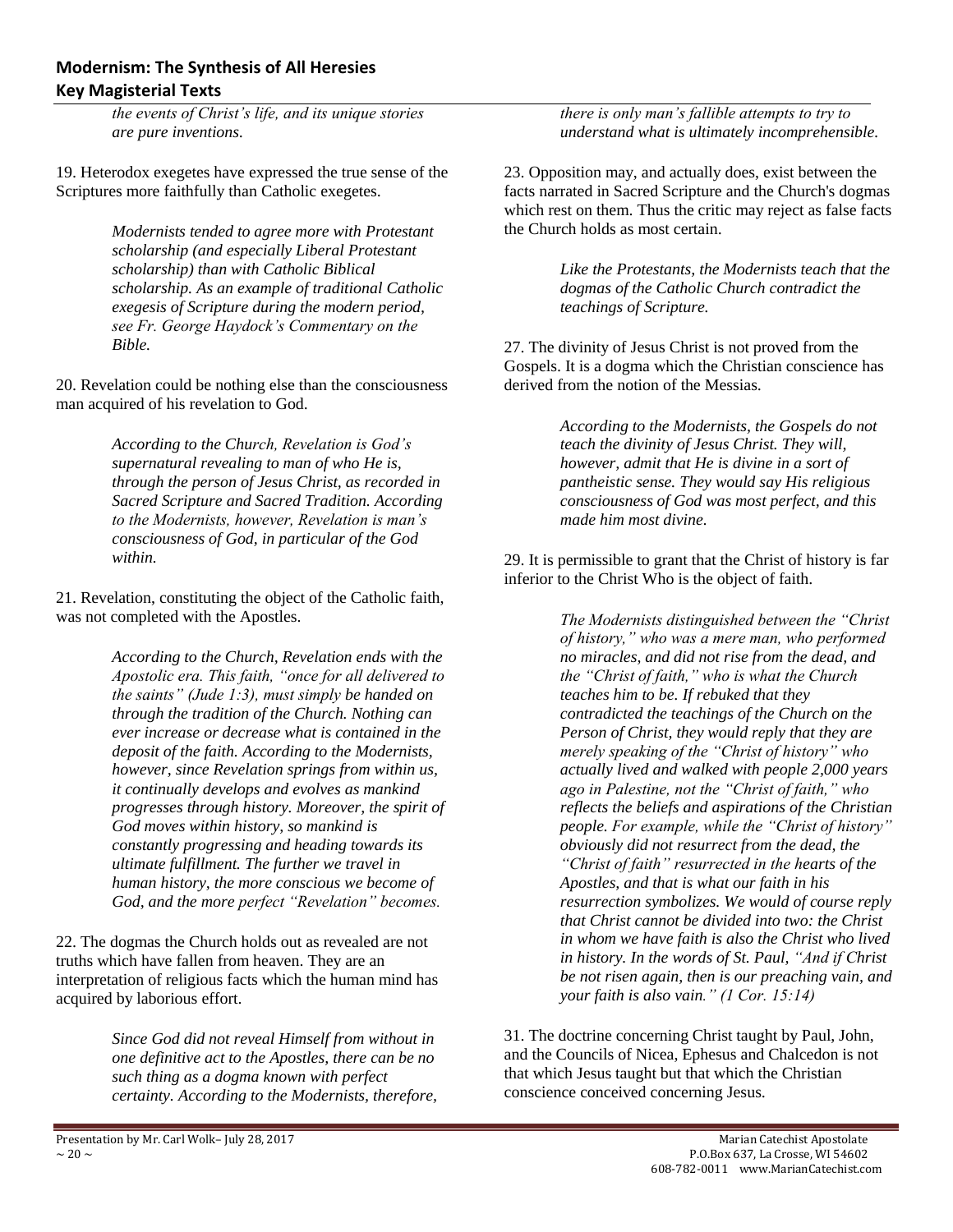*According to the Modernists, not only were the Gospels at variance with the actual teachings of Jesus, but so are the Church Councils. The early definitions of Christ's two natures do not reflect who the "Christ of history" actually was.*

32. It is impossible to reconcile the natural sense of the Gospel texts with the sense taught by our theologians concerning the conscience and the infallible knowledge of Jesus Christ.

> *According to the Church, Jesus Christ knew all things, even in his human nature. (See Sicut aqua, St. Gregory the Great, 600 AD) The Modernists, however, contended that Christ was ignorant of many things.*

33. Everyone who is not led by preconceived opinions can readily see that either Jesus professed an error concerning the immediate Messianic coming or the greater part of His doctrine as contained in the Gospels is destitute of authenticity.

> *Through a misinterpretation of certain passages, the Modernists taught that Christ believed the end of the world to be at hand. Thus, he was often seen as a zealous prophet preaching final repentance for God's final judgment.*

35. Christ did not always possess the consciousness of His Messianic dignity.

> *According to the Modernists, Christ became gradually aware of who we was. It was at his baptism, especially, when he realized he was to be the Messiah of Israel. According to the Church, however, he knew this from his very conception, since he was omniscient in his human nature as a necessary consequence of the hypostatic union.*

36. The Resurrection of the Savior is not properly a fact of the historical order. It is a fact of merely the supernatural order (neither demonstrated nor demonstrable) which the Christian conscience gradually derived from other facts.

> *In other words, the Modernists did not believe the Resurrection really happened in history.*

38. The doctrine of the expiatory death of Christ is Pauline and not evangelical.

*Jesus did not teach that his suffering and death would atone for the sins of all men. Instead, this was a doctrine invented by St. Paul.*

40. The Sacraments have their origin in the fact that the Apostles and their successors, swayed and moved by circumstances and events, interpreted some idea and intention of Christ.

> *According to the Church, Christ Himself instituted each of the Sacraments. According to the Modernists, the Church created the Sacraments as they reflected on the teachings of Christ. The Sacraments therefore have a human, and not a divine origin.*

41. The Sacraments are intended merely to recall to man's mind the ever-beneficent presence of the Creator.

> *According to the Modernists, since the Sacraments were created by man, and not by God, they do not give divine grace, but are merely symbols created by man to call God to mind.*

52. It was far from the mind of Christ to found a Church as a society which would continue on earth for a long course of centuries. On the contrary, in the mind of Christ the kingdom of heaven together with the end of the world was about to come immediately.

> *According to the Modernists, Christ did not intend to found a Church, but rather the Church was built by Christ's followers after his death.*

53. The organic constitution of the Church is not immutable. Like human society, Christian society is subject to a perpetual evolution.

> *According to the Modernists, since the Church was created by man, it must evolve with the rest of man's history. If the Church does not evolve with the times, it will die.*

55. Simon Peter never even suspected that Christ entrusted the primacy in the Church to him.

> *According to the Modernists, the doctrine of the papacy was not taught by Christ but was invented later by Christians.*

57. The Church has shown that she is hostile to the progress of the natural and theological sciences.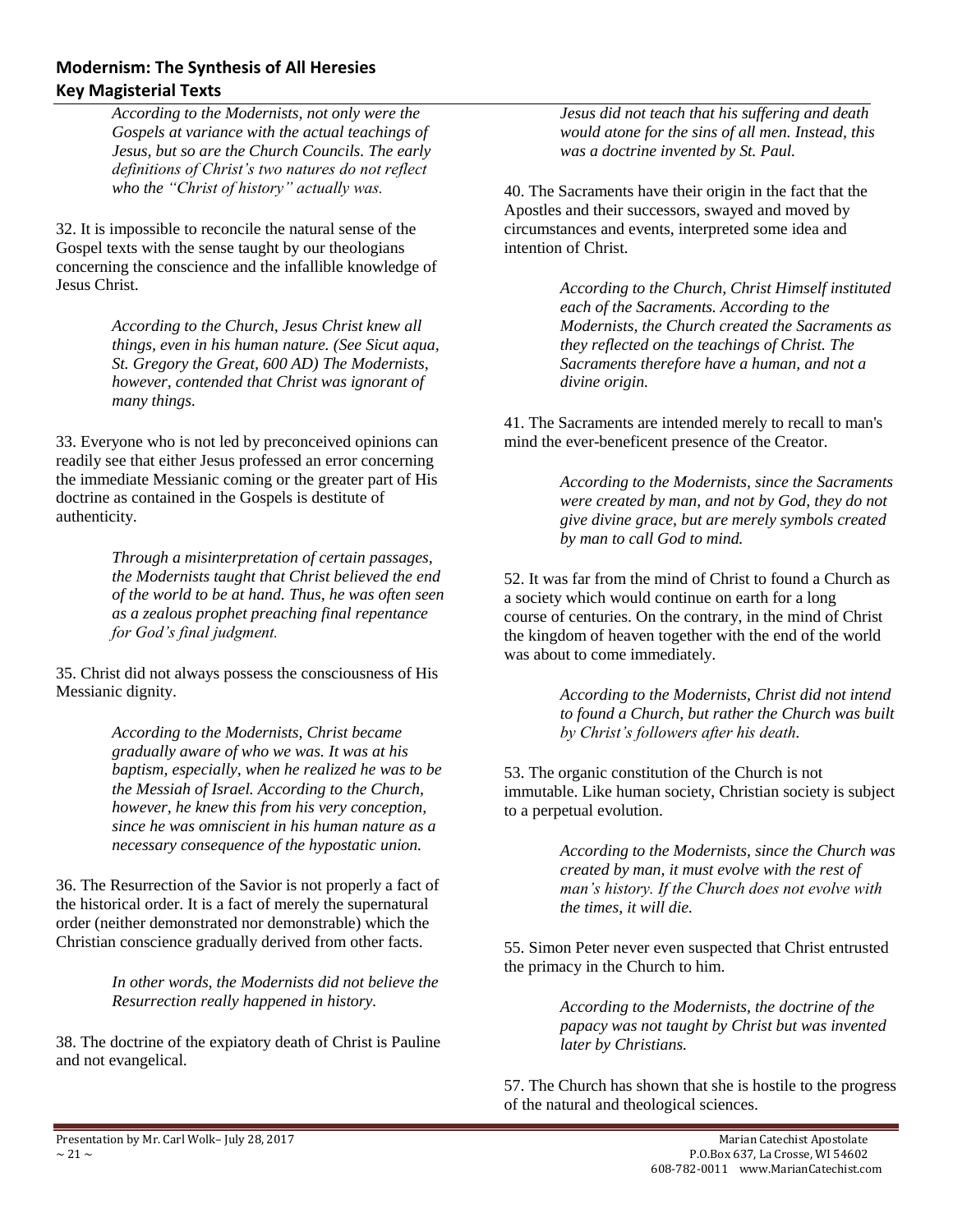*According to the Modernists, since the Church has refused to evolve and change with the rest of the modern world, it has found itself opposed to the developments of science and the accomplishments of human reason.*

58. Truth is no more immutable than man himself, since it evolved with him, in him, and through him.

> *According to the Modernists, truth evolves as man evolves through history. In this is contained their teaching of relativism.*

59. Christ did not teach a determined body of doctrine applicable to all times and all men, but rather inaugurated a religious movement adapted or to be adapted to different times and places.

> *According to the Modernists, since truth is relative, Christ could not have taught one truth to which all men are obliged to submit. It would certainly be wrong to say that all men ought to become Catholic, because Catholicism does not speak to all men.*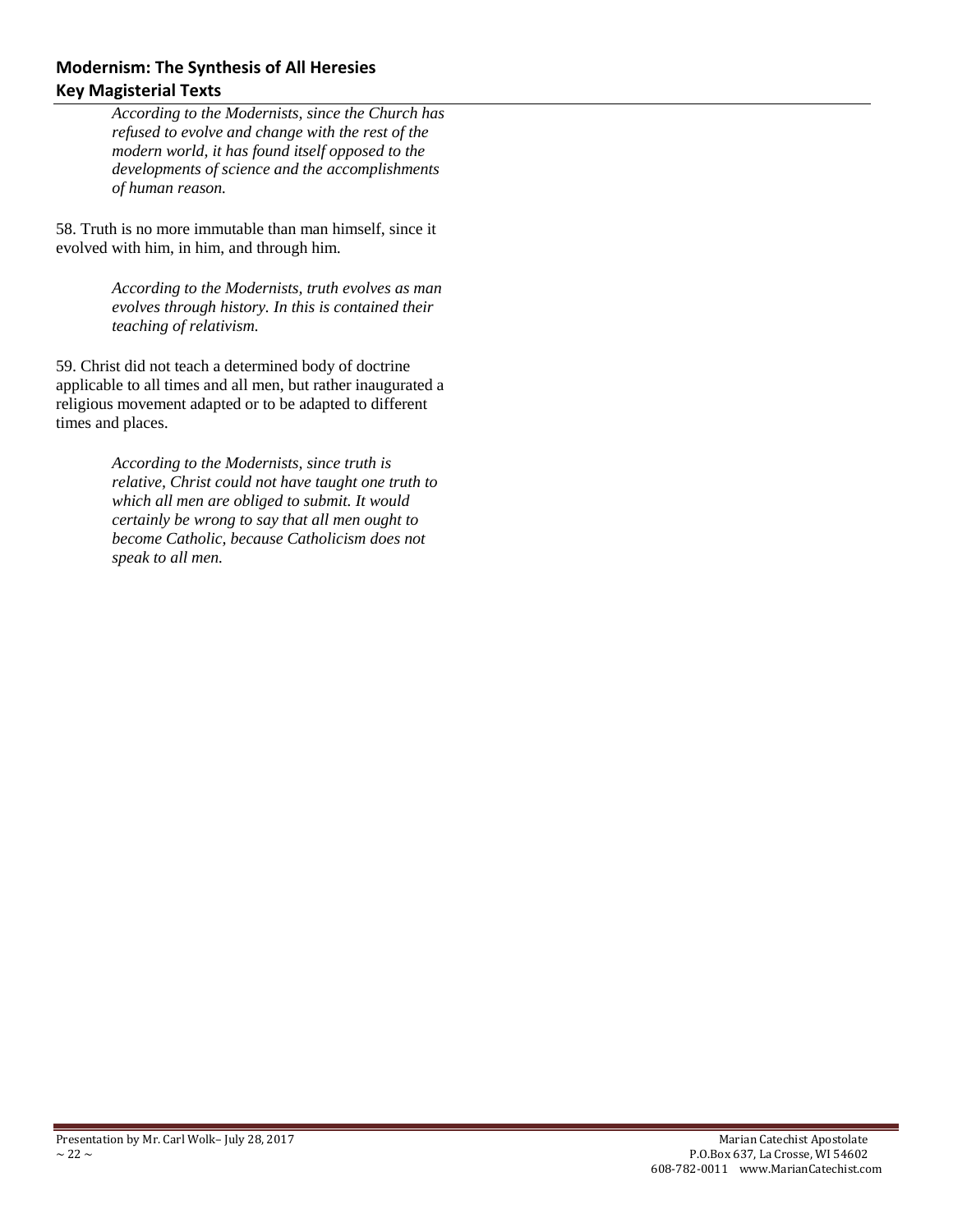*PASCENDI DOMINICI GREGIS,* ST. PIUS X, 1907

*Perhaps the most important encyclical of this century, much of Pascendi is simply an attempt to provide a systematic presentation of the Modernist heresy. Once he describes the heresy as a whole, he enters upon his condemnation of it, defining it as "the synthesis of all heresies." To aid in understanding this difficult encyclical, I am going to treat of Pascendi in three parts. The first part is his introduction to the crisis, which I will quote in full. The second part is his analysis of seven aspects of the Modernist "personality": philosopher, believer, theologian, historian, critic, apologist, and reformer. For this part, which is the most complex, I will summarize his points, quoting from Pascendi itself when helpful. The third part is the Modernist calls for reform. I will quote this part in full. The fourth part is his condemnation of Modernism as well as his solutions to Modernism. These I will quote in full for they speak for themselves.*

*Source: papalencyclicals.net*

#### *Part One: Introduction*

1. The office divinely committed to Us of feeding the Lord's flock has especially this duty assigned to it by Christ, namely, to guard with the greatest vigilance the deposit of the faith delivered to the saints, rejecting the profane novelties of words and oppositions of knowledge falsely so called. There has never been a time when this watchfulness of the supreme pastor was not necessary to the Catholic body; for, owing to the efforts of the enemy of the human race, there have never been lacking "men speaking perverse things" (*Acts* xx. 30), "vain talkers and seducers" (*Tit.* i. 10), "erring and driving into error" (2 *Tim*. Iii. 13). Still it must be confessed that the number of the enemies of the cross of Christ has in these last days increased exceedingly, who are striving, by arts, entirely new and full of subtlety, to destroy the vital energy of the Church, and, if they can, to overthrow utterly Christ's kingdom itself. Wherefore We may no longer be silent, lest We should seem to fail in Our most sacred duty, and lest the kindness that, in the hope of wiser counsels, We have hitherto shown them, should be attributed to forgetfulness of Our office.

2. That We make no delay in this matter is rendered necessary especially by the fact that the partisans of error are to be sought not only among the Church's open enemies; they lie hid, a thing to be deeply deplored and feared, in her very bosom and heart, and are the more mischievous, the less conspicuously they appear. We allude, Venerable Brethren, to many who belong to the Catholic laity, nay, and this is far more lamentable, to the ranks of the priesthood itself, who,

Presentation by Mr. Carl Wolk- July 28, 2017 Marian Catechist Apostolate Catechist Apostolate  $\sim$  23  $\sim$   $\sim$  23  $\sim$ 

feigning a love for the Church, lacking the firm protection of philosophy and theology, nay more, thoroughly imbued with the poisonous doctrines taught by the enemies of the Church, and lost to all sense of modesty, vaunt themselves as reformers of the Church; and, forming more boldly into line of attack, assail all that is most sacred in the work of Christ, not sparing even the person of the Divine Redeemer, whom, with sacrilegious daring, they reduce to a simple, mere man.

3. Though they express astonishment themselves, no one can justly be surprised that We number such men among the enemies of the Church, if, leaving out of consideration the internal disposition of soul, of which God alone is the judge, he is acquainted with their tenets, their manner of speech, their conduct. Nor indeed will he err in accounting them the most pernicious of all the adversaries of the Church. For as We have said, they put their designs for her ruin into operation not from without but from within; hence, the danger is present almost in the very veins and heart of the Church, whose injury is the more certain, the more intimate is their knowledge of her. Moreover they lay the axe not to the branches and shoots, but to the very root, that is, to the faith and its deepest fires. And having struck at this root of immortality, they proceed to disseminate poison through the whole tree, so that there is no part of Catholic truth from which they hold their hand, none that they do not strive to corrupt. Further, none is more skillful, none more astute than they, in the employment of a thousand noxious arts; for they double the parts of rationalist and Catholic, and this so craftily that they easily lead the unwary into error; and since audacity is their chief characteristic, there is no conclusion of any kind from which they shrink or which they do not thrust forward with pertinacity and assurance. To this must be added the fact, which indeed is well calculated to deceive souls, that they lead a life of the greatest activity, of assiduous and ardent application to every branch of learning, and that they possess, as a rule, a reputation for the strictest morality. Finally, and this almost destroys all hope of cure, their very doctrines have given such a bent to their minds, that they disdain all authority and brook no restraint; and relying upon a false conscience, they attempt to ascribe to a love of truth that which is in reality the result of pride and obstinacy.

Once indeed We had hopes of recalling them to a better sense, and to this end we first of all showed them kindness as Our children, then we treated them with severity, and at last We have had recourse, though with great reluctance, to public reproof. But you know, Venerable Brethren, how fruitless has been Our action. They bowed their head for a moment, but it was soon uplifted more arrogantly than ever. If it were a matter which concerned them alone, We might perhaps have overlooked it: but the security of the Catholic name is at stake. Wherefore, as to maintain it longer would be a crime, We must now break silence, in order to expose before the whole Church in their true colours those men who have assumed this bad disguise.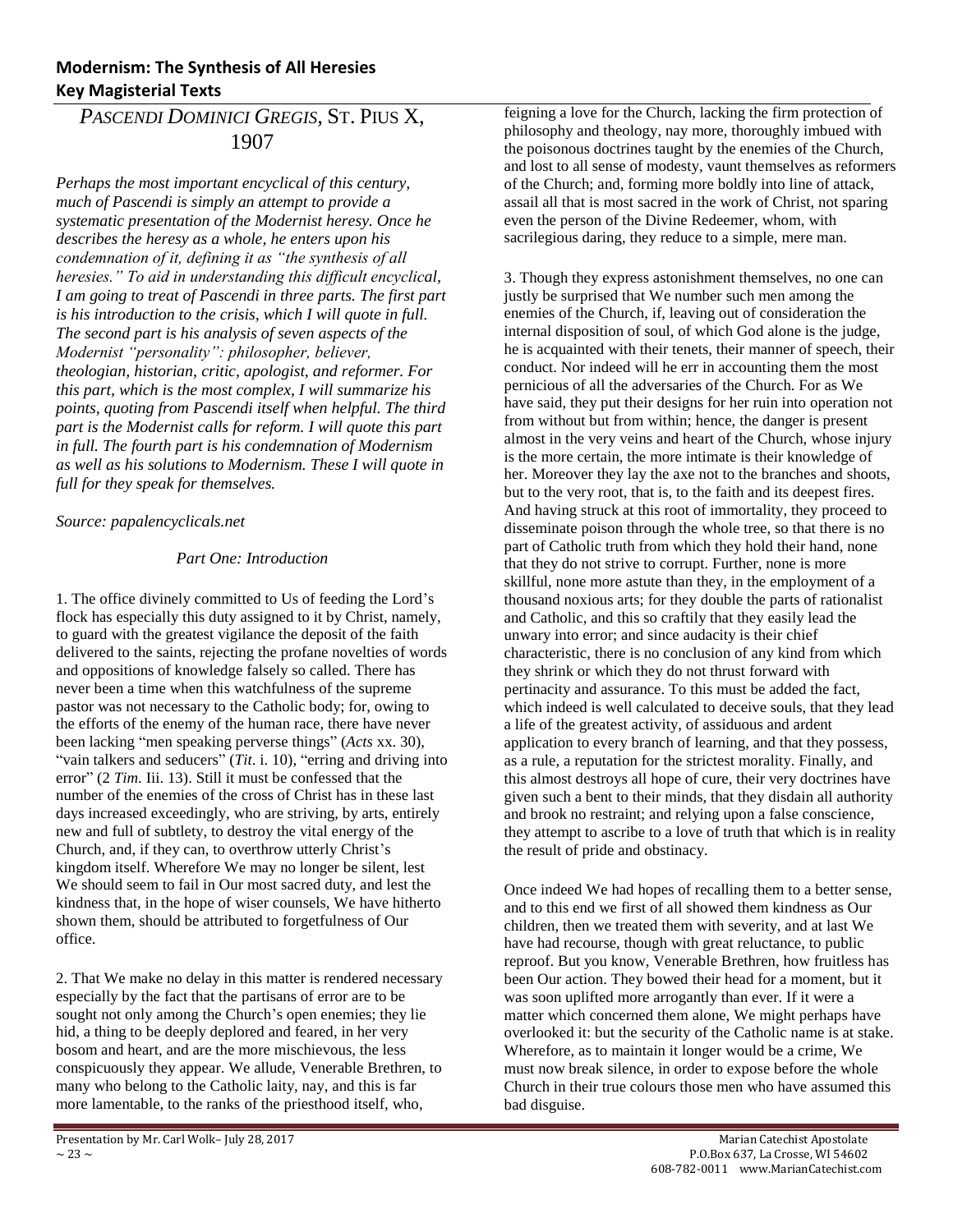4. But since the Modernists (as they are commonly and rightly called) employ a very clever artifice, namely, to present their doctrines without order and systematic arrangement into one whole, scattered and disjointed one from another, so as to appear to be in doubt and uncertainty, while they are in reality firm and steadfast, it will be of advantage, Venerable Brethren, to bring their teachings together here into one group, and to point out the connexion between them, and thus to pass to an examination of the sources of the errors, and to prescribe remedies for averting the evil.

5. To proceed in an orderly manner in this recondite subject, it must first of all be noted that every Modernist sustains and comprises within himself many personalities; he is a philosopher, a believer, a theologian, an historian, a critic, an apologist, a reformer. These roles must be clearly distinguished from one another by all who would accurately know their system and thoroughly comprehend the principles and the consequences of their doctrines.

### *Part Two: Summary of the Modernist System*

*The Modernist holds to what Pius X calls "agnosticism," which teaches that "human reason is confined entirely within the field of phenomena" (6). In other words, reason may only treat of things one can experience with the senses. He points out how this destroys the possibility of natural theology (demonstrating the existence of God and of His attributes through reason alone) as well as supernatural revelation by God to man. In other words, direct knowledge of God is impossible. He later explains that Modernism will naturally progress towards atheism.*

*So if religion cannot be proved by reason or revealed by God, from whence does it come? The origin of religion is "in man." Man experiences, within himself, a certain need for the divine, which they call "faith." Not even the Catholic religion escapes this model. Therefore, the Modernists taught that Catholicism was created by man to fulfill his need for the divine. How opposed this is to the Catholic faith, which teaches that God revealed Himself to man through sending His only Son, Jesus Christ to found a Church that would possess Christ's own authority until the end of the world. The Modernists then explain revelation as the process by which God manifests Himself to the soul through the soul's awareness that it requires the divine.* 

*When a community of men with the same experience of the divine revealing itself within join together, they form a religion. And when they attempt to express their experience, they formulate dogmas. Thus in every religion, its adherents have "faith" as they receive the revelation of God. On the contrary, the Church teaches that the virtue of*  *faith is only held by those who accept the entirety of the Catholic faith. Moreover, the revelation of God is the revelation of Jesus Christ and of His Catholic Church.*

*Notice how completely this doctrine opposes the doctrine of Original Sin. According to the Church, from within man comes the tendency to sin, an effect of Original Sin. From without, comes grace. Thus, man is humbled and God is exalted. In the Modernist vision, religion springs up from within man. Man is exalted, since grace, religion, and revelation all come from within.*

*Moreover, if all religions are the product of true faith and true revelation, then all religions are true. Moreover, if all religions spring from within man as the creation of man, then the Catholic religion, like all religions, is merely natural. From these conclusions flow the rest of the Modernists errors. If all religions are true, then all religions lead to God, and it would be wrong to proselytize members of other religions. If Catholicism is the product of man, then man can change it to adapt it to the times.*

*And, indeed, according to the Modernists, the Church must adapt to the times. As history progresses, man's religious sense is sharpened, his consciousness of the divine is perfected, and thus, religion must evolve with history. But they do not advocate for throwing out old dogmas; rather, they suggest reinterpreting them. For example, they would argue that all the doctrine of transubstantiation really means is that God is with us. It would be a mistake to blindly adhere to the "surface meaning" of these dogmatic formulations, and ignore the deeper "moral sense" of them. (13) Another example might be the doctrine that Christ is consubstantial with the Father. The Modernist could argue that all this really means is that Christ was most open to the transcendent, most sensitive to his religious consciousness. They would defend themselves by claiming not to be changing dogma, but only changing the expression or language of the dogma.* 

*Nor does the Magisterium escape this Hegelian tsunami. According to the Modernists, the Magisterium is nothing more than the authority that imposes the dogmatic formulas to represent the religious sense of a community. If everyone in a religious community believes that by receiving the Eucharist, they receive God, then the role of the Magisterium is to promulgate a formula teaching that everyone can adhere to. In this scenario, the authority of the Magisterium does not come from God, but from man. St. Pius X explains, "And as this magisterium springs, in its last analysis, from the individual consciences and possesses its mandate of public utility for their benefit, it follows that the ecclesiastical magisterium must be subordinate to them,*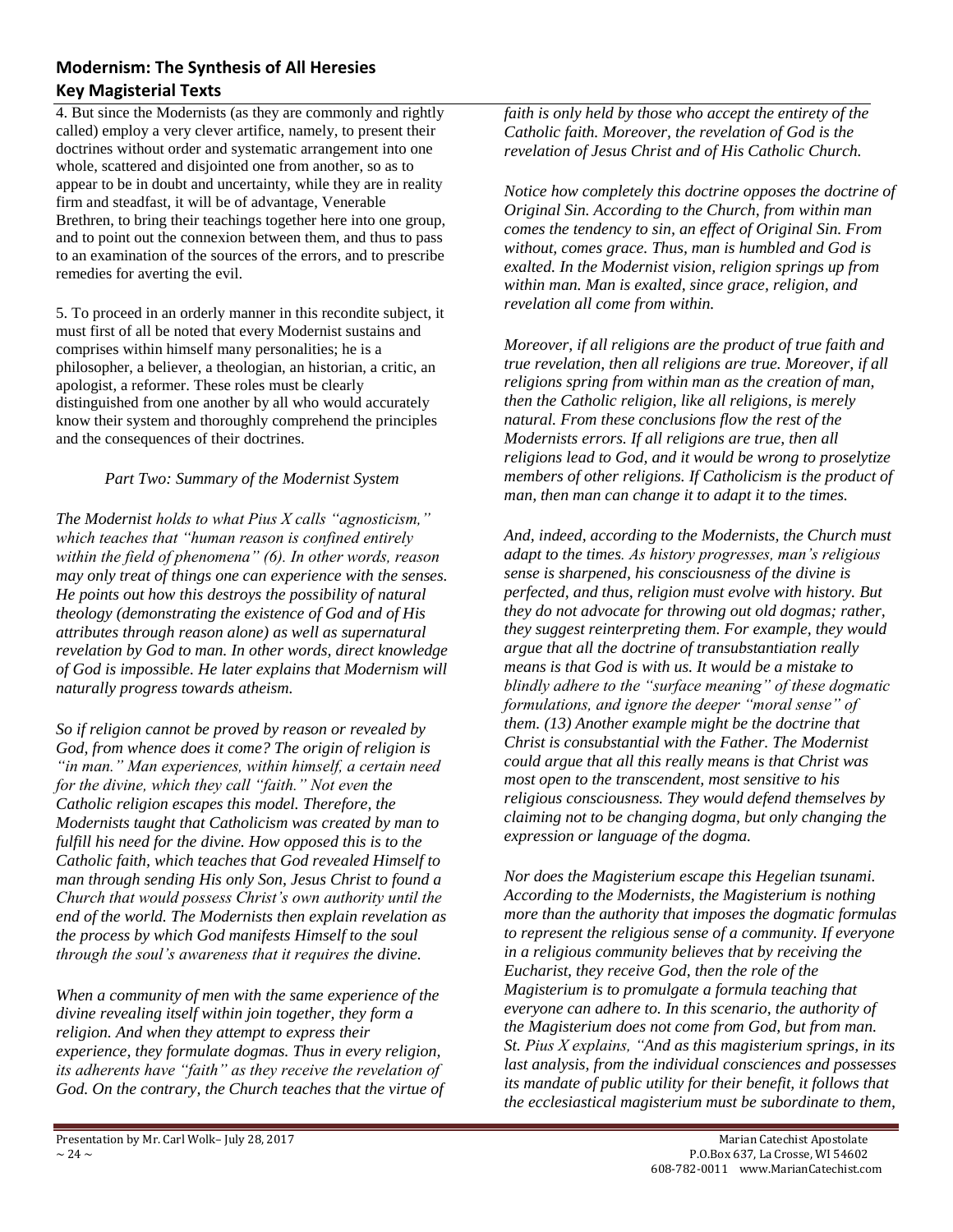*and should therefore take democratic forms." (25) In other words, the Church should be a democracy and the teaching of the Magisterium should evolve to reflect the beliefs of the "faithful."*

*It is not just the teaching, however, that must evolve, but the entire life of the Church must be adapted to modern times and modern thinking. Now, we will look at Pius X's description of the reforms desired by the Modernists. I will quote this section in full. Consider how familiar so many of these desires sound.*

### *Part Three: Modernist Reform*

38. It remains for Us now to say a few words about the Modernist as reformer. From all that has preceded, some idea may be gained of the reforming mania which possesses them: in all Catholicism there is absolutely nothing on which it does not fasten. Reform of philosophy, especially in the seminaries: the scholastic philosophy is to be relegated to the history of philosophy among obsolete systems, and the young men are to be taught modern philosophy which alone is true and suited to the times in which we live. Reform of theology; rational theology is to have modern philosophy for its foundation, and positive theology is to be founded on the history of dogma.

As for history, it must be for the future written and taught only according to their modern methods and principles. Dogmas and their evolution are to be harmonised with science and history.

In the Catechism no dogmas are to be inserted except those that have been duly reformed and are within the capacity of the people.

Regarding worship, the number of external devotions is to be reduced, or at least steps must be taken to prevent their further increase, though, indeed, some of the admirers of symbolism are disposed to be more indulgent on this head.

Ecclesiastical government requires to be reformed in all its branches, but especially in its disciplinary and dogmatic parts. In spirit with the public conscience, which is now wholly for democracy; a share in ecclesiastical government should therefore be given to the lower ranks of the clergy, and even to the laity, and authority should be decentralised.

The Roman Congregations, and especially the Index [of Forbidden Books] and the Holy Office, are to be reformed.

The ecclesiastical authority must change its line of conduct in the social and political world; while keeping outside political and social organization, it must adapt itself to those which exist in order to penetrate them with its spirit.

With regard to morals, they adopt the principle of the Americanists, that the active virtues are more important than the passive, both in the estimation in which they must be held and in the exercise of them.

The clergy are asked to return to their ancient lowliness and poverty, and in their ideas and action to be guided by the principles of Modernism; and there are some who, echoing the teaching of their Protestant masters, would like the suppression of ecclesiastical celibacy.

What is there left in the Church which is not to be reformed according to their principles?

### *Part Four: Condemnation and Practical Solutions*

39. It may be, Venerable Brethren, that some may think We have dwelt too long on this exposition of the doctrines of the Modernists. But it was necessary, both in order to refute their customary charge that We do not understand their ideas, and to show that their system does not consist in scattered and unconnected theories but in a perfectly organised body, all the parts of which are solidly joined so that it is not possible to admit one without admitting all. For this reason, too, We have had to give this exposition a somewhat didactic form and not to shrink from employing certain uncouth terms in use among the Modernists. And now, can anybody who takes a survey of the whole system be surprised that We should define it as the synthesis of all heresies? Were one to attempt the task of collecting together all the errors that have been broached against the faith and to concentrate the sap and substance of them all into one, he could not better succeed than the Modernists have done. Nay, they have done more than this, for, as we have already intimated, their system means the destruction not of the Catholic religion alone but of all religion. With good reason do the rationalists applaud them, for the most sincere and the frankest among the rationalists warmly welcome the modernists as their most valuable allies.

…Certainly this suffices to show superabundantly by how many roads Modernism leads to the annihilation of all religion. The first step in this direction was taken by Protestantism; the second is made by Modernism; the next will plunge headlong into atheism.

40. To penetrate still deeper into Modernism and to find a suitable remedy for such a deep sore, it behoves Us, Venerable Brethren, to investigate the causes which have engendered it and which foster its growth. That the proximate and immediate cause consists in a perversion of the mind cannot be open to doubt. The remote causes seem to us to be reduced to two: curiosity and pride. Curiosity by

Presentation by Mr. Carl Wolk- July 28, 2017 Marian Catechist Apostolate Catechist Apostolate  $\sim$  25  $\sim$   $\sim$  25  $\sim$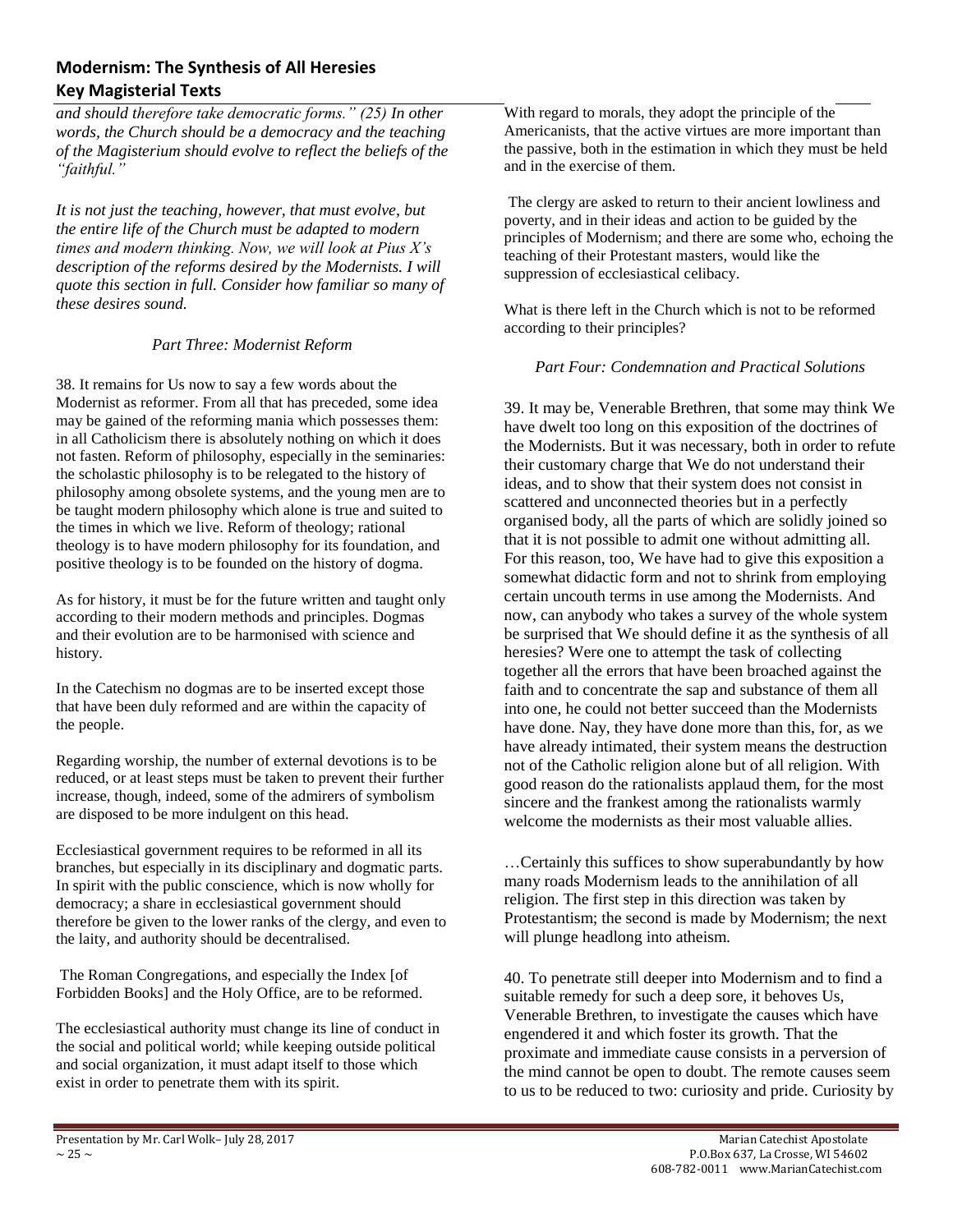itself, if not prudently regulated, suffices to explain all errors. Such is the opinion of Our Predecessor, Gregory XVI., who wrote: A lamentable spectacle is that presented by the aberrations of human reason when it yields to the spirit of novelty, when against the warning of the Apostle it seeks to know beyond what it is meant to know, and when relying too much on itself it thinks it can find the fruit outside the Church wherein truth is found without the slightest shadow of error (Ep. Encycl. Singulari nos, 7 Kal. Jul. 1834).

But it is pride which exercises an incomparably greater sway over the soul to blind it and plunge it into error, and pride sits in Modernism as in its own house, finding sustenance everywhere in its doctrines and an occasion to flaunt itself in all its aspects. It is pride which fills Modernists with that confidence in themselves and leads them to hold themselves up as the rule for all, pride which puffs them up with that vainglory which allows them to regard themselves as the sole possessors of knowledge, and makes them say, inflated with presumption, We are not as the rest of men, and which, to make them really not as other men, leads them to embrace all kinds of the most absurd novelties; it is pride which rouses in them the spirit of disobedience and causes them to demand a compromise between authority and liberty; it is pride that makes of them the reformers of others, while they forget to reform themselves, and which begets their absolute want of respect for authority, not excepting the supreme authority. No, truly, there is no road which leads so directly and so quickly to Modernism as pride. When a Catholic laymen or a priest forgets that precept of the Christian life which obliges us to renounce ourselves if we would follow Jesus Christ and neglects to tear pride from his heart, ah! but he is a fully ripe subject for the errors of Modernism. Hence, Venerable Brethren, it will be your first duty to thwart such proud men, to employ them only in the lowest and obscurest offices; the higher they try to rise, the lower let them be placed, so that their lowly position may deprive them of the power of causing damage. Sound your young clerics, too, most carefully, by yourselves and by the directors of your seminaries, and when you find the spirit of pride among any of them reject them without compunction from the priesthood. Would to God that this had always been done with the proper vigilance and constancy.

41. If we pass from the moral to the intellectual causes of Modernism, the first which presents itself, and the chief one, is ignorance. Yes, these very Modernists who pose as Doctors of the Church, who puff out their cheeks when they speak of modern philosophy, and show such contempt for scholasticism, have embraced the one with all its false

glamour because their ignorance of the other has left them without the means of being able to recognise confusion of thought, and to refute sophistry. Their whole system, with all its errors, has been born of the alliance between faith and false philosophy.

42. If only they had displayed less zeal and energy in propagating it! But such is their activity and such their unwearying capacity for work on behalf of their cause, that one cannot but be pained to see them waste such labour in endeavouring to ruin the Church when they might have been of such service to her had their efforts been better employed. Their articles to delude men's minds are of two kinds, the first to remove obstacles from their path, the second to devise and apply actively and patiently every instrument that can serve their purpose. They recognise that the three chief difficulties for them are scholastic philosophy, the authority of the fathers and tradition, and the magisterium of the Church, and on these they wage unrelenting war. For scholastic philosophy and theology they have only ridicule and contempt. Whether it is ignorance or fear, or both, that inspires this conduct in them, certain it is that the passion for novelty is always united in them with hatred of scholasticism, and there is no surer sign that a man is on the way to Modernism than when he begins to show his dislike for this system. Modernists and their admirers should remember the proposition condemned by Pius IX: The method and principles which have served the doctors of scholasticism when treating of theology no longer correspond with the exigencies of our time or the progress of science (Syll. Prop. 13). They exercise all their ingenuity in diminishing the force and falsifying the character of tradition, so as to rob it of all its weight. But for Catholics the second Council of Nicea will always have the force of law, where it condemns those who dare, after the impious fashion of heretics, to deride the ecclesiastical traditions, to invent novelties of some kind . . . or endeavour by malice or craft to overthrow any one of the legitimate traditions of the Catholic Church; and Catholics will hold for law, also, the profession of the fourth Council of Constantinople: We therefore profess to conserve and guard the rules bequeathed to the Holy Catholic and Apostolic Church by the Holy and most illustrious Apostles, by the orthodox Councils, both general and local, and by every one of those divine interpreters the Fathers and Doctors of the Church. Wherefore the Roman Pontiffs, Pius IV. and Pius IX., ordered the insertion in the profession of faith of the following declaration: I most firmly admit and embrace the apostolic and ecclesiastical traditions and other observances and constitutions of the Church. The Modernists pass the same judgment on the most holy Fathers of the Church as they pass on tradition; decreeing, with amazing effrontery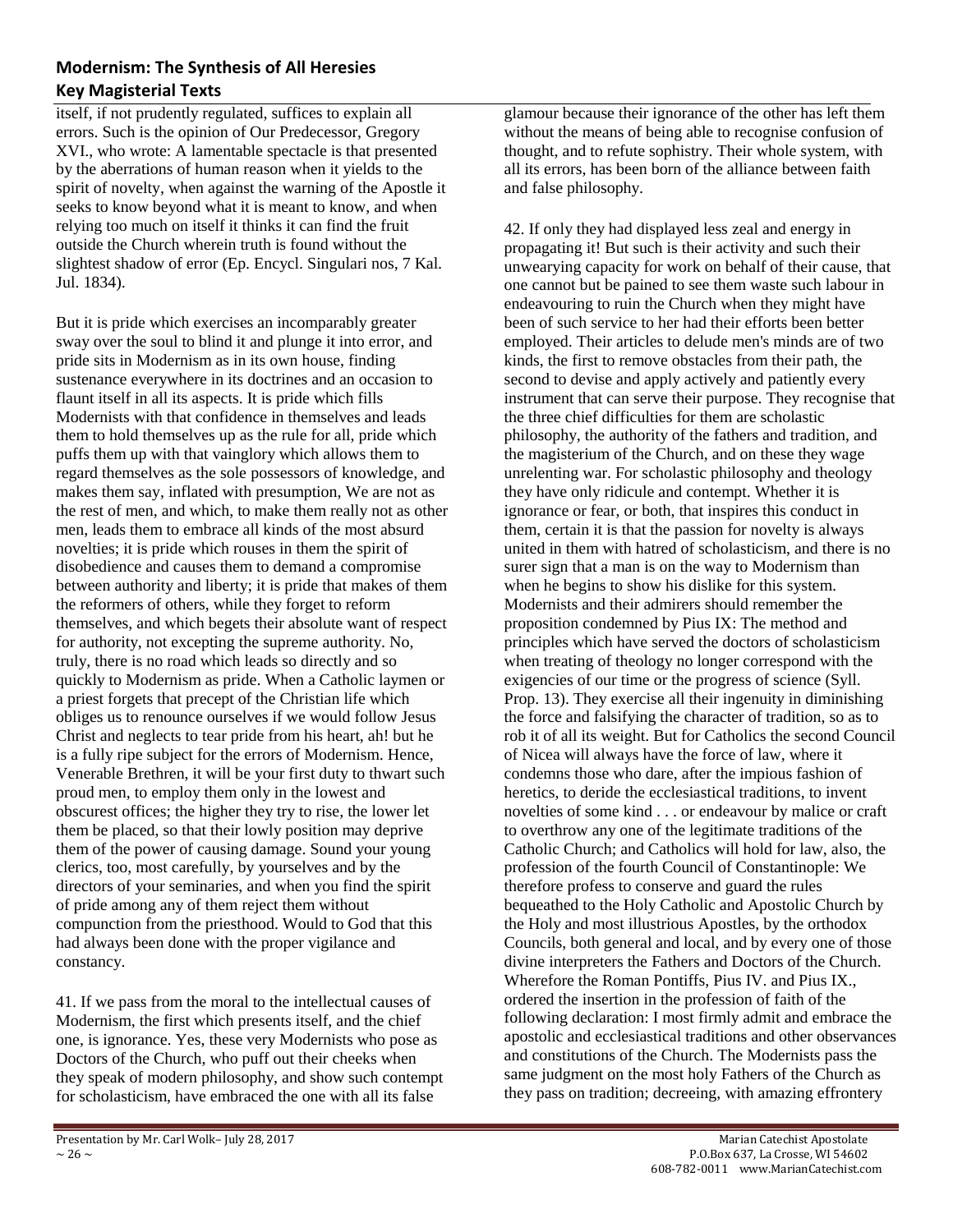that, while personally most worthy of all veneration, they were entirely ignorant of history and criticism, for which they are only excusable on account of the time in which they lived. Finally, the Modernists try in every way to diminish and weaken the authority of the ecclesiastical magisterium itself by sacrilegiously falsifying its origin, character, and rights, and by freely repeating the calumnies of its adversaries. To all the band of Modernists may be applied those words which Our Predecessor wrote with such pain: To bring contempt and odium on the mystic Spouse of Christ, who is the true light, the children of darkness have been wont to cast in her face before the world a stupid calumny, and perverting the meaning and force of things and words, to depict her as the friend of darkness and ignorance, and the enemy of light, science, and progress (Motu-proprio, Ut mysticum, 14 March, 1891). This being so, Venerable Brethren, no wonder the Modernists vent all their gall and hatred on Catholics who sturdily fight the battles of the Church. But of all the insults they heap on them those of ignorance and obstinacy are the favourites. When an adversary rises up against them with an erudition and force that render him redoubtable, they try to make a conspiracy of silence around him to nullify the effects of his attack, while in flagrant contrast with this policy towards Catholics, they load with constant praise the writers who range themselves on their side, hailing their works, excluding novelty in every page, with choruses of applause; for them the scholarship of a writer is in direct proportion to the recklessness of his attacks on antiquity, and of his efforts to undermine tradition and the ecclesiastical magisterium; when one of their number falls under the condemnations of the Church the rest of them, to the horror of good Catholics, gather round him, heap public praise upon him, venerate him almost as a martyr to truth. The young, excited and confused by all this glamour of praise and abuse, some of them afraid of being branded as ignorant, others ambitious to be considered learned, and both classes goaded internally by curiosity and pride, often surrender and give themselves up to Modernism.

43. And here we have already some of the artifices employed by Modernists to exploit their wares. What efforts they make to win new recruits! They seize upon chairs in the seminaries and universities, and gradually make of them chairs of pestilence. From these sacred chairs they scatter, though not always openly, the seeds of their doctrines; they proclaim their teachings without disguise in congresses; they introduce them and make them the vogue in social institutions. Under their own names and under pseudonyms they publish numbers of books, newspapers, reviews, and sometimes one and the same writer adopts a variety of pseudonyms to trap the incautious reader into believing in a whole multitude of Modernist writers - in

short they leave nothing untried, in action, discourses, writings, as though there were a frenzy of propaganda upon them. And the results of all this? We have to lament at the sight of many young men once full of promise and capable of rendering great services to the Church, now gone astray. And there is another sight that saddens Us too: that of so many other Catholics, who, while they certainly do not go so far as the former, have yet grown into the habit, as though they had been breathing a poisoned atmosphere, of thinking and speaking and writing with a liberty that ill becomes Catholics. They are to be found among the laity, and in the ranks of the clergy, and they are not wanting even in the last place where one might expect to meet them, in religious institutes. If they treat of biblical questions, it is upon Modernist principles; if they write history, it is to search out with curiosity and to publish openly, on the pretext of telling the whole truth and with a species of illconcealed satisfaction, everything that looks to them like a stain in the history of the Church. Under the sway of certain a priori rules they destroy as far as they can the pious traditions of the people, and bring ridicule on certain relics highly venerable from their antiquity. They are possessed by the empty desire of being talked about, and they know they would never succeed in this were they to say only what has been always said. It may be that they have persuaded themselves that in all this they are really serving God and the Church - in reality they only offend both, less perhaps by their works themselves than by the spirit in which they write and by the encouragement they are giving to the extravagances of the Modernists.

…

45. In the first place, with regard to studies, We will and ordain that scholastic philosophy be made the basis of the sacred sciences. It goes without saying that *if anything is met with among the scholastic doctors which may be regarded as an excess of subtlety, or which is altogether destitute of probability, We have no desire whatever to propose it for the imitation of present generations* (Leo XIII. Enc. *Aeterni Patris*). And let it be clearly understood above all things that the scholastic philosophy We prescribe is that which the Angelic Doctor has bequeathed to us, and We, therefore, declare that all the ordinances of Our Predecessor on this subject continue fully in force, and, as far as may be necessary, We do decree anew, and confirm, and ordain that they be by all strictly observed. In seminaries where they may have been neglected let the Bishops impose them and require their observance, and let this apply also to the Superiors of religious institutions. Further let Professors remember that they cannot set St. Thomas aside, especially in metaphysical questions, without grave detriment.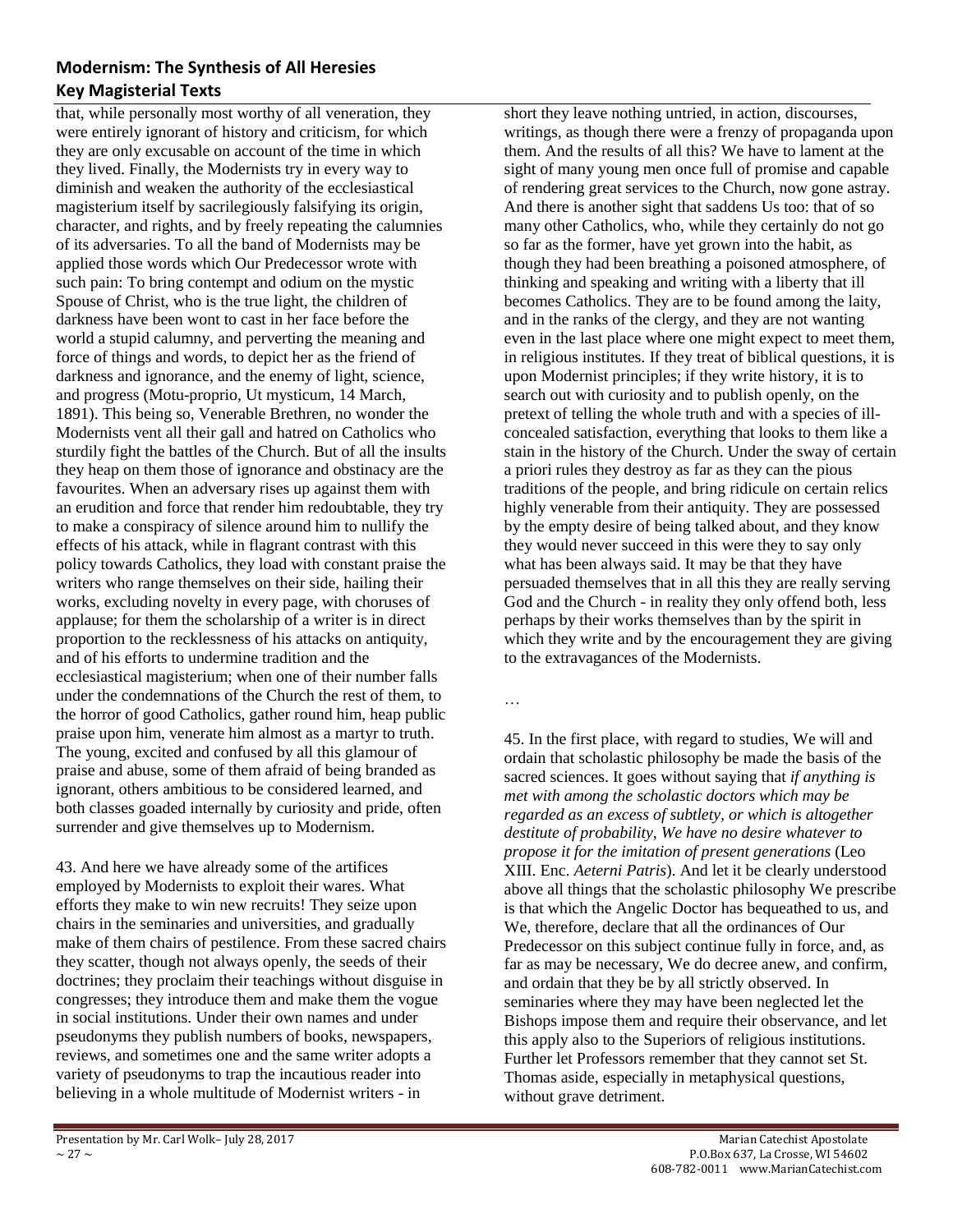…

48. All these prescriptions and those of Our Predecessor are to be borne in mind whenever there is question of choosing directors and professors for seminaries and Catholic Universities. Anybody who in any way is found to be imbued with Modernism is to be excluded without compunction from these offices, and those who already occupy them are to be withdrawn. The same policy is to be adopted towards those who favour Modernism either by extolling the Modernists or excusing their culpable conduct, by criticising scholasticism, the Holy Father, or by refusing obedience to ecclesiastical authority in any of its depositaries; and towards those who show a love of novelty in history, archaeology, biblical exegesis, and finally towards those who neglect the sacred sciences or appear to prefer to them the profane. In all this question of studies, Venerable Brethren, you cannot be too watchful or too constant, but most of all in the choice of professors, for as a rule the students are modelled after the pattern of their masters. Strong in the consciousness of your duty, act always prudently but vigorously.

49. Equal diligence and severity are to be used in examining and selecting candidates for Holy Orders. Far, far from the clergy be the love of novelty! God hates the proud and the obstinate. …

55. … We decree, therefore, that in every diocese a council of this kind, which We are pleased to name "the Council of Vigilance," be instituted without delay. The priests called to form part in it shall be chosen somewhat after the manner above prescribed for the Censors, and they shall meet every two months on an appointed day under the presidency of the Bishop. They shall be bound to secrecy as to their deliberations and decisions, and their function shall be as follows: They shall watch most carefully for every trace and sign of Modernism both in publications and in teaching, and, to preserve from it the clergy and the young, they shall take all prudent, prompt and efficacious measures. …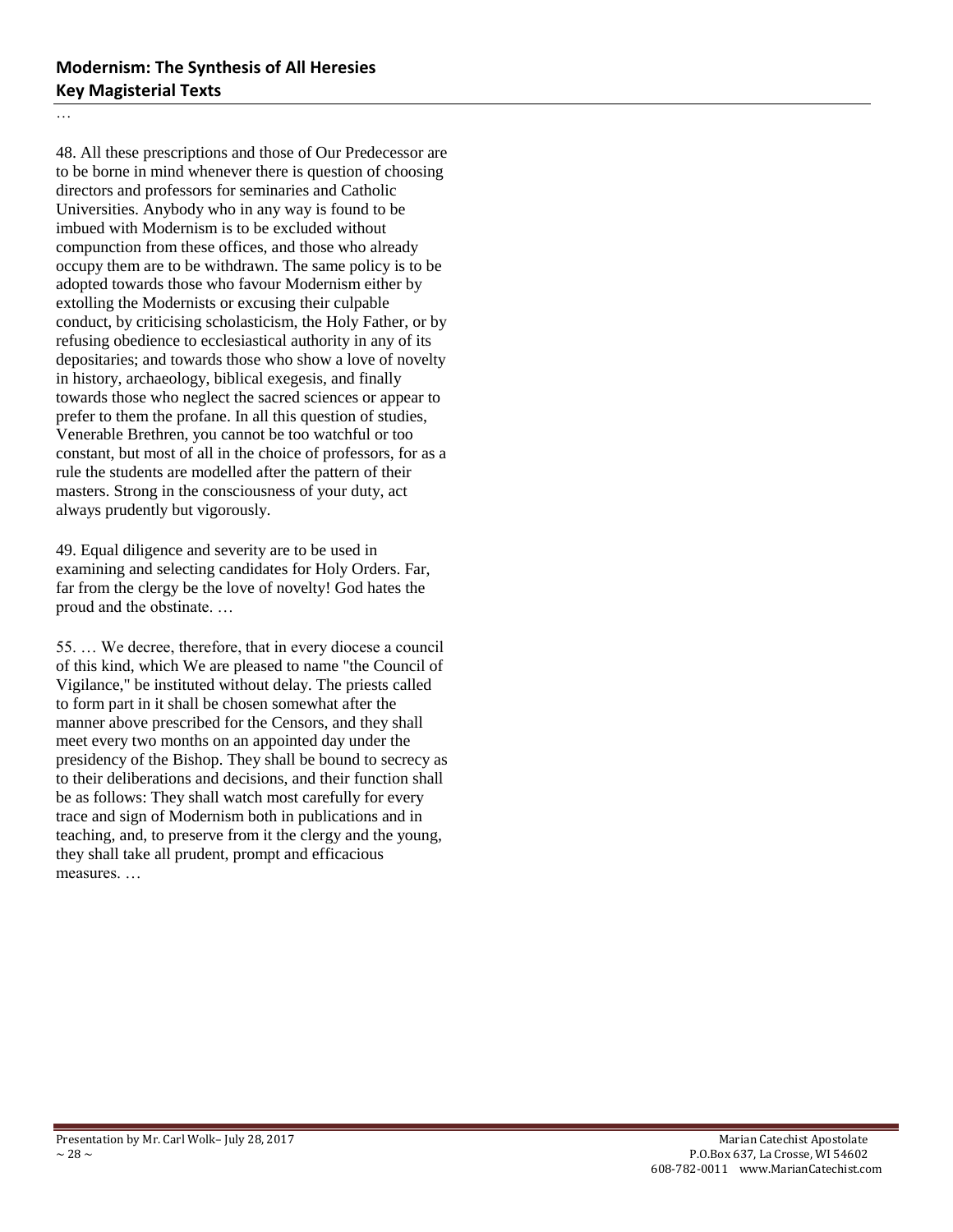*OATH AGAINST MODERNISM,* ST. PIUS X, 1910

*The Oath against Modernism played a decisive role in St. Pius X's successful suppression of the Modernists during his pontificate. Every clergy, pastor, confessor, preacher, religious superior, and professor was required to swear this oath. I will offer some additional explanation (in italics) of each proposition in the Oath.*

*Source: papalencyclicals.net*

I . . . . firmly embrace and accept each and every definition that has been set forth and declared by the unerring teaching authority of the Church, especially those principal truths which are directly opposed to the errors of this day.

And first of all, I profess that God, the origin and end of all things, can be known with certainty by the natural light of reason from the created world (see Rom. 1:19), that is, from the visible works of creation, as a cause from its effects, and that, therefore, his existence can also be demonstrated:

> *Since the Modernists believed reason and science can only treat of things visible, they denied that God can be proved through reason. Pius here authoritatively teaches the opposite.*

Secondly, I accept and acknowledge the external proofs of revelation, that is, divine acts and especially miracles and prophecies as the surest signs of the divine origin of the Christian religion and I hold that these same proofs are well adapted to the understanding of all eras and all men, even of this time.

> *The Modernists did not believe that miracles and prophecies are actually historical. Pius X teaches that not only have they occurred, but that they are reasons for holding to the Catholic faith, even in modern times.*

Thirdly, I believe with equally firm faith that the Church, the guardian and teacher of the revealed word, was personally instituted by the real and historical Christ when he lived among us, and that the Church was built upon Peter, the prince of the apostolic hierarchy, and his successors for the duration of time.

> *The Modernists did not believe that Christ founded the Church, nor that he built it upon Peter. Instead, they taught that the Church was created*

*by man as a response to Christ's teachings. Pius X teaches the contrary: that the Church has a divine origin.*

Fourthly, I sincerely hold that the doctrine of faith was handed down to us from the apostles through the orthodox Fathers in exactly the same meaning and always in the same purport.

> *The Modernists claimed that they do not reject the dogmas of the Catholic Church, but that as history progresses, every dogma must be re-examined and re-understood. Pius X teaches that such a reinterpretation of dogmas is impossible.*

Therefore, I entirely reject the heretical' misrepresentation that dogmas evolve and change from one meaning to another different from the one which the Church held previously.

> *Since the Modernists do not believe in the divine authority of the Church or the Magisterium, they believe that dogmas are man-made (like "policies") of the Church, and can be changed in their meaning.*

I also condemn every error according to which, in place of the divine deposit which has been given to the spouse of Christ to be carefully guarded by her, there is put a philosophical figment or product of a human conscience that has gradually been developed by human effort and will continue to develop indefinitely.

> *The Modernists claim that revelation comes through the religious consciousness of the faithful, and develops with the history of the faithful over time. The Church, on the contrary, teaches that the deposit of the faith was delivered "once for all" to the Apostolic fathers (Jude 1:3).*

Fifthly, I hold with certainty and sincerely confess that faith is not a blind sentiment of religion welling up from the depths of the subconscious under the impulse of the heart and the motion of a will trained to morality; but faith is a genuine assent of the intellect to truth received by hearing from an external source. By this assent, because of the authority of the supremely truthful God, we believe to be true that which has been revealed and attested to by a personal God, our creator and lord.

> *The Modernists claim that faith is one's awareness of his need for the divine. Thus, it is possible for*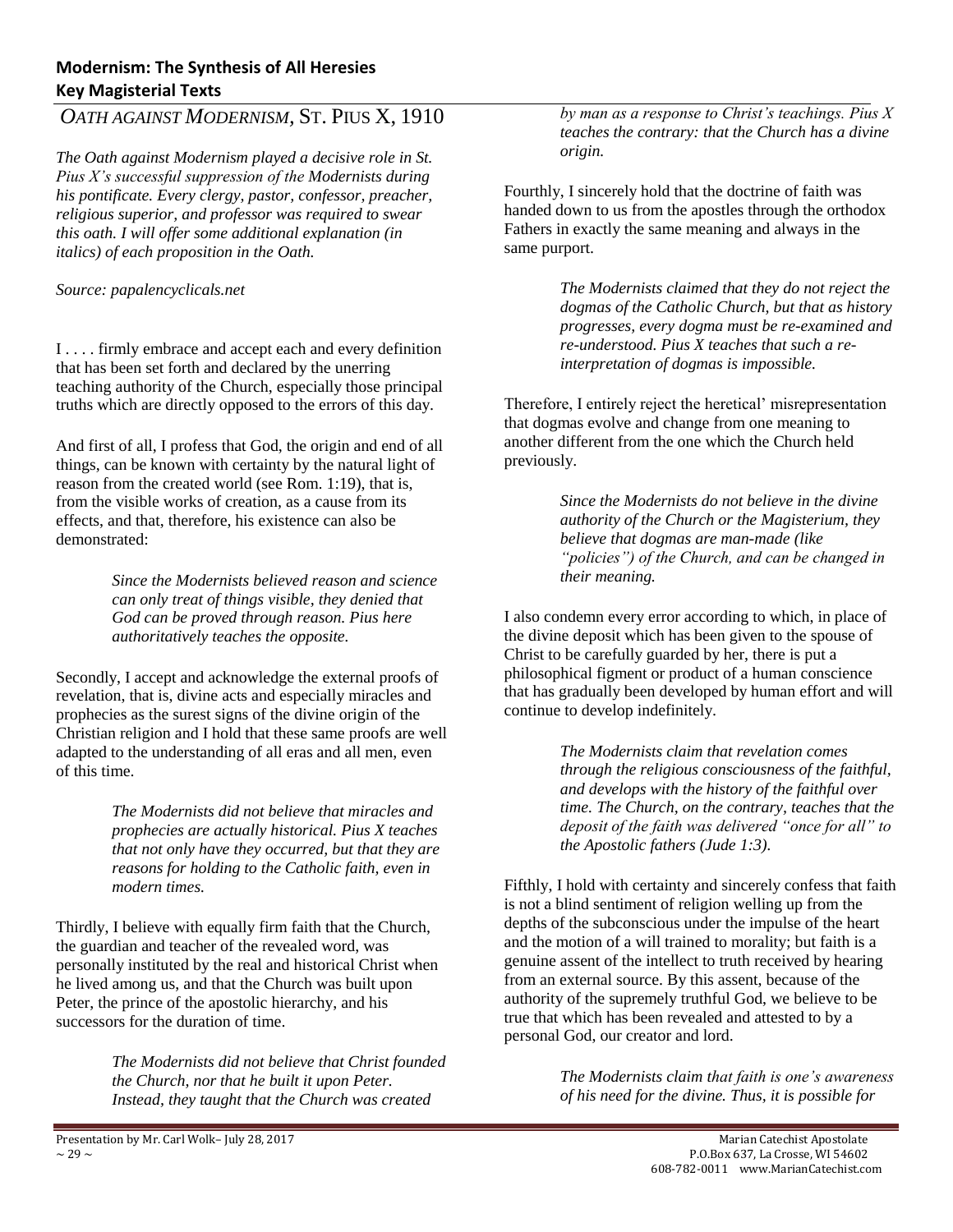*men of all religions to have true faith. The Church, on the contrary, teaches that faith is a virtue infused by God enabling one to assent to the truth of divine revelation. In other words, not all men have faith, only those who assent to the Catholic faith.*

Furthermore, with due reverence, I submit and adhere with my whole heart to the condemnations, declarations, and all the prescripts contained in the encyclical *Pascendi* and in the decree *Lamentabili,* especially those concerning what is known as the history of dogmas.

I also reject the error of those who say that the faith held by the Church can contradict history, and that Catholic dogmas, in the sense in which they are now understood, are irreconcilable with a more realistic view of the origins of the Christian religion. …

Likewise, I reject that method of judging and interpreting Sacred Scripture which, departing from the tradition of the Church, the analogy of faith, and the norms of the Apostolic See, embraces the misrepresentations of the rationalists and with no prudence or restraint adopts textual criticism as the one and supreme norm.

Furthermore, I reject the opinion of those who hold that a professor lecturing or writing on a historico-theological subject should first put aside any preconceived opinion about the supernatural origin of Catholic tradition or about the divine promise of help to preserve all revealed truth forever; and that they should then interpret the writings of each of the Fathers solely by scientific principles, excluding all sacred authority, and with the same liberty of judgment that is common in the investigation of all ordinary historical documents.

> *The Modernists taught that, in order to be a good scholar, one must set aside one's faith and treat of history, the Church Fathers, Scripture, etc from a purely agnostic, rational point of view.*

Finally, I declare that I am completely opposed to the error of the modernists who hold that there is nothing divine in sacred tradition; or what is far worse, say that there is, but in a pantheistic sense, with the result that there would remain nothing but this plain simple fact-one to be put on a par with the ordinary facts of history-the fact, namely, that a group of men by their own labor, skill, and talent have continued through subsequent ages a school begun by Christ and his apostles.

I firmly hold, then, and shall hold to my dying breath the belief of the Fathers in the charism of truth, which certainly is, was, and always will be in the succession of the episcopacy from the apostles.

The purpose of this is, then, not that dogma may be tailored according to what seems better and more suited to the culture of each age; rather, that the absolute and immutable truth preached by the apostles from the beginning may never be believed to be different, may never be understood in any other way.

I promise that I shall keep all these articles faithfully, entirely, and sincerely, and guard them inviolate, in no way deviating from them in teaching or in any way in word or in writing. Thus I promise, this I swear, so help me God. . .

Presentation by Mr. Carl Wolk- July 28, 2017 Marian Catechist Apostolate Catechist Apostolate  $\sim$  30  $\sim$  P.O.Box 637, La Crosse, WI 54602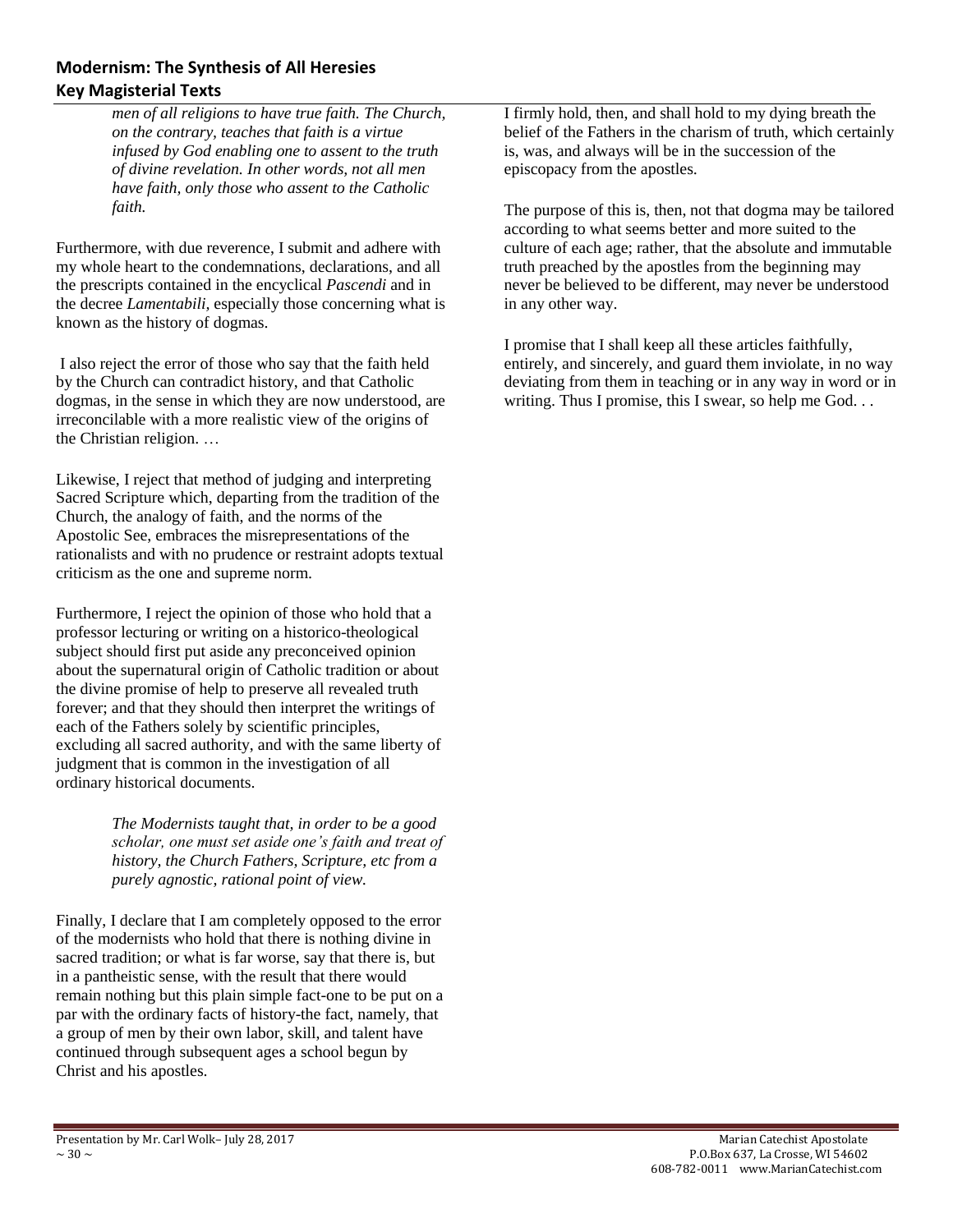*NOTRE CHARGE APOSTOLIQUE,* ST. PIUS X, 1910

*Even as St. Pius X continued to fight Modernism within the Church, the state of secular affairs remained troubled and was about to break out into world war. In response to a Catholic movement in France, "the Sillon," which had drifted towards radical democratic politics, Pius promulgated Notre Charge Apostolique, condemning egalitarianism and liberalism. He teaches that the authority of the government does not flow from or through the people; instead, it descends directly from God.*

#### *Source: papalencyclicals.net*

11. No, Venerable Brethren, We must repeat with the utmost energy in these times of social and intellectual anarchy when everyone takes it upon himself to teach as a teacher and lawmaker - the City cannot be built otherwise than as God has built it; society cannot be setup unless the Church lays the foundations and supervises the work; no, civilization is not something yet to be found, nor is the New City to be built on hazy notions; it has been in existence and still is: it is Christian civilization, it is the Catholic City. It has only to be set up and restored continually against the unremitting attacks of insane dreamers, rebels and miscreants. OMNIA INSTAURARE IN CHRISTO.

…

21. The Sillon places public authority primarily in the people, from whom it then flows into the government in such a manner, however, that it continues to reside in the people. But Leo XIII absolutely condemned this doctrine in his Encyclical "Diuturnum Illud" on political government in which he said:

"Modern writers in great numbers, following in the footsteps of those who called themselves philosophers in the last century, declare that all power comes from the people; consequently those who exercise power in society do not exercise it from their own authority, but from an authority delegated to them by the people and on the condition that it can be revoked by the will of the people from whom they hold it. Quite contrary is the sentiment of Catholics who hold that the right of government derives from God as its natural and necessary principle."

Admittedly, the Sillon holds that authority - which first places in the people - descends from God, but in such a way: "as to return from below upwards, whilst in the

organization of the Church power descends from above downwards."

But besides its being abnormal for the delegation of power to ascend, since it is in its nature to descend, Leo XIII refuted in advance this attempt to reconcile Catholic Doctrine with the error of philosophism. For, he continues: "It is necessary to remark here that those who preside over the government of public affairs may indeed, in certain cases, be chosen by the will and judgment of the multitude without repugnance or opposition to Catholic doctrine. But whilst this choice marks out the ruler, it does not confer upon him the authority to govern; it does not delegate the power, it designates the person who will be invested with it."

22. For the rest, if the people remain the holders of power, what becomes of authority? A shadow, a myth; there is no more law properly so-called, no more obedience. The Sillon acknowledges this: indeed, since it demands that threefold political, economic, and intellectual emancipation in the name of human dignity, the Future City in the formation of which it is engaged will have no masters and no servants. All citizens will be free; all comrades, all kings. A command, a precept would be viewed as an attack upon their freedom; subordination to any form of superiority would be a diminishment of the human person, and obedience a disgrace.

Presentation by Mr. Carl Wolk- July 28, 2017 Marian Catechist Apostolate Catechist Apostolate  $\sim$  31  $\sim$  P.O.Box 637, La Crosse, WI 54602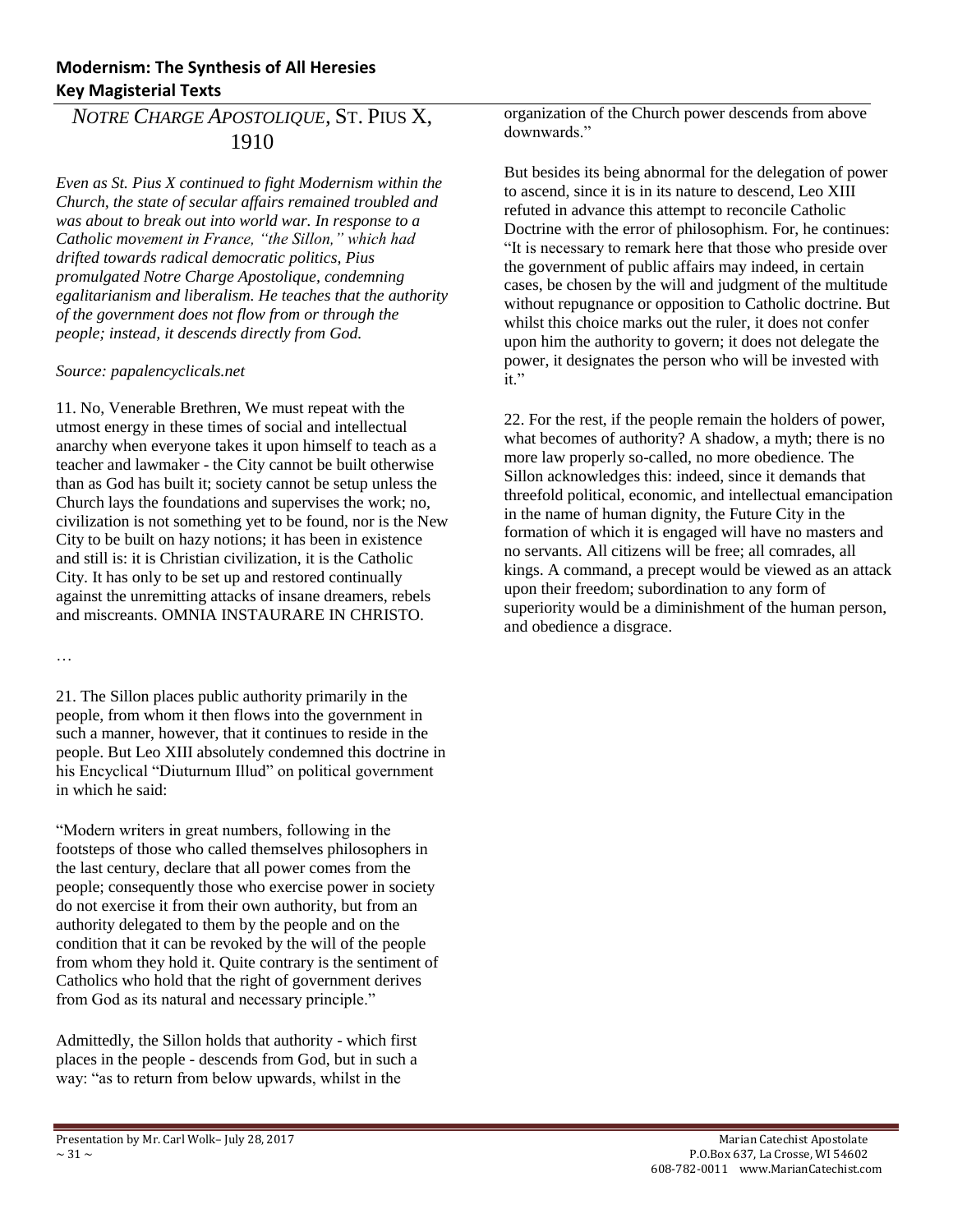# *AD BEATISSIMI APOSTOLORUM,* POPE BENEDICT XV, 1914

*In the opening encyclical of his pontificate, Benedict XV addressed the situation of World War I that had just begun. Like St. Pius X in E Supremi, he saw the events of his day in apocalyptic terms: "Certainly those days would seem to have come upon us of which Christ Our Lord foretold: 'You shall hear of wars and rumours of wars - for nation shall rise against nation, and kingdom against kingdom' (Matt. xxiv, 6, 7)." For our purposes, we will look at a brief passage in which he warns that Modernism had yet to be entirely suppressed and cautions against even "the spirit of Modernism."*

*Source: Vatican.va*

25. … There are to be found today, and in no small numbers, men, of whom the Apostle says that: "having itching ears, they will not endure sound doctrine: but according to their own desires they will heap up to themselves teachers, and will indeed turn away their hearing from the truth, but will be turned unto fables" (II Tim. iv. 34). Infatuated and carried away by a lofty idea of the human intellect, by which God's good gift has certainly made incredible progress in the study of nature, confident in their own judgment, and contemptuous of the authority of the Church, they have reached such a degree of rashness as not to hesitate to measure by the standard of their own mind even the hidden things of God and all that God has revealed to men. Hence arose the monstrous errors of "Modernism," which Our Predecessor rightly declared to be "the synthesis of all heresies," and solemnly condemned. We hereby renew that condemnation in all its fulness, Venerable Brethren, and as the plague is not yet entirely stamped out, but lurks here and there in hidden places, We exhort all to be carefully here and there in hidden places, We exhort all to be carefully on their guard against any contagion of the evil, to which we may apply the words Job used in other circumstances: "It is a fire that devoureth even to destruction, and rooteth up all things that spring" (Job xxxi. 12). Nor do We merely desire that Catholics should shrink from the errors of Modernism, but also from the tendencies or what is called the spirit of Modernism. Those who are infected by that spirit develop a keen dislike for all that savours of antiquity and become eager searchers after novelties in everything: in the way in which they carry out religious functions, in the ruling of Catholic institutions, and even in private exercises of piety. …

Presentation by Mr. Carl Wolk- July 28, 2017 Marian Catechist Apostolate Catechist Apostolate  $\sim$  32  $\sim$  P.O.Box 637, La Crosse, WI 54602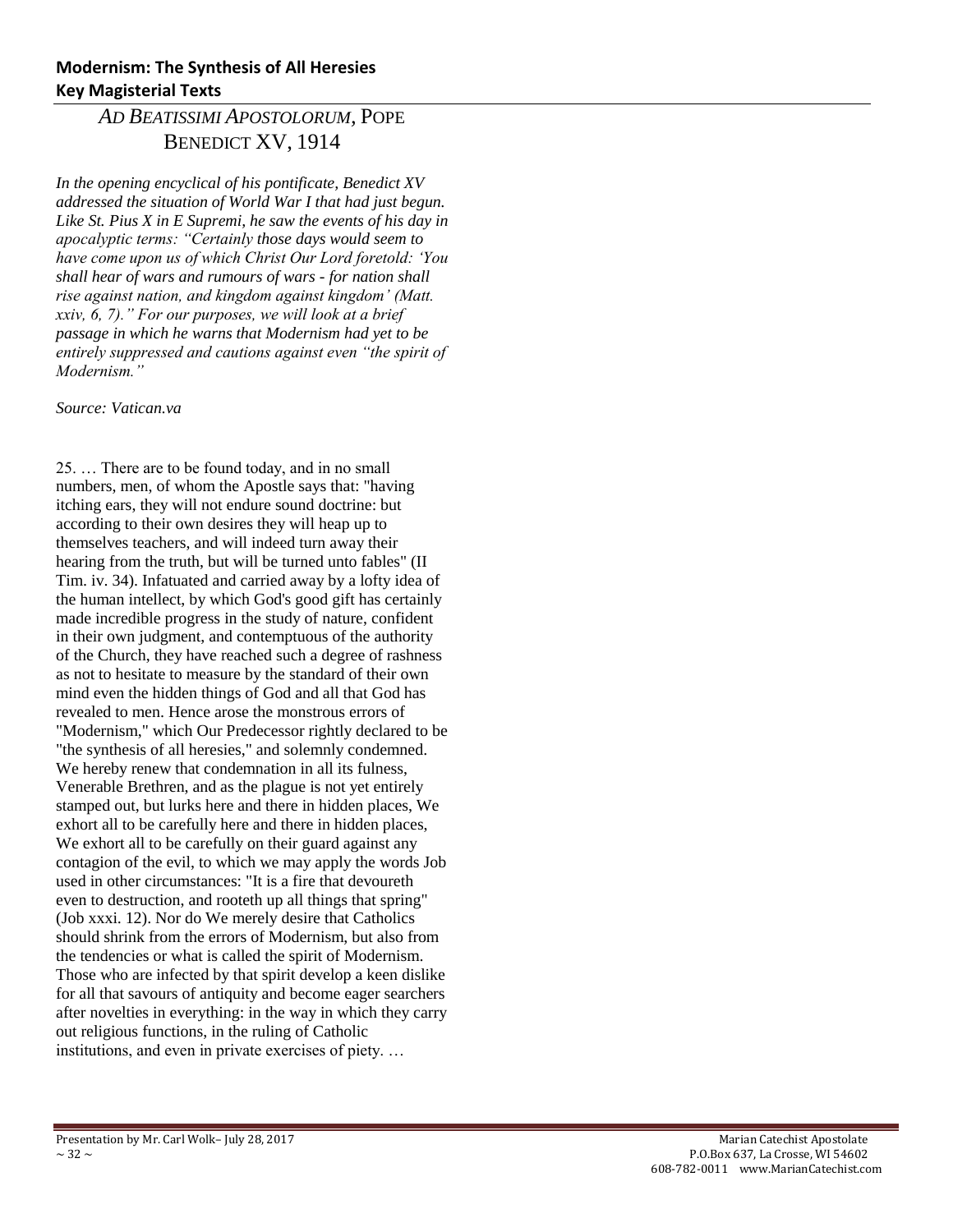### *MORTALIUM ANIMOS,* POPE PIUS XI, 1928

*Reigning during the period between the First and Second World Wars, Pius XI's pontificate saw the rise of even more radical philosophical and cultural movements in Europe. In Mortalium Animos, Pius XI teaches on the topic of true and false religious unity. He especially warns against a false form of ecumenism. This encyclical is short and important to read in its entirety. Therefore, it will be reproduced in its entirety below, with certain selections bolded to highlight particularly important teachings.*

*Source: Vatican.va*

Venerable Brethren, Health and Apostolic Benediction.

1. Never perhaps in the past have we seen, as we see in these our own times, the minds of men so occupied by the desire both of strengthening and of extending to the common welfare of human society that fraternal relationship which binds and unites us together, and which is a consequence of our common origin and nature. For since the nations do not yet fully enjoy the fruits of peace indeed rather do old and new disagreements in various places break forth into sedition and civic strife - and since on the other hand many disputes which concern the tranquillity and prosperity of nations cannot be settled without the active concurrence and help of those who rule the States and promote their interests, it is easily understood, and the more so because none now dispute the unity of the human race, why many desire that the various nations, inspired by this universal kinship, should daily be more closely united one to another.

2. A similar object is aimed at by some, in those matters which concern the New Law promulgated by Christ our Lord. For since they hold it for certain that men destitute of all religious sense are very rarely to be found, they seem to have founded on that belief a hope that the nations, although they differ among themselves in certain religious matters, will without much difficulty come to agree as brethren in professing certain doctrines, which form as it were a common basis of the spiritual life. For which reason conventions, meetings and addresses are frequently arranged by these persons, at which a large number of listeners are present, and at which all without distinction are invited to join in the discussion, both infidels of every kind, and Christians, even those who have unhappily fallen away from Christ or who with obstinacy and pertinacity deny His divine nature and mission. **Certainly such attempts can nowise be approved by Catholics, founded as they are on that false opinion which considers all** 

**religions to be more or less good and praiseworthy, since they all in different ways manifest and signify that sense which is inborn in us all, and by which we are led to God and to the obedient acknowledgment of His rule. Not only are those who hold this opinion in error and deceived, but also in distorting the idea of true religion they reject it, and little by little. turn aside to naturalism and atheism, as it is called; from which it clearly follows that one who supports those who hold these theories and attempt to realize them, is altogether abandoning the divinely revealed religion.**

3. But some are more easily deceived by the outward appearance of good when there is question of fostering unity among all Christians.

4. Is it not right, it is often repeated, indeed, even consonant with duty, that all who invoke the name of Christ should abstain from mutual reproaches and at long last be united in mutual charity? Who would dare to say that he loved Christ, unless he worked with all his might to carry out the desires of Him, Who asked His Father that His disciples might be "one."[1] And did not the same Christ will that His disciples should be marked out and distinguished from others by this characteristic, namely that they loved one another: "By this shall all men know that you are my disciples, if you have love one for another"?[2] All Christians, they add, should be as "one": for then they would be much more powerful in driving out the pest of irreligion, which like a serpent daily creeps further and becomes more widely spread, and prepares to rob the Gospel of its strength. These things and others that class of men who are known as pan-Christians continually repeat and amplify; and these men, so far from being quite few and scattered, have increased to the dimensions of an entire class, and have grouped themselves into widely spread societies, most of which are directed by non-Catholics, although they are imbued with varying doctrines concerning the things of faith. This undertaking is so actively promoted as in many places to win for itself the adhesion of a number of citizens, and it even takes possession of the minds of very many Catholics and allures them with the hope of bringing about such a union as would be agreeable to the desires of Holy Mother Church, who has indeed nothing more at heart than to recall her erring sons and to lead them back to her bosom. But in reality beneath these enticing words and blandishments lies hid a most grave error, by which the foundations of the Catholic faith are completely destroyed.

5. Admonished, therefore, by the consciousness of Our Apostolic office that We should not permit the flock of the Lord to be cheated by dangerous fallacies, We invoke,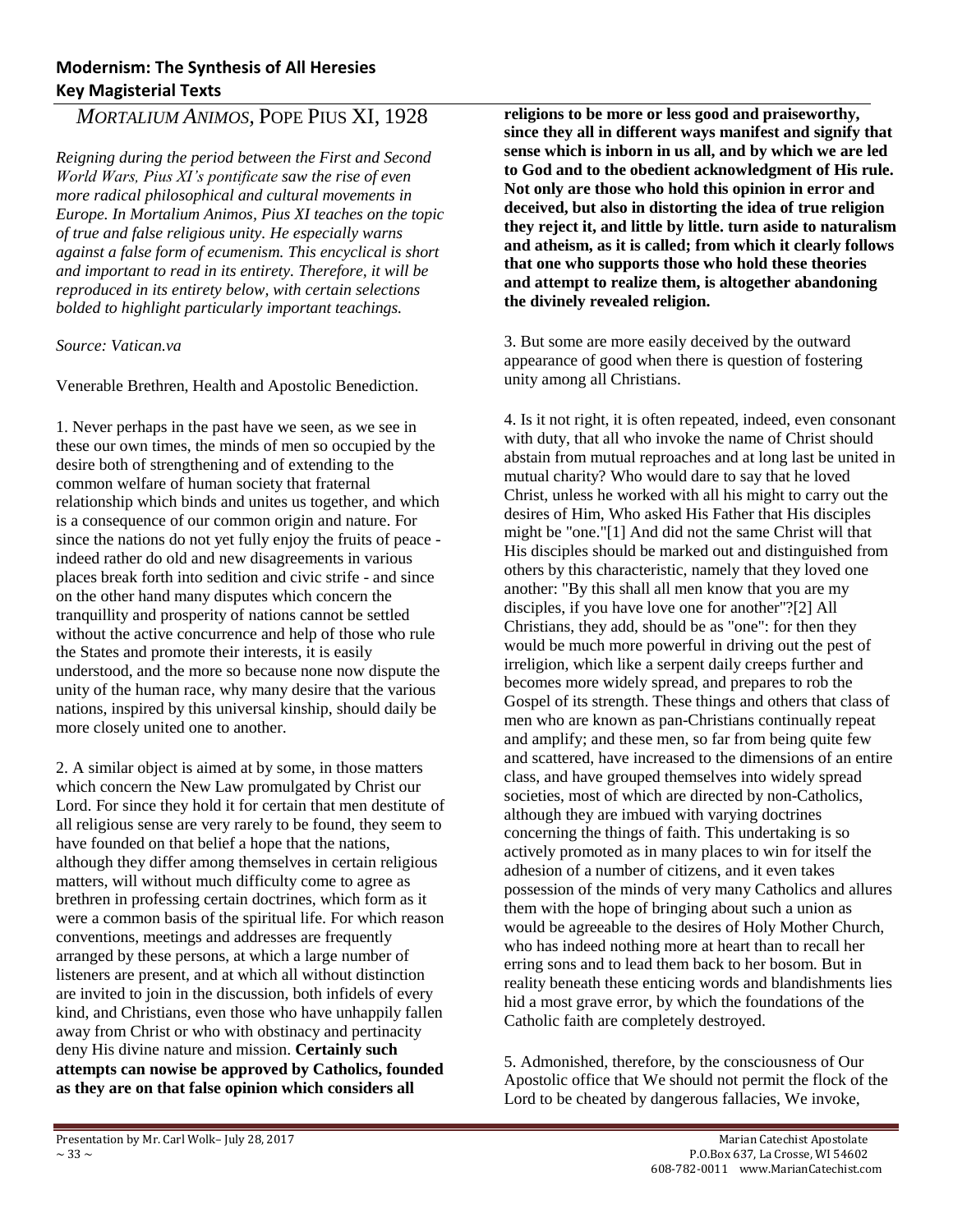Venerable Brethren, your zeal in avoiding this evil; for We are confident that by the writings and words of each one of you the people will more easily get to know and understand those principles and arguments which We are about to set forth, and from which Catholics will learn how they are to think and act when there is question of those undertakings which have for their end the union in one body, whatsoever be the manner, of all who call themselves Christians.

6. We were created by God, the Creator of the universe, in order that we might know Him and serve Him; our Author therefore has a perfect right to our service. God might, indeed, have prescribed for man's government only the natural law, which, in His creation, He imprinted on his soul, and have regulated the progress of that same law by His ordinary providence; but He preferred rather to impose precepts, which we were to obey, and in the course of time, namely from the beginnings of the human race until the coming and preaching of Jesus Christ, He Himself taught man the duties which a rational creature owes to its Creator: "God, who at sundry times and in divers manners, spoke in times past to the fathers by the prophets, last of all, in these days, hath spoken to us by his Son."[3] **From which it follows that there can be no true religion other than that which is founded on the revealed word of God: which revelation, begun from the beginning and continued under the Old Law, Christ Jesus Himself under the New Law perfected.** Now, if God has spoken (and it is historically certain that He has truly spoken), all must see that it is man's duty to believe absolutely God's revelation and to obey implicitly His commands; that we might rightly do both, for the glory of God and our own salvation, the Only-begotten Son of God founded His Church on earth. Further, We believe that those who call themselves Christians can do no other than believe that a Church, and that Church one, was established by Christ; but if it is further inquired of what nature according to the will of its Author it must be, then all do not agree. A good number of them, for example, deny that the Church of Christ must be visible and apparent, at least to such a degree that it appears as one body of faithful, agreeing in one and the same doctrine under one teaching authority and government; but, on the contrary, they understand a visible Church as nothing else than a Federation, composed of various communities of Christians, even though they adhere to different doctrines, which may even be incompatible one with another. Instead, Christ our Lord instituted His Church as a perfect society, external of its nature and perceptible to the senses, which should carry on in the future the work of the salvation of the human race, under the leadership of one head,[4] with an authority teaching by word of mouth,[5] and by the ministry of the sacraments, the founts of heavenly grace;[6] for which

reason He attested by comparison the similarity of the Church to a kingdom,[7] to a house,[8] to a sheepfold,[9] and to a flock.[10] This Church, after being so wonderfully instituted, could not, on the removal by death of its Founder and of the Apostles who were the pioneers in propagating it, be entirely extinguished and cease to be, for to it was given the commandment to lead all men, without distinction of time or place, to eternal salvation: "Going therefore, teach ye all nations."[11] In the continual carrying out of this task, will any element of strength and efficiency be wanting to the Church, when Christ Himself is perpetually present to it, according to His solemn promise: "Behold I am with you all days, even to the consummation of the world?"[12] It follows then that the Church of Christ not only exists to-day and always, but is also exactly the same as it was in the time of the Apostles, unless we were to say, which God forbid, either that Christ our Lord could not effect His purpose, or that He erred when He asserted that the gates of hell should never prevail against it.[13]

7. And here it seems opportune to expound and to refute a certain false opinion, on which this whole question, as well as that complex movement by which non-Catholics seek to bring about the union of the Christian churches depends. For authors who favor this view are accustomed, times almost without number, to bring forward these words of Christ: "That they all may be one.... And there shall be one fold and one shepherd,"[14] with this signification however: that Christ Jesus merely expressed a desire and prayer, which still lacks its fulfillment. For they are of the opinion that the unity of faith and government, which is a note of the one true Church of Christ, has hardly up to the present time existed, and does not to-day exist. They consider that this unity may indeed be desired and that it may even be one day attained through the instrumentality of wills directed to a common end, but that meanwhile it can only be regarded as mere ideal. They add that the Church in itself, or of its nature, is divided into sections; that is to say, that it is made up of several churches or distinct communities, which still remain separate, and although having certain articles of doctrine in common, nevertheless disagree concerning the remainder; that these all enjoy the same rights; and that the Church was one and unique from, at the most, the apostolic age until the first Ecumenical Councils. **Controversies therefore, they say, and longstanding differences of opinion which keep asunder till the present day the members of the Christian family, must be entirely put aside, and from the remaining doctrines a common form of faith drawn up and proposed for belief, and in the profession of which all may not only know but feel that they are brothers. The manifold churches or communities, if**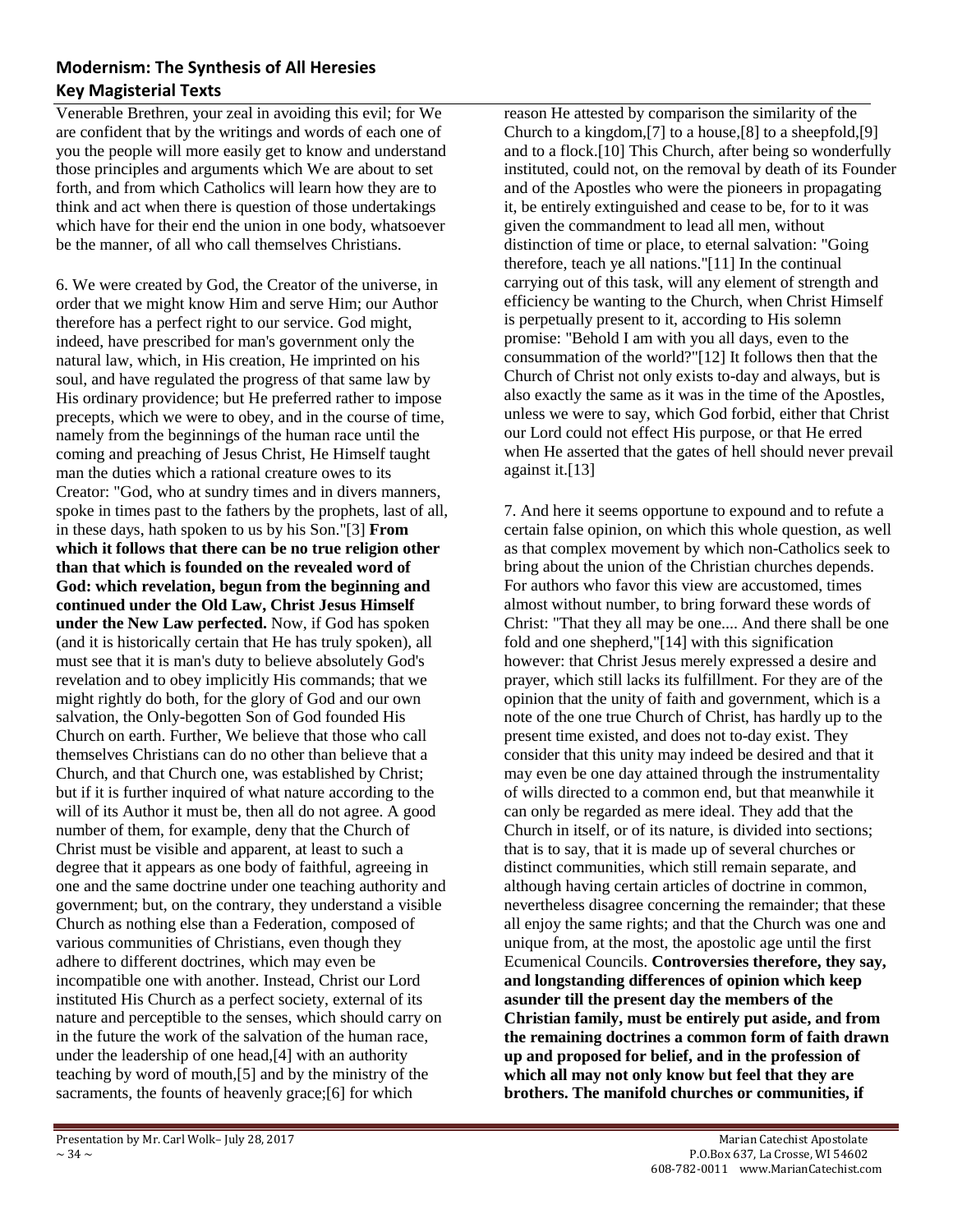**united in some kind of universal federation, would then be in a position to oppose strongly and with success the progress of irreligion.** This, Venerable Brethren, is what is commonly said. There are some, indeed, who recognize and affirm that Protestantism, as they call it, has rejected, with a great lack of consideration, certain articles of faith and some external ceremonies, which are, in fact, pleasing and useful, and which the Roman Church still retains. They soon, however, go on to say that that Church also has erred, and corrupted the original religion by adding and proposing for belief certain doctrines which are not only alien to the Gospel, but even repugnant to it. Among the chief of these they number that which concerns the primacy of jurisdiction, which was granted to Peter and to his successors in the See of Rome. Among them there indeed are some, though few, who grant to the Roman Pontiff a primacy of honor or even a certain jurisdiction or power, but this, however, they consider not to arise from the divine law but from the consent of the faithful. **Others again, even go so far as to wish the Pontiff Himself to preside over their motley, so to say, assemblies.** But, all the same, although many non-Catholics may be found who loudly preach fraternal communion in Christ Jesus, yet you will find none at all to whom it ever occurs to submit to and obey the Vicar of Jesus Christ either in His capacity as a teacher or as a governor. Meanwhile they affirm that they would willingly treat with the Church of Rome, but on equal terms, that is as equals with an equal: but even if they could so act. it does not seem open to doubt that any pact into which they might enter would not compel them to turn from those opinions which are still the reason why they err and stray from the one fold of Christ.

8. **This being so, it is clear that the Apostolic See cannot on any terms take part in their assemblies, nor is it anyway lawful for Catholics either to support or to work for such enterprises; for if they do so they will be giving countenance to a false Christianity, quite alien to the one Church of Christ.** Shall We suffer, what would indeed be iniquitous, the truth, and a truth divinely revealed, to be made a subject for compromise? For here there is question of defending revealed truth. Jesus Christ sent His Apostles into the whole world in order that they might permeate all nations with the Gospel faith, and, lest they should err, He willed beforehand that they should be taught by the Holy Ghost:[15] has then this doctrine of the Apostles completely vanished away, or sometimes been obscured, in the Church, whose ruler and defense is God Himself? If our Redeemer plainly said that His Gospel was to continue not only during the times of the Apostles, but also till future ages, is it possible that the object of faith should in the process of time become so obscure and uncertain, that it would be necessary to-day to tolerate

opinions which are even incompatible one with another? If this were true, we should have to confess that the coming of the Holy Ghost on the Apostles, and the perpetual indwelling of the same Spirit in the Church, and the very preaching of Jesus Christ, have several centuries ago, lost all their efficacy and use, to affirm which would be blasphemy. But the Only-begotten Son of God, when He commanded His representatives to teach all nations, obliged all men to give credence to whatever was made known to them by "witnesses preordained by God,"[16] and also confirmed His command with this sanction: "He that believeth and is baptized shall be saved; but he that believeth not shall be condemned."[17] These two commands of Christ, which must be fulfilled, the one, namely, to teach, and the other to believe, cannot even be understood, unless the Church proposes a complete and easily understood teaching, and is immune when it thus teaches from all danger of erring. In this matter, those also turn aside from the right path, who think that the deposit of truth such laborious trouble, and with such lengthy study and discussion, that a man's life would hardly suffice to find and take possession of it; as if the most merciful God had spoken through the prophets and His Only-begotten Son merely in order that a few, and those stricken in years, should learn what He had revealed through them, and not that He might inculcate a doctrine of faith and morals, by which man should be guided through the whole course of his moral life.

9. These pan-Christians who turn their minds to uniting the churches seem, indeed, to pursue the noblest of ideas in promoting charity among all Christians: nevertheless how does it happen that this charity tends to injure faith? Everyone knows that John himself, the Apostle of love, who seems to reveal in his Gospel the secrets of the Sacred Heart of Jesus, and who never ceased to impress on the memories of his followers the new commandment "Love one another," altogether forbade any intercourse with those who professed a mutilated and corrupt version of Christ's teaching: "If any man come to you and bring not this doctrine, receive him not into the house nor say to him: God speed you."[18] For which reason, since charity is based on a complete and sincere faith, the disciples of Christ must be united principally by the bond of one faith. Who then can conceive a Christian Federation, the members of which retain each his own opinions and private judgment, even in matters which concern the object of faith, even though they be repugnant to the opinions of the rest? And in what manner, We ask, can men who follow contrary opinions, belong to one and the same Federation of the faithful? For example, those who affirm, and those who deny that sacred Tradition is a true fount of divine Revelation; those who hold that an ecclesiastical hierarchy,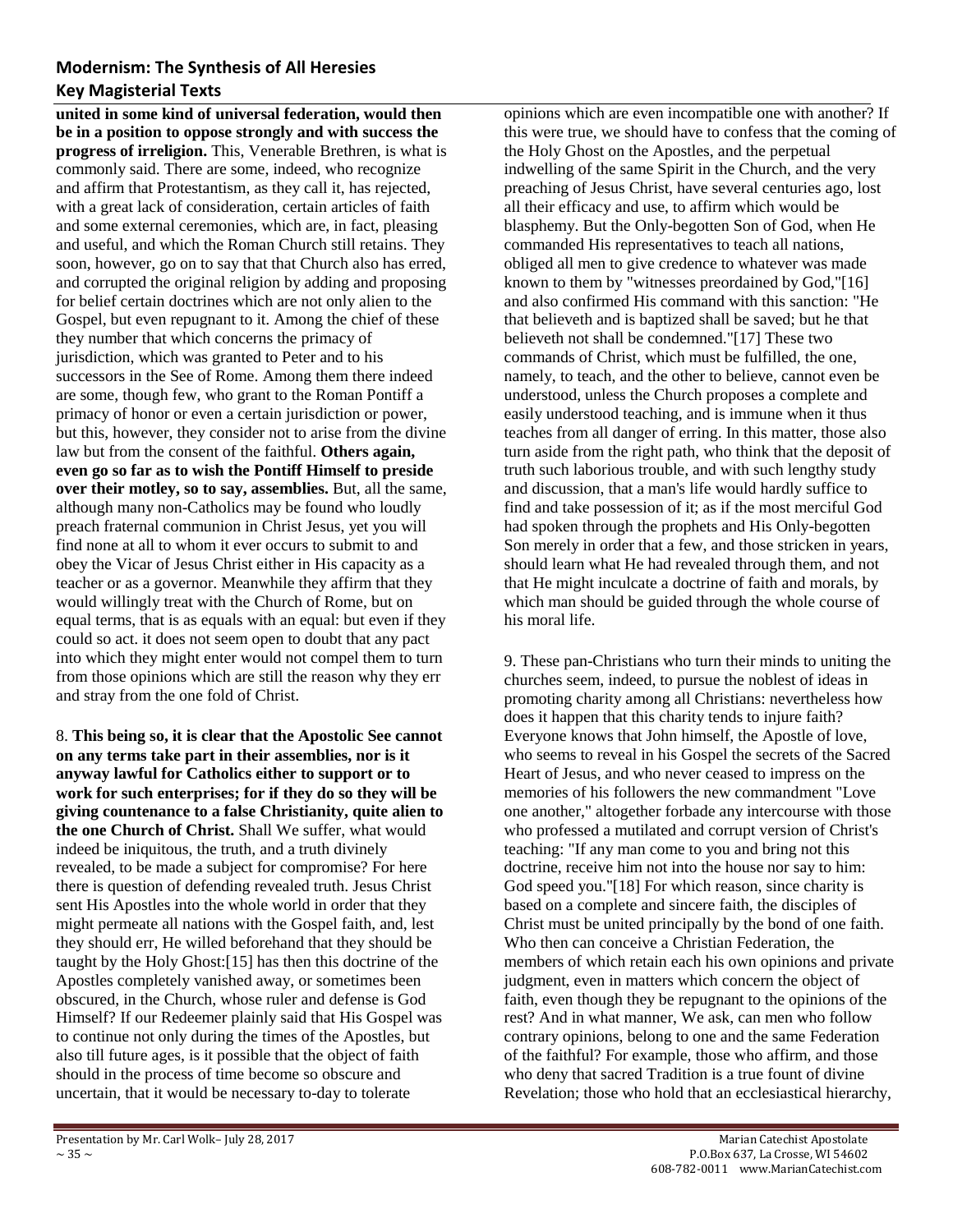made up of bishops, priests and ministers, has been divinely constituted, and those who assert that it has been brought in little by little in accordance with the conditions of the time; those who adore Christ really present in the Most Holy Eucharist through that marvelous conversion of the bread and wine, which is called transubstantiation, and those who affirm that Christ is present only by faith or by the signification and virtue of the Sacrament; those who in the Eucharist recognize the nature both of a sacrament and of a sacrifice, and those who say that it is nothing more than the memorial or commemoration of the Lord's Supper; those who believe it to be good and useful to invoke by prayer the Saints reigning with Christ, especially Mary the Mother of God, and to venerate their images, and those who urge that such a veneration is not to be made use of, for it is contrary to the honor due to Jesus Christ, "the one mediator of God and men."[19] **How so great a variety of opinions can make the way clear to effect the unity of the Church We know not; that unity can only arise from one teaching authority, one law of belief and one faith of Christians. But We do know that from this it is an easy step to the neglect of religion or indifferentism and to modernism, as they call it. Those, who are unhappily infected with these errors, hold that dogmatic truth is not absolute but relative, that is, it agrees with the varying necessities of time and place and with the varying tendencies of the mind, since it is not contained in immutable revelation, but is capable of being accommodated to human life.** Besides this, in connection with things which must be believed, it is nowise licit to use that distinction which some have seen fit to introduce between those articles of faith which are fundamental and those which are not fundamental, as they say, as if the former are to be accepted by all, while the latter may be left to the free assent of the faithful: for the supernatural virtue of faith has a formal cause, namely the authority of God revealing, and this is patient of no such distinction. For this reason it is that all who are truly Christ's believe, for example, the Conception of the Mother of God without stain of original sin with the same faith as they believe the mystery of the August Trinity, and the Incarnation of our Lord just as they do the infallible teaching authority of the Roman Pontiff, according to the sense in which it was defined by the Ecumenical Council of the Vatican. Are these truths not equally certain, or not equally to be believed, because the Church has solemnly sanctioned and defined them, some in one age and some in another, even in those times immediately before our own? Has not God revealed them all? For the teaching authority of the Church, which in the divine wisdom was constituted on earth in order that revealed doctrines might remain intact for ever, and that they might be brought with ease and security to the knowledge of men, and which is daily exercised through

the Roman Pontiff and the Bishops who are in communion with him, has also the office of defining, when it sees fit, any truth with solemn rites and decrees, whenever this is necessary either to oppose the errors or the attacks of heretics, or more clearly and in greater detail to stamp the minds of the faithful with the articles of sacred doctrine which have been explained. But in the use of this extraordinary teaching authority no newly invented matter is brought in, nor is anything new added to the number of those truths which are at least implicitly contained in the deposit of Revelation, divinely handed down to the Church: only those which are made clear which perhaps may still seem obscure to some, or that which some have previously called into question is declared to be of faith.

10. **So, Venerable Brethren, it is clear why this Apostolic See has never allowed its subjects to take part in the assemblies of non-Catholics**: for the union of Christians can only be promoted by promoting the return to the one true Church of Christ of those who are separated from it, for in the past they have unhappily left it. To the one true Church of Christ, we say, which is visible to all, and which is to remain, according to the will of its Author, exactly the same as He instituted it. During the lapse of centuries, the mystical Spouse of Christ has never been contaminated, nor can she ever in the future be contaminated, as Cyprian bears witness: "The Bride of Christ cannot be made false to her Spouse: she is incorrupt and modest. She knows but one dwelling, she guards the sanctity of the nuptial chamber chastely and modestly."[20] The same holy Martyr with good reason marveled exceedingly that anyone could believe that "this unity in the Church which arises from a divine foundation, and which is knit together by heavenly sacraments, could be rent and torn asunder by the force of contrary wills."[21] For since the mystical body of Christ, in the same manner as His physical body, is one,[22] compacted and fitly joined together,[23] it were foolish and out of place to say that the mystical body is made up of members which are disunited and scattered abroad: **whosoever therefore is not united with the body is no member of it, neither is he in communion with Christ its head.**[24]

11. **Furthermore, in this one Church of Christ no man can be or remain who does not accept, recognize and obey the authority and supremacy of Peter and his legitimate successors.** Did not the ancestors of those who are now entangled in the errors of Photius and the reformers, obey the Bishop of Rome, the chief shepherd of souls? Alas their children left the home of their fathers, but it did not fall to the ground and perish for ever, for it was supported by God. Let them therefore return to their common Father, who, forgetting the insults previously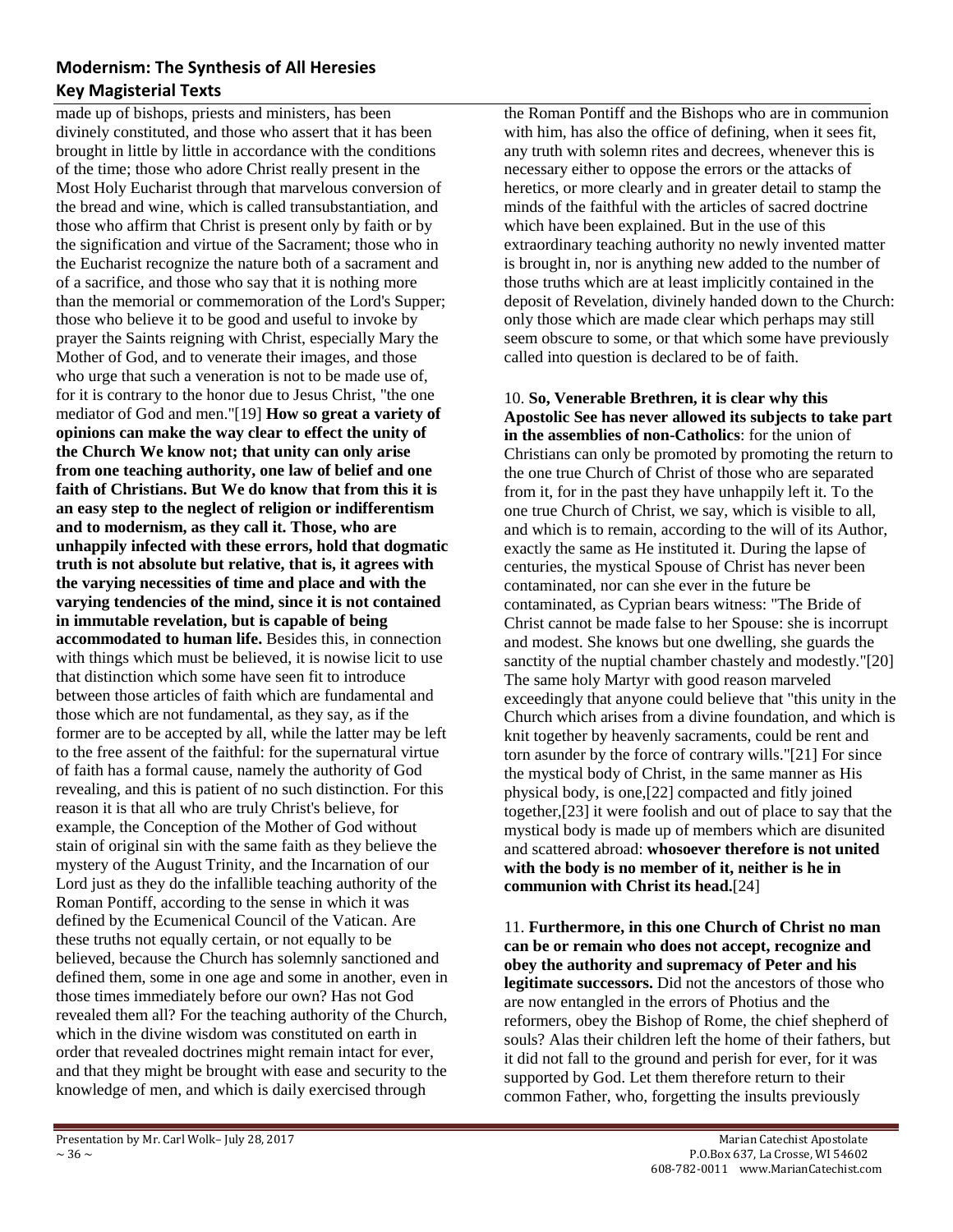heaped on the Apostolic See, will receive them in the most loving fashion. For if, as they continually state, they long to be united with Us and ours, why do they not hasten to enter the Church, "the Mother and mistress of all Christ's faithful"?[25] Let them hear Lactantius crying out: **"The Catholic Church is alone in keeping the true worship. This is the fount of truth, this the house of Faith, this the temple of God: if any man enter not here, or if any man go forth from it, he is a stranger to the hope of life and salvation. Let none delude himself with obstinate wrangling. For life and salvation are here concerned, which will be lost and entirely destroyed, unless their interests are carefully and assiduously kept in mind."**[26]

12. **Let, therefore, the separated children draw nigh to the Apostolic See**, set up in the City which Peter and Paul, the Princes of the Apostles, consecrated by their blood; to that See, We repeat, which is "the root and womb whence the Church of God springs,"[27] not with the intention and the hope that "the Church of the living God, the pillar and ground of the truth"[28] will cast aside the integrity of the faith and tolerate their errors, but, on the contrary, that they themselves submit to its teaching and government. Would that it were Our happy lot to do that which so many of Our predecessors could not, to embrace with fatherly affection those children, whose unhappy separation from Us We now bewail. Would that God our Savior, "Who will have all men to be saved and to come to the knowledge of the truth,"[29] would hear us when We humbly beg that He would deign to recall all who stray to the unity of the Church! In this most important undertaking We ask and wish that others should ask the prayers of Blessed Mary the Virgin, Mother of divine grace, victorious over all heresies and Help of Christians, that She may implore for Us the speedy coming of the much hoped-for day, when all men shall hear the voice of Her divine Son, and shall be "careful to keep the unity of the Spirit in the bond of peace."[30]

13. You, Venerable Brethren, understand how much this question is in Our mind, and We desire that Our children should also know, not only those who belong to the Catholic community, but also those who are separated from Us: if these latter humbly beg light from heaven, there is no doubt but that they will recognize the one true Church of Jesus Christ and will, at last, enter it, being united with us in perfect charity. While awaiting this event, and as a pledge of Our paternal good will, We impart most lovingly to you, Venerable Brethren, and to your clergy and people, the apostolic benediction.

Given at Rome, at Saint Peter's, on the 6th day of January, on the Feast of the Epiphany of Jesus Christ, our Lord, in the year 1928, and the sixth year of Our Pontificate.

PIUS XI

Footnotes:

1. John xvii, 21. 2. John xiii, 35. 3. Heb. i, I seq. 4. Matt. xvi, 18 seq; Luke xxii, 32; John xxi, 15-17. 5. Mark xvi, 15. 6. John iii, 5; vi, 48-59; xx, 22 seq; cf. Matt. xviii, 18, etc. 7. Matt. xiii. 8. cf. Matt. xvi, 18. 9. John x, 16. 10. John xxi, 15-17. 11. Matt. xxviii, 19. 12. Matt. xxviii, 20. 13. Matt. xvi, 18. 14. John xvii, 21; x, 16. 15. John xvi, 13. 16. Acts x,41. 17. Mark xvi, 16. 18. II John 10. 19. Cf. I Tim. ii, 15. 20. De Cath. Ecclesiae unitate, 6. 21. Ibid. 22. I Cor. xii, 12. 23. Eph. Iv, 16. 24. Cf. Eph. v, 30; 1, 22. 25. Conc. Lateran IV, c. 5. 26. Divin. Instit. Iv, 30. 11-12. 27. S. Cypr. Ep. 48 ad Cornelium, 3. 28. I Tim. iii, 15. 29. I Tim. ii, 4. 30. Eph. iv, 3.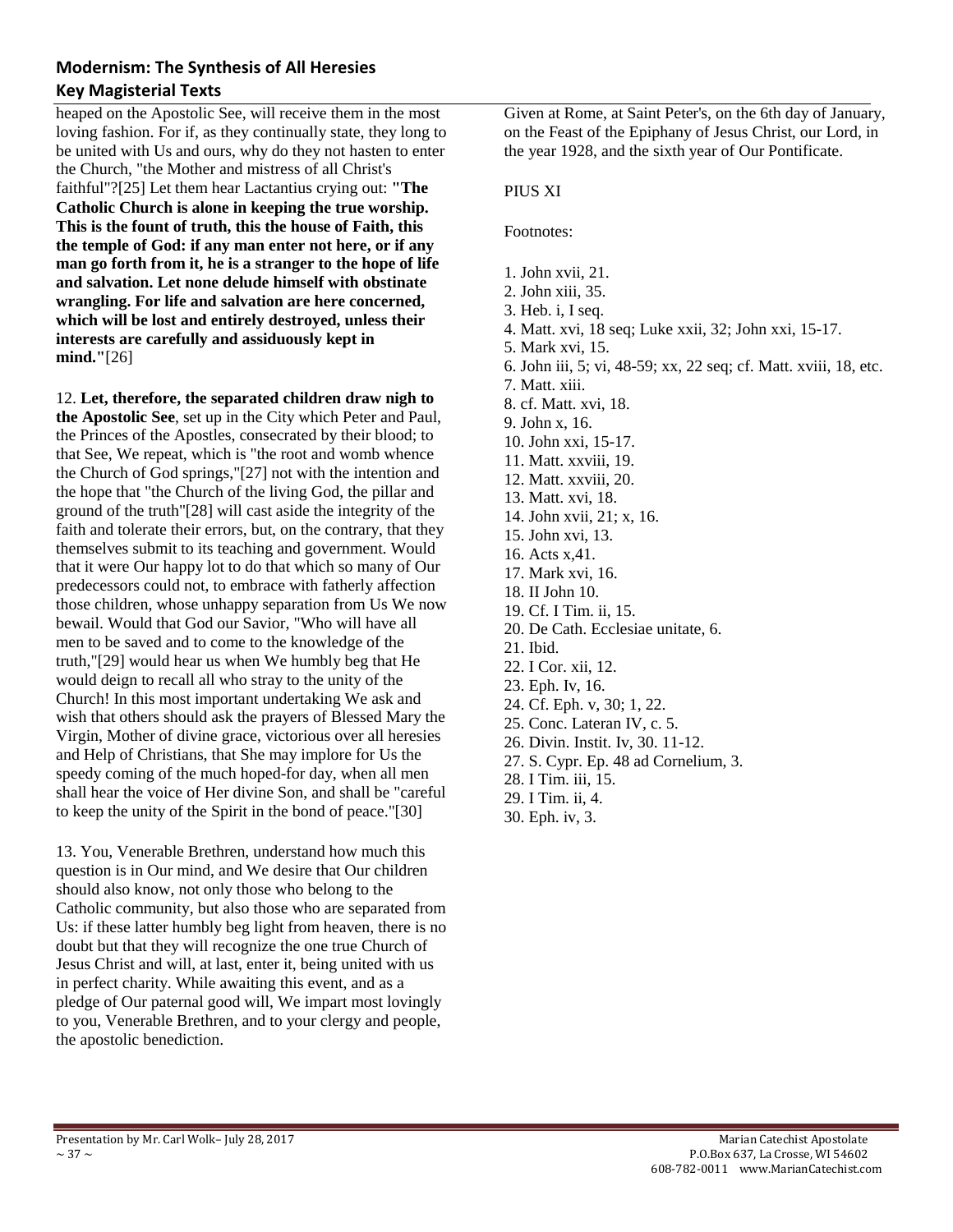# *CASTI CONNUBII,* POPE PIUS XI, 1930

*Earlier in 1930, the Seventh Lambeth Conference of the Anglican Church decided that contraception could be used for grave reasons. This represented the first major Protestant denomination to reverse its beliefs concerning contraception. In response, Pope Pius XI published this encyclical on Christian marriage, writing of its nature, the goods that flow from it, and the contemporary evils opposed to it.*

*Source: Vatican.va*

### *The Subjection of the Wife to the Husband*

26. Domestic society being confirmed, therefore, by this bond of love, there should flourish in it that "order of love," as St. Augustine calls it. This order includes both the primacy of the husband with regard to the wife and children, the ready subjection of the wife and her willing obedience, which the Apostle commends in these words: "Let women be subject to their husbands as to the Lord, because the husband is the head of the wife, and Christ is the head of the Church."

27. This subjection, however, does not deny or take away the liberty which fully belongs to the woman both in view of her dignity as a human person, and in view of her most noble office as wife and mother and companion; nor does it bid her obey her husband's every request if not in harmony with right reason or with the dignity due to wife; nor, in fine, does it imply that the wife should be put on a level with those persons who in law are called minors, to whom it is not customary to allow free exercise of their rights on account of their lack of mature judgment, or of their ignorance of human affairs. But it forbids that exaggerated liberty which cares not for the good of the family; it forbids that in this body which is the family, the heart be separated from the head to the great detriment of the whole body and the proximate danger of ruin. For if the man is the head, the woman is the heart, and as he occupies the chief place in ruling, so she may and ought to claim for herself the chief place in love.

28. Again, this subjection of wife to husband in its degree and manner may vary according to the different conditions of persons, place and time. In fact, if the husband neglect his duty, it falls to the wife to take his place in directing the family. But the structure of the family and its fundamental law, established and confirmed by God, must always and everywhere be maintained intact .

29. With great wisdom Our predecessor Leo XIII, of happy memory, in the Encyclical on Christian marriage which We have already mentioned, speaking of this order to be maintained between man and wife, teaches: "The man is the ruler of the family, and the head of the woman; but because she is flesh of his flesh and bone of his bone, let her be subject and obedient to the man, not as a servant but as a companion, so that nothing be lacking of honor or of dignity in the obedience which she pays. Let divine charity be the constant guide of their mutual relations, both in him who rules and in her who obeys, since each bears the image, the one of Christ, the other of the Church."

#### *The Moral Corruption of the Age and the Source of the Evils*

44. When we consider the great excellence of chaste wedlock, Venerable Brethren, it appears all the more regrettable that particularly in our day we should witness this divine institution often scorned and on every side degraded.

45. For now, alas, not secretly nor under cover, but openly, with all sense of shame put aside, now by word again by writings, by theatrical productions of every kind, by romantic fiction, by amorous and frivolous novels, by cinematographs portraying in vivid scene, in addresses broadcast by radio telephony, in short by all the inventions of modern science, the sanctity of marriage is trampled upon and derided; divorce, adultery, all the basest vices either are extolled or at least are depicted in such colors as to appear to be free of all reproach and infamy. Books are not lacking which dare to pronounce themselves as scientific but which in truth are merely coated with a veneer of science in order that they may the more easily insinuate their ideas. The doctrines defended in these are offered for sale as the productions of modern genius, of that genius namely, which, anxious only for truth, is considered to have emancipated itself from all those old-fashioned and immature opinions of the ancients; and to the number of these antiquated opinions they relegate the traditional doctrine of Christian marriage.

46. These thoughts are instilled into men of every class, rich and poor, masters and workers, lettered and unlettered, married and single, the godly and godless, old and young, but for these last, as easiest prey, the worst snares are laid.

47. Not all the sponsors of these new doctrines are carried to the extremes of unbridled lust; there are those who, striving as it were to ride a middle course, believe nevertheless that something should be conceded in our times as regards certain precepts of the divine and natural

Presentation by Mr. Carl Wolk- July 28, 2017 Marian Catechist Apostolate Catechist Apostolate  $\sim$  38  $\sim$  P.O.Box 637, La Crosse, WI 54602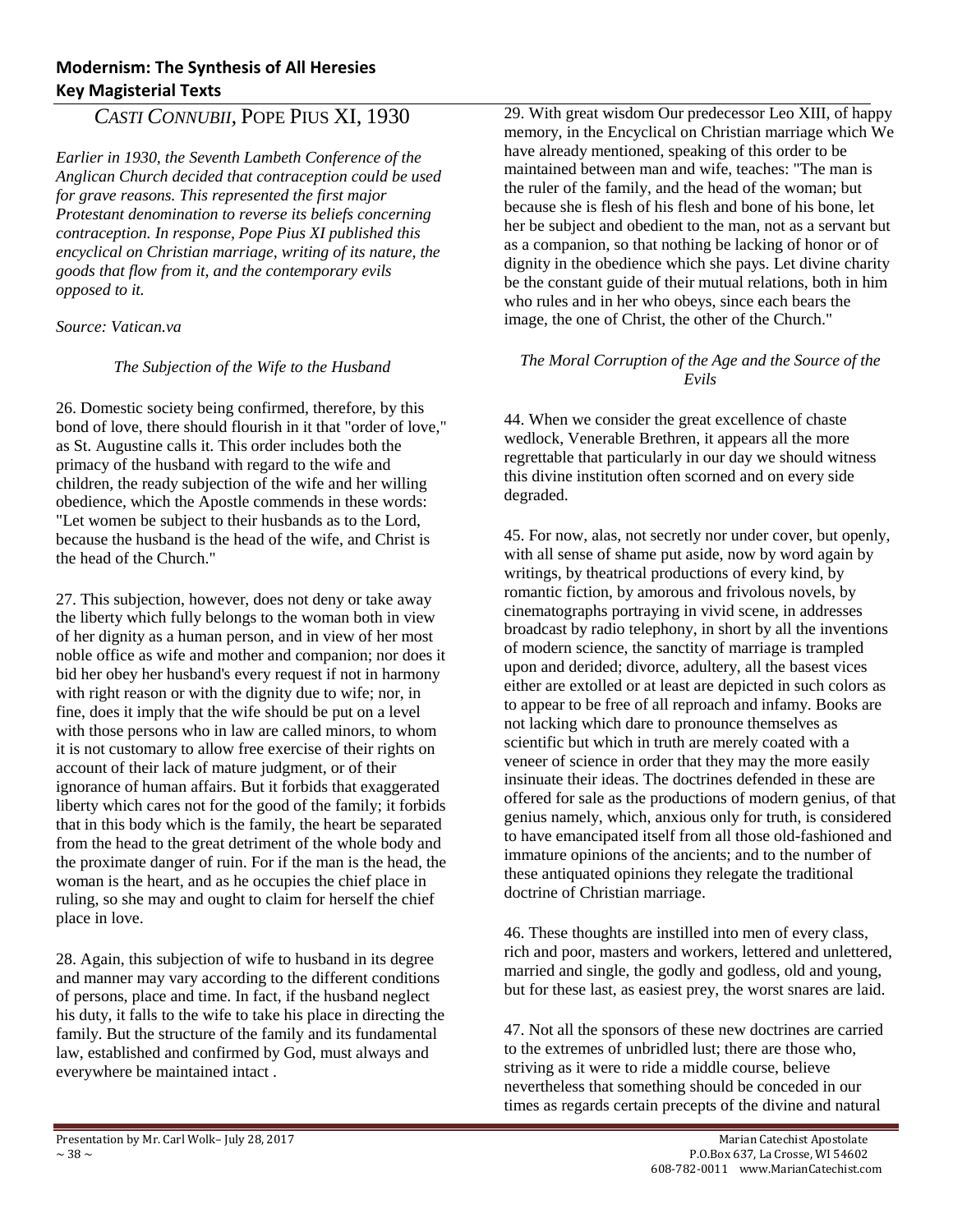law. But these likewise, more or less wittingly, are emissaries of the great enemy who is ever seeking to sow cockle among the wheat.[42] We, therefore, whom the Father has appointed over His field, We who are bound by Our most holy office to take care lest the good seed be choked by the weeds, believe it fitting to apply to Ourselves the most grave words of the Holy Ghost with which the Apostle Paul exhorted his beloved Timothy: "Be thou vigilant . . . Fulfill thy ministry . . . Preach the word, be instant in season, out of season, reprove, entreat, rebuke in all patience and doctrine."

48. And since, in order that the deceits of the enemy may be avoided, it is necessary first of all that they be laid bare; since much is to be gained by denouncing these fallacies for the sake of the unwary, even though We prefer not to name these iniquities "as becometh saints," yet for the welfare of souls We cannot remain altogether silent.

49. To begin at the very source of these evils, their basic principle lies in this, that matrimony is repeatedly declared to be not instituted by the Author of nature nor raised by Christ the Lord to the dignity of a true sacrament, but invented by man.

#### *Contraception*

53. And now, Venerable Brethren, we shall explain in detail the evils opposed to each of the benefits of matrimony. First consideration is due to the offspring, which many have the boldness to call the disagreeable burden of matrimony and which they say is to be carefully avoided by married people not through virtuous continence (which Christian law permits in matrimony when both parties consent) but by frustrating the marriage act. Some justify this criminal abuse on the ground that they are weary of children and wish to gratify their desires without their consequent burden. Others say that they cannot on the one hand remain continent nor on the other can they have children because of the difficulties whether on the part of the mother or on the part of family circumstances.

54. But no reason, however grave, may be put forward by which anything intrinsically against nature may become conformable to nature and morally good. Since, therefore, the conjugal act is destined primarily by nature for the begetting of children, those who in exercising it deliberately frustrate its natural power and purpose sin against nature and commit a deed which is shameful and intrinsically vicious.

55. Small wonder, therefore, if Holy Writ bears witness that the Divine Majesty regards with greatest detestation this horrible crime and at times has punished it with death. As St. Augustine notes, "Intercourse even with one's legitimate wife is unlawful and wicked where the conception of the offspring is prevented. Onan, the son of Juda, did this and the Lord killed him for it."

56. Since, therefore, openly departing from the uninterrupted Christian tradition some recently have judged it possible solemnly to declare another doctrine regarding this question, the Catholic Church, to whom God has entrusted the defense of the integrity and purity of morals, standing erect in the midst of the moral ruin which surrounds her, in order that she may preserve the chastity of the nuptial union from being defiled by this foul stain, raises her voice in token of her divine ambassadorship and through Our mouth proclaims anew: any use whatsoever of matrimony exercised in such a way that the act is deliberately frustrated in its natural power to generate life is an offense against the law of God and of nature, and those who indulge in such are branded with the guilt of a grave sin.

### *Emancipation of Women*

74. The same false teachers who try to dim the luster of conjugal faith and purity do not scruple to do away with the honorable and trusting obedience which the woman owes to the man. Many of them even go further and assert that such a subjection of one party to the other is unworthy of human dignity, that the rights of husband and wife are equal; wherefore, they boldly proclaim the emancipation of women has been or ought to be effected. This emancipation in their ideas must be threefold, in the ruling of the domestic society, in the administration of family affairs and in the rearing of the children. It must be social, economic, physiological: - physiological, that is to say, the woman is to be freed at her own good pleasure from the burdensome duties properly belonging to a wife as companion and mother (We have already said that this is not an emancipation but a crime); social, inasmuch as the wife being freed from the cares of children and family, should, to the neglect of these, be able to follow her own bent and devote herself to business and even public affairs; finally economic, whereby the woman even without the knowledge and against the wish of her husband may be at liberty to conduct and administer her own affairs, giving her attention chiefly to these rather than to children, husband and family.

75. This, however, is not the true emancipation of woman, nor that rational and exalted liberty which belongs to the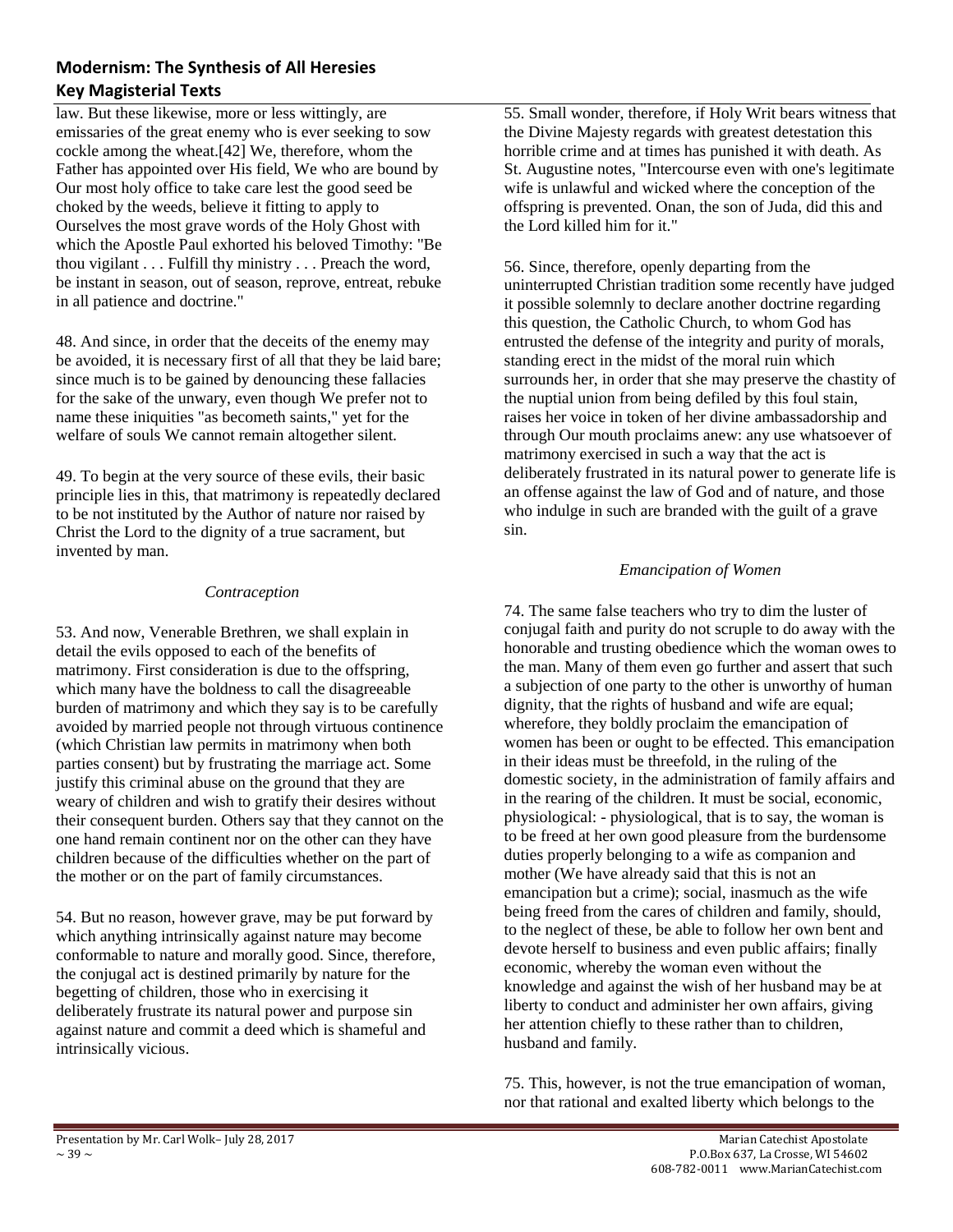noble office of a Christian woman and wife; it is rather the debasing of the womanly character and the dignity of motherhood, and indeed of the whole family, as a result of which the husband suffers the loss of his wife, the children of their mother, and the home and the whole family of an ever watchful guardian. More than this, this false liberty and unnatural equality with the husband is to the detriment of the woman herself, for if the woman descends from her truly regal throne to which she has been raised within the walls of the home by means of the Gospel, she will soon be reduced to the old state of slavery (if not in appearance, certainly in reality) and become as amongst the pagans the mere instrument of man.

76. This equality of rights which is so much exaggerated and distorted, must indeed be recognized in those rights which belong to the dignity of the human soul and which are proper to the marriage contract and inseparably bound up with wedlock. In such things undoubtedly both parties enjoy the same rights and are bound by the same obligations; in other things there must be a certain inequality and due accommodation, which is demanded by the good of the family and the right ordering and unity and stability of home life.

### *Mixed Marriages (Marriages to Non-Catholics)*

81. This religious character of marriage, its sublime signification of grace and the union between Christ and the Church, evidently requires that those about to marry should show a holy reverence towards it, and zealously endeavor to make their marriage approach as nearly as possible to the archetype of Christ and the Church.

82. They, therefore, who rashly and heedlessly contract mixed marriages, from which the maternal love and providence of the Church dissuades her children for very sound reasons, fail conspicuously in this respect, sometimes with danger to their eternal salvation. This attitude of the Church to mixed marriages appears in many of her documents, all of which are summed up in the Code of Canon Law: "Everywhere and with the greatest strictness the Church forbids marriages between baptized persons, one of whom is a Catholic and the other a member of a schismatical or heretical sect; and if there is, add to this, the danger of the falling away of the Catholic party and the perversion of the children, such a marriage is forbidden also by the divine law." If the Church occasionally on account of circumstances does not refuse to grant a dispensation from these strict laws (provided that the divine law remains intact and the dangers above mentioned are provided against by suitable safeguards), it

is unlikely that the Catholic party will not suffer some detriment from such a marriage.

83. Whence it comes about not unfrequently, as experience shows, that deplorable defections from religion occur among the offspring, or at least a headlong descent into that religious indifference which is closely allied to impiety. There is this also to be considered that in these mixed marriages it becomes much more difficult to imitate by a lively conformity of spirit the mystery of which We have spoken, namely that close union between Christ and His Church.

84. Assuredly, also, will there be wanting that close union of spirit which as it is the sign and mark of the Church of Christ, so also should be the sign of Christian wedlock, its glory and adornment. For, where there exists diversity of mind, truth and feeling, the bond of union of mind and heart is wont to be broken, or at least weakened. From this comes the danger lest the love of man and wife grow cold and the peace and happiness of family life, resting as it does on the union of hearts, be destroyed. Many centuries ago indeed, the old Roman law had proclaimed: "Marriages are the union of male and female, a sharing of life and the communication of divine and human rights." But especially, as We have pointed out, Venerable Brethren, the daily increasing facility of divorce is an obstacle to the restoration of marriage to that state of perfection which the divine Redeemer willed it should possess.

Presentation by Mr. Carl Wolk- July 28, 2017 Marian Catechist Apostolate Catechist Apostolate  $\sim$  40  $\sim$  P.O.Box 637, La Crosse, WI 54602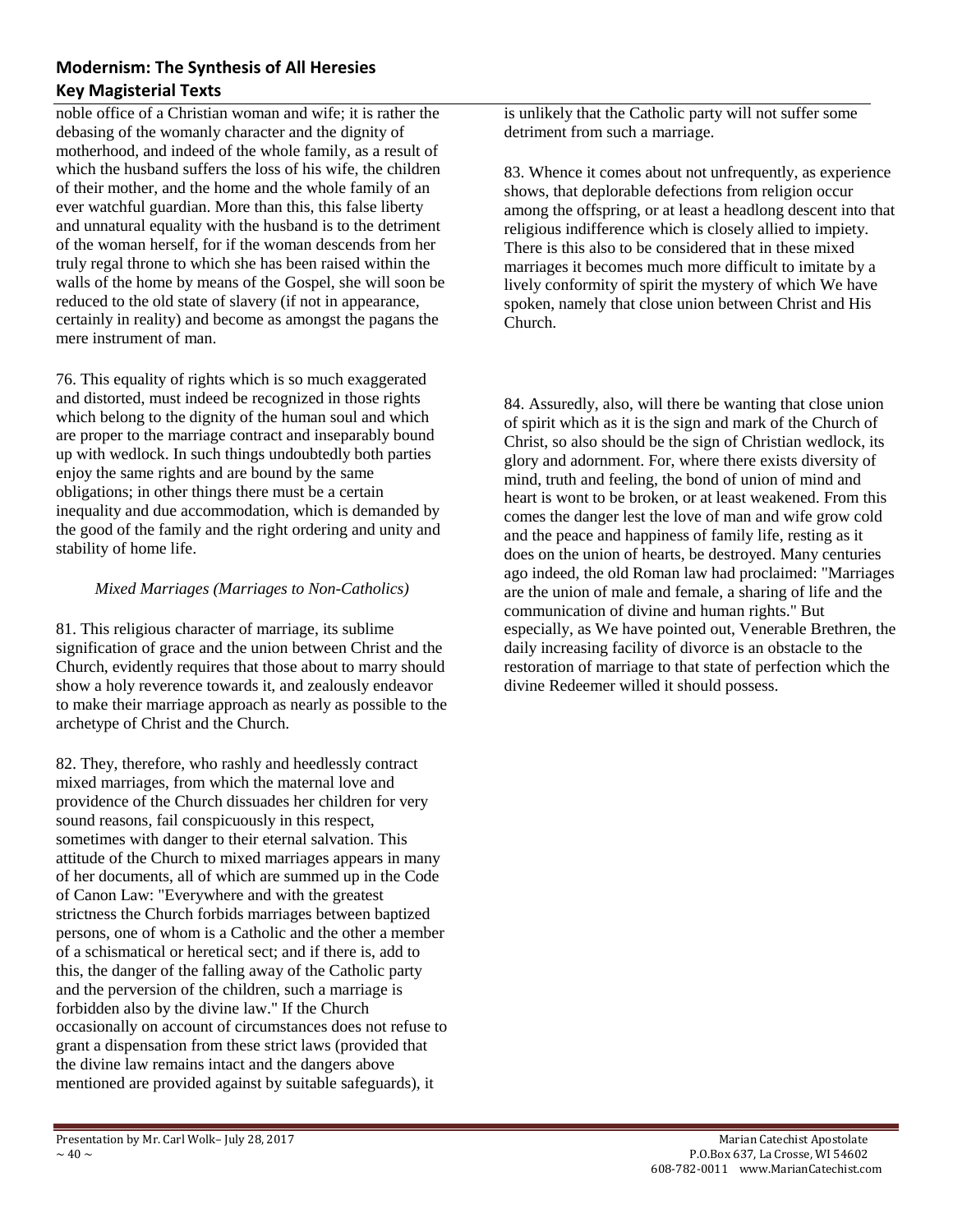# *DIVINI REDEMPTORIS,* POPE PIUS XI, 1937

*Twenty years after the Russian Revolution, Pius XI published this lengthy condemnation of Communism, whose influence and violence had spread worldwide. While many in the West entertained delusions about the grandeur of Communism, Pius XI's condemnation was absolute. He does, however, describe the current situation as "the lamentable ruin into which amoral Liberalism has plunged us," and thus he does not propose a classical Liberal model as the solution to the crisis.*

*Source: Vatican.va*

### *False Messianic Vision*

8. The Communism of today, more emphatically than similar movements in the past, conceals in itself a false messianic idea. A pseudo-ideal of justice, of equality and fraternity in labor impregnates all its doctrine and activity with a deceptive mysticism, which communicates a zealous and contagious enthusiasm to the multitudes entrapped by delusive promises. …

### *Feminism and Education*

11. Refusing to human life any sacred or spiritual character, such a doctrine logically makes of marriage and the family a purely artificial and civil institution, the outcome of a specific economic system. There exists no matrimonial bond of a juridico-moral nature that is not subject to the whim of the individual or of the collectivity. Naturally, therefore, the notion of an indissoluble marriage-tie is scouted. Communism is particularly characterized by the rejection of any link that binds woman to the family and the home, and her emancipation is proclaimed as a basic principle. She is withdrawn from the family and the care of her children, to be thrust instead into public life and collective production under the same conditions as man. The care of home and children then devolves upon the collectivity. Finally, the right of education is denied to parents, for it is conceived as the exclusive prerogative of the community, in whose name and by whose mandate alone parents may exercise this right.

### *Communist Propaganda*

17. There is another explanation for the rapid diffusion of the Communistic ideas now seeping into every nation, great and small, advanced and backward, so that no corner of the earth is free from them. This explanation is to be found in a propaganda so truly diabolical that the world has perhaps

never witnessed its like before. It is directed from one common center. It is shrewdly adapted to the varying conditions of diverse peoples. It has at its disposal great financial resources, gigantic organizations, international congresses, and countless trained workers. It makes use of pamphlets and reviews, of cinema, theater and radio, of schools and even universities. Little by little it penetrates into all classes of the people and even reaches the betterminded groups of the community, with the result that few are aware of the poison which increasingly pervades their minds and hearts.

18. A third powerful factor in the diffusion of Communism is the conspiracy of silence on the part of a large section of the non-Catholic press of the world. We say conspiracy, because it is impossible otherwise to explain how a press usually so eager to exploit even the little daily incidents of life has been able to remain silent for so long about the horrors perpetrated in Russia, in Mexico and even in a great part of Spain; and that it should have relatively so little to say concerning a world organization as vast as Russian Communism. This silence is due in part to shortsighted political policy, and is favored by various occult forces which for a long time have been working for the overthrow of the Christian Social Order.

#### *Communism and Religion*

22. This, unfortunately, is what we now behold. For the first time in history we are witnessing a struggle, coldblooded in purpose and mapped out to the least detail, between man and "all that is called God." Communism is by its nature anti-religious. It considers religion as "the opiate of the people" because the principles of religion which speak of a life beyond the grave dissuade the proletariat from the dream of a Soviet paradise which is of this world.

#### *Communism an Intrinsic Evil*

58. See to it, Venerable Brethren, that the Faithful do not allow themselves to be deceived! Communism is intrinsically wrong, and no one who would save Christian civilization may collaborate with it in any undertaking whatsoever. Those who permit themselves to be deceived into lending their aid towards the triumph of Communism in their own country, will be the first to fall victims of their error. And the greater the antiquity and grandeur of the Christian civilization in the regions where Communism successfully penetrates, so much more devastating will be the hatred displayed by the godless.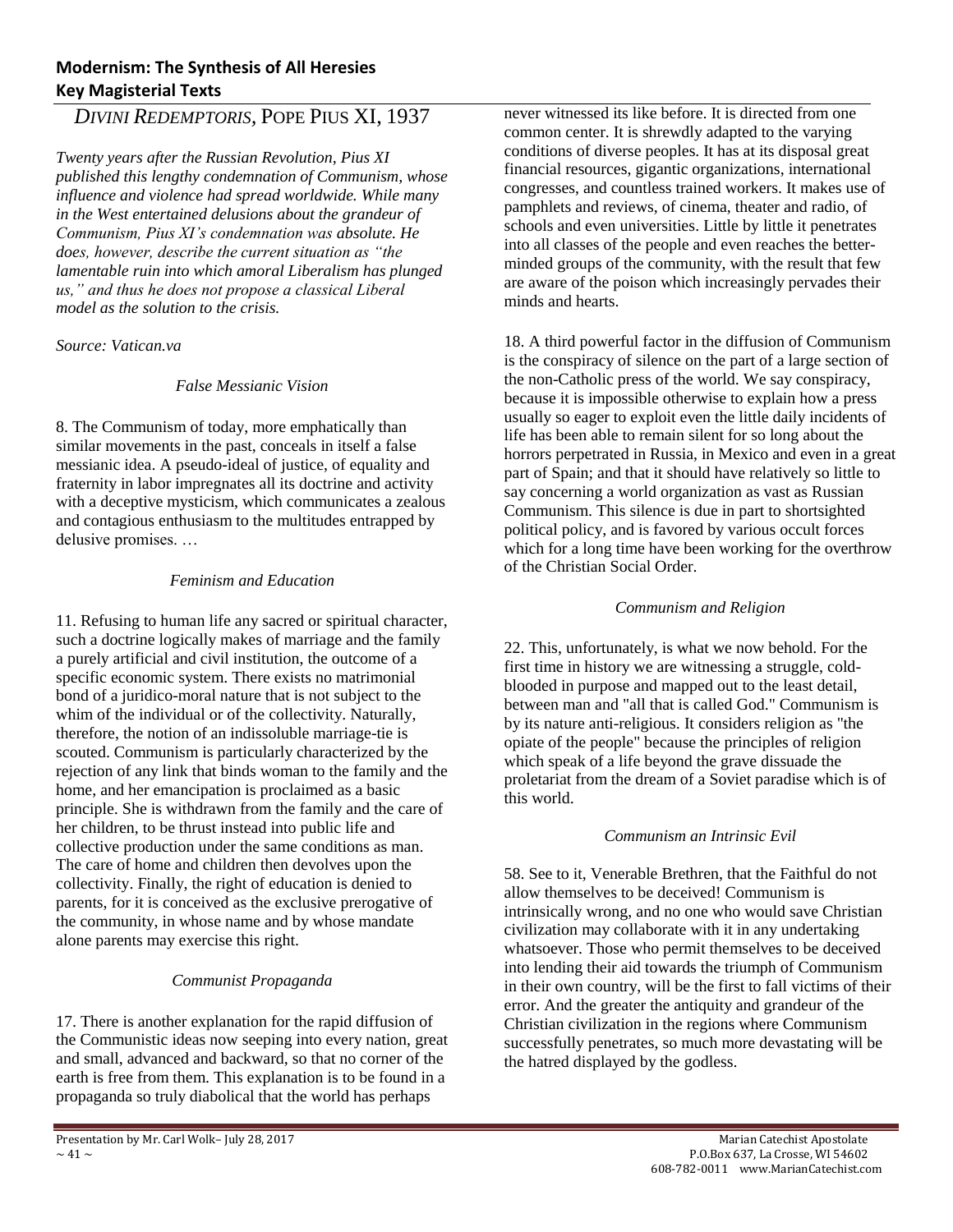# *MEDIATOR DEI,* POPE PIUS XII, 1947

*In the 19th century, a liturgical movement began primarily from the work of Dom Prosper Gueranger, abbot of the Benedictine abbey of Solesmes in France. This movement sought to restore knowledge of the history and meaning of the sacred rites of the Church. While originally noble in origin, strange currents began to develop in the early twentieth century. This led Pius XII to write Mediator Dei, which both affirmed the aspirations of the liturgical movement and cautioned against some of the modernistic tendencies becoming increasingly popular. We will only look at the teachings that he points to as errors.*

*Source: Vatican.va*

#### *Novelties*

59. … Thus, to cite some instances, one would be straying from the straight path were he to wish the altar restored to its primitive tableform; were he to want black excluded as a color for the liturgical vestments; were he to forbid the use of sacred images and statues in Churches; were he to order the crucifix so designed that the divine Redeemer's body shows no trace of His cruel sufferings; and lastly were he to disdain and reject polyphonic music or singing in parts, even where it conforms to regulations issued by the Holy See.

#### *The Hierarchical and Common Priesthood*

83. For there are today, Venerable Brethren, those who, approximating to errors long since condemned teach that in the New Testament by the word "priesthood" is meant only that priesthood which applies to all who have been baptized; and hold that the command by which Christ gave power to His apostles at the Last Supper to do what He Himself had done, applies directly to the entire Christian Church, and that thence, and thence only, arises the hierarchical priesthood. Hence they assert that the people are possessed of a true priestly power, while the priest only acts in virtue of an office committed to him by the community. Wherefore, they look on the eucharistic sacrifice as a "concelebration," in the literal meaning of that term, and consider it more fitting that priests should "concelebrate" with the people present than that they should offer the sacrifice privately when the people are absent.

### *Private Masses*

95. Some in fact disapprove altogether of those Masses which are offered privately and without any congregation, on the ground that they are a departure from the ancient way of offering the sacrifice; moreover, there are some who assert that priests cannot offer Mass at different altars at the same time, because, by doing so, they separate the community of the faithful and imperil its unity; while some go so far as to hold that the people must confirm and ratify the sacrifice if it is to have its proper force and value.

#### *Sacrifice or Supper?*

114. They, therefore, err from the path of truth who do not want to have Masses celebrated unless the faithful communicate; and those are still more in error who, in holding that it is altogether necessary for the faithful to receive holy communion as well as the priest, put forward the captious argument that here there is question not of a sacrifice merely, but of a sacrifice and a supper of brotherly union, and consider the general communion of all present as the culminating point of the whole celebration.

### *Non-Liturgical Devotions*

176. … Above all, do not allow - as some do, who are deceived under the pretext of restoring the liturgy or who idly claim that only liturgical rites are of any real value and dignity - that churches be closed during the hours not appointed for public functions, as has already happened in some places: where the adoration of the august sacrament and visits to our Lord in the tabernacles are neglected; where confession of devotion is discouraged; and devotion to the Virgin Mother of God, a sign of "predestination" according to the opinion of holy men, is so neglected, especially among the young, as to fade away and gradually vanish. Such conduct most harmful to Christian piety is like poisonous fruit, growing on the infected branches of a healthy tree, which must be cut off so that the life-giving sap of the tree may bring forth only the best fruit.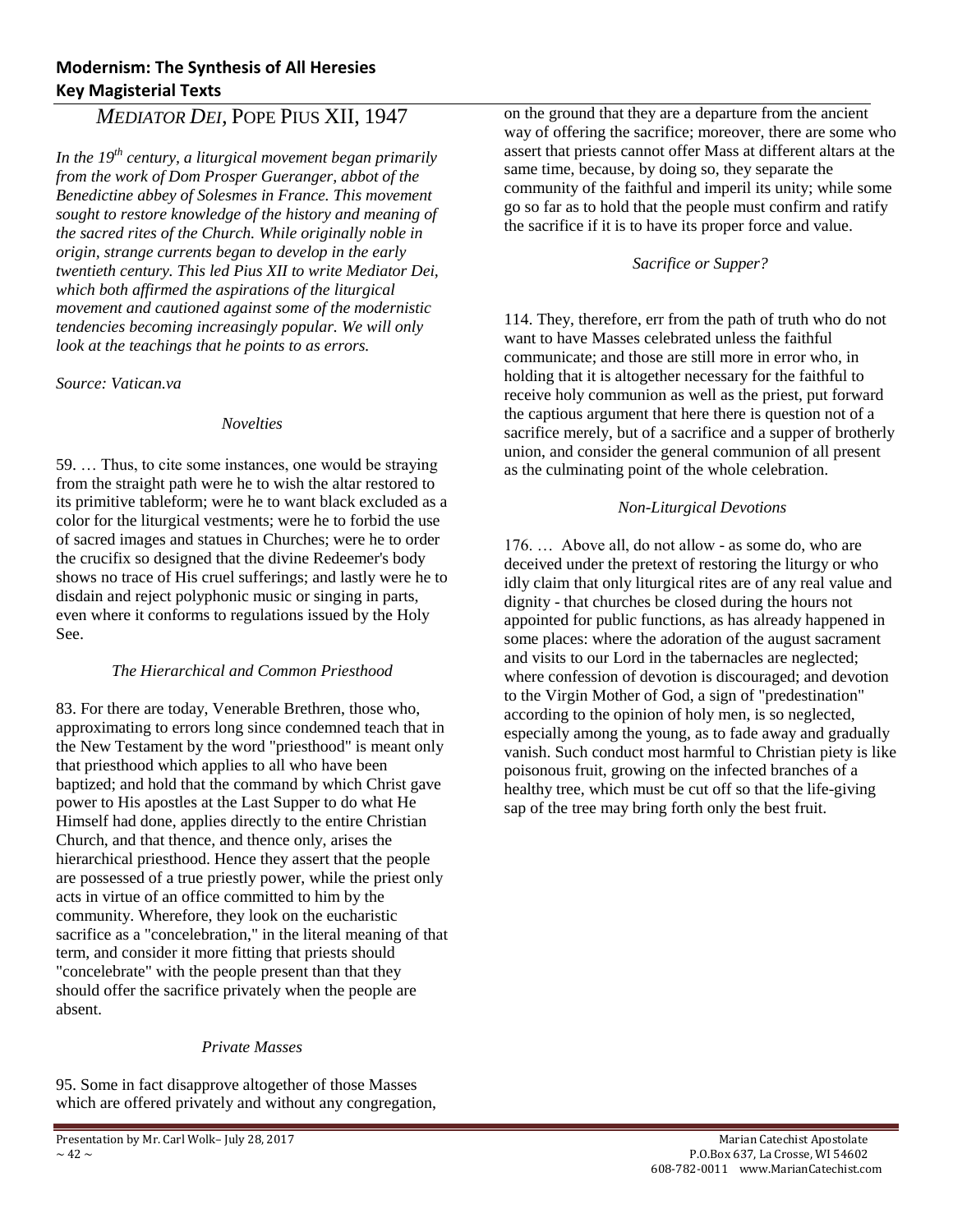### *HUMANI GENERIS,* POPE PIUS XII, 1950

*While World War II occupied most of Pius XII's attention during the beginning of his pontificate, a new theological movement began to take root, with its representatives mostly in France, Germany, and the Low Countries. Its leaders were mostly members of the Jesuits and the Dominicans and they echoed many of the teachings of the Modernists. Some of their central themes included Ressourcement, or a return to the sources. Among some, there was a belief that modern theology since the Council of Trent had refused to move with the times, and so we needed to return to the Ancient and Medieval Church for inspiration. Among others, the restoration could only be Ancient, and the corruption of the theology and life of the Church began in the Middle Ages.*

*This included a general rejection of Neo-Scholasticism and Thomism. One of its proponents, Yves Congar, famously calld Neo-Scholasticism a "wax mask." In other words, the critique was not that it was false, but that it was dead, lifeless, and removed from the concrete life of modern men. Instead, theology had to be reformulated using modern philosophy, because if theology is not relvent, it is false.*

*The critical reaction to these tendencies built after World War II ended, especially due to the work of the great Thomist, Fr. Reginald Garrigou-Lagrange, O. P.. In 1947, he published what was refered to as an "atomic bomb": "New theology, where are you leading us?" His answer was straight back to Modernism. He wrote, "It is a strict obligation of conscience for the tradition theologians to respond. Otherwise they gravely neglect to their duty, and they will have to render an account before God."*

*In 1950, Pope Pius XII published Humani Generis, which took aim at the errors of the Nouvelle Theologie. From this point on, the theologians of the new movement were suppressed for the rest of his pontificate. Many, however, would later be recovered and exercise great influence within the Church.*

*Source: Vatican.va*

### *Dogmatic Relativism*

14. In theology some want to reduce to a minimum the meaning of dogmas; and to free dogma itself from terminology long established in the Church and from philosophical concepts held by Catholic teachers, to bring about a return in the explanation of Catholic doctrine to the way of speaking used in Holy Scripture and by the Fathers

of the Church. They cherish the hope that when dogma is stripped of the elements which they hold to be extrinsic to divine revelation, it will compare advantageously with the dogmatic opinions of those who are separated from the unity of the Church and that in this way they will gradually arrive at a mutual assimilation of Catholic dogma with the tenets of the dissidents.

15. Moreover, they assert that when Catholic doctrine has been reduced to this condition, a way will be found to satisfy modern needs, that will permit of dogma being expressed also by the concepts of modern philosophy, whether of immanentism or idealism or existentialism or any other system. Some more audacious affirm that his can and must be done, because they hold that the mysteries of faith are never expressed by truly adequate concepts but only by approximate and ever changeable notions, in which the truth is to some extent expressed, but is necessarily distorted. Wherefore they do not consider it absurd, but altogether necessary, that theology should substitute new concepts in place of the old ones in keeping with the various philosophies which in the course of time it uses as its instruments, so that it should give human expression to divine truths in various ways which are even somewhat opposed, but still equivalent, as they say. They add that the history of dogmas consists in the reporting of the various forms in which revealed truth has been clothed, forms that have succeeded one another in accordance with the different teachings and opinions that have arisen over the course of the centuries.

16. It is evident from what We have already said, that such tentatives not only lead to what they call dogmatic relativism, but that they actually contain it. …

### *Inspiration and Inerrancy of Scripture*

22. To return, however, to the new opinions mentioned above, a number of things are proposed or suggested by some even against the divine authorship of Sacred Scripture. For some go so far as to pervert the sense of the Vatican Council's definition that God is the author of Holy Scripture, and they put forward again the opinion, already often condemned, which asserts that immunity from error extends only to those parts of the Bible that treat of God or of moral and religious matters. They even wrongly speak of a human sense of the Scriptures, beneath which a divine sense, which they say is the only infallible meaning, lies hidden. In interpreting Scripture, they will take no account of the analogy of faith and the Tradition of the Church. Thus they judge the doctrine of the Fathers and of the Teaching Church by the norm of Holy Scripture, interpreted by the purely human reason of exegetes, instead